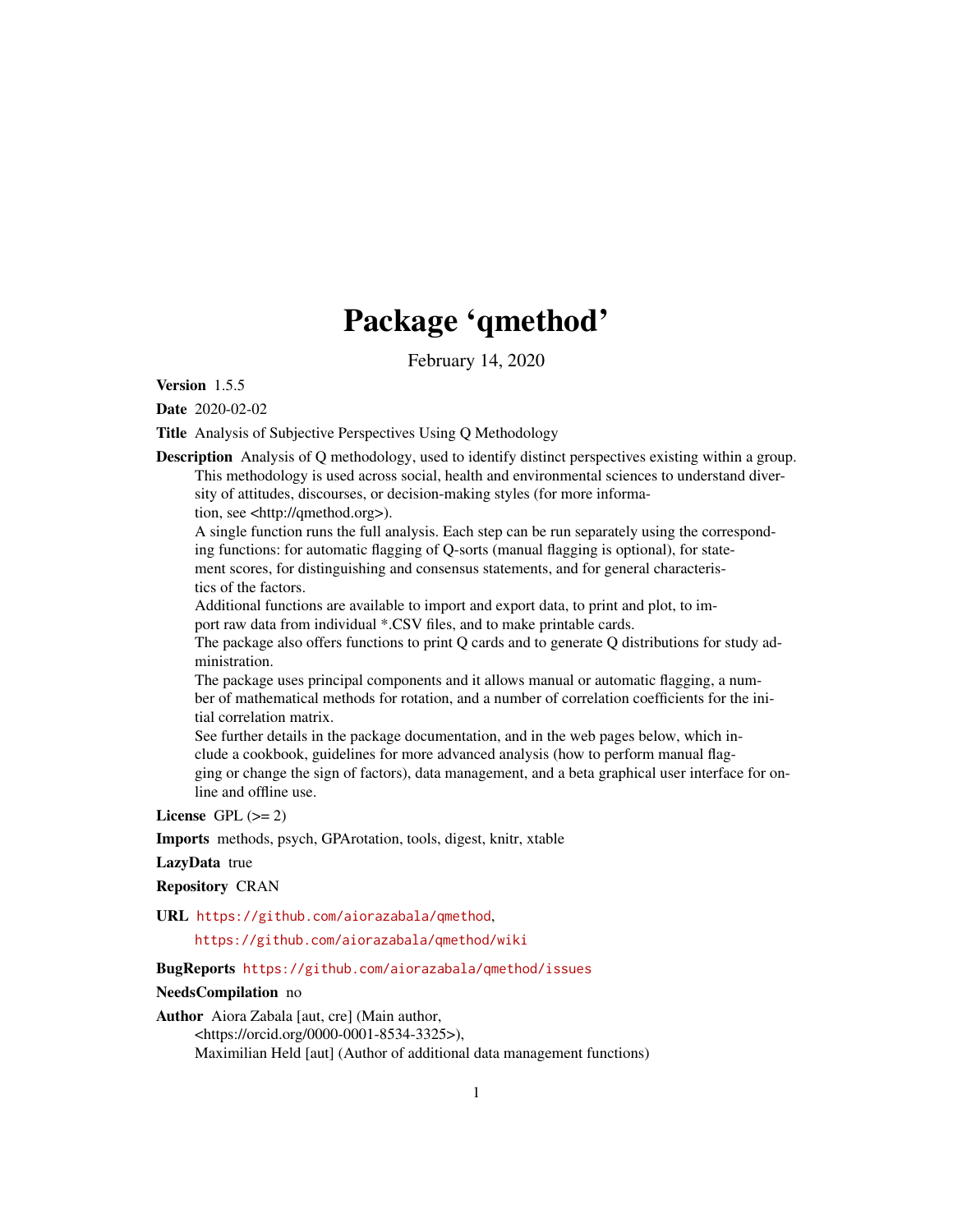47

<span id="page-1-0"></span>Maintainer Aiora Zabala <aiora.zabala@gmail.com>

Date/Publication 2020-02-13 23:30:05 UTC

## R topics documented:

|                                                                                                                  | $\overline{2}$ |
|------------------------------------------------------------------------------------------------------------------|----------------|
|                                                                                                                  | 6              |
|                                                                                                                  | $\overline{7}$ |
|                                                                                                                  | 8              |
|                                                                                                                  | 9              |
| 10                                                                                                               |                |
| 11<br>$import q.\nconcourse \ldots \ldots \ldots \ldots \ldots \ldots \ldots \ldots \ldots \ldots \ldots \ldots$ |                |
| 12                                                                                                               |                |
| 14<br>$import q.sorts \dots \dots \dots \dots \dots \dots \dots \dots \dots \dots \dots \dots \dots \dots \dots$ |                |
| 17                                                                                                               |                |
| 18                                                                                                               |                |
| 18                                                                                                               |                |
| -19                                                                                                              |                |
| 21                                                                                                               |                |
| 22                                                                                                               |                |
| 24                                                                                                               |                |
| 25                                                                                                               |                |
| 26                                                                                                               |                |
| 27                                                                                                               |                |
| 29                                                                                                               |                |
| 29                                                                                                               |                |
| 31                                                                                                               |                |
| 32                                                                                                               |                |
|                                                                                                                  |                |
| 35                                                                                                               |                |
| 36                                                                                                               |                |
| 38                                                                                                               |                |
| 40                                                                                                               |                |
| 43                                                                                                               |                |
| 44                                                                                                               |                |
| 46                                                                                                               |                |
|                                                                                                                  |                |

## **Index**

<span id="page-1-1"></span>qmethod-package

Package for Q methodology analysis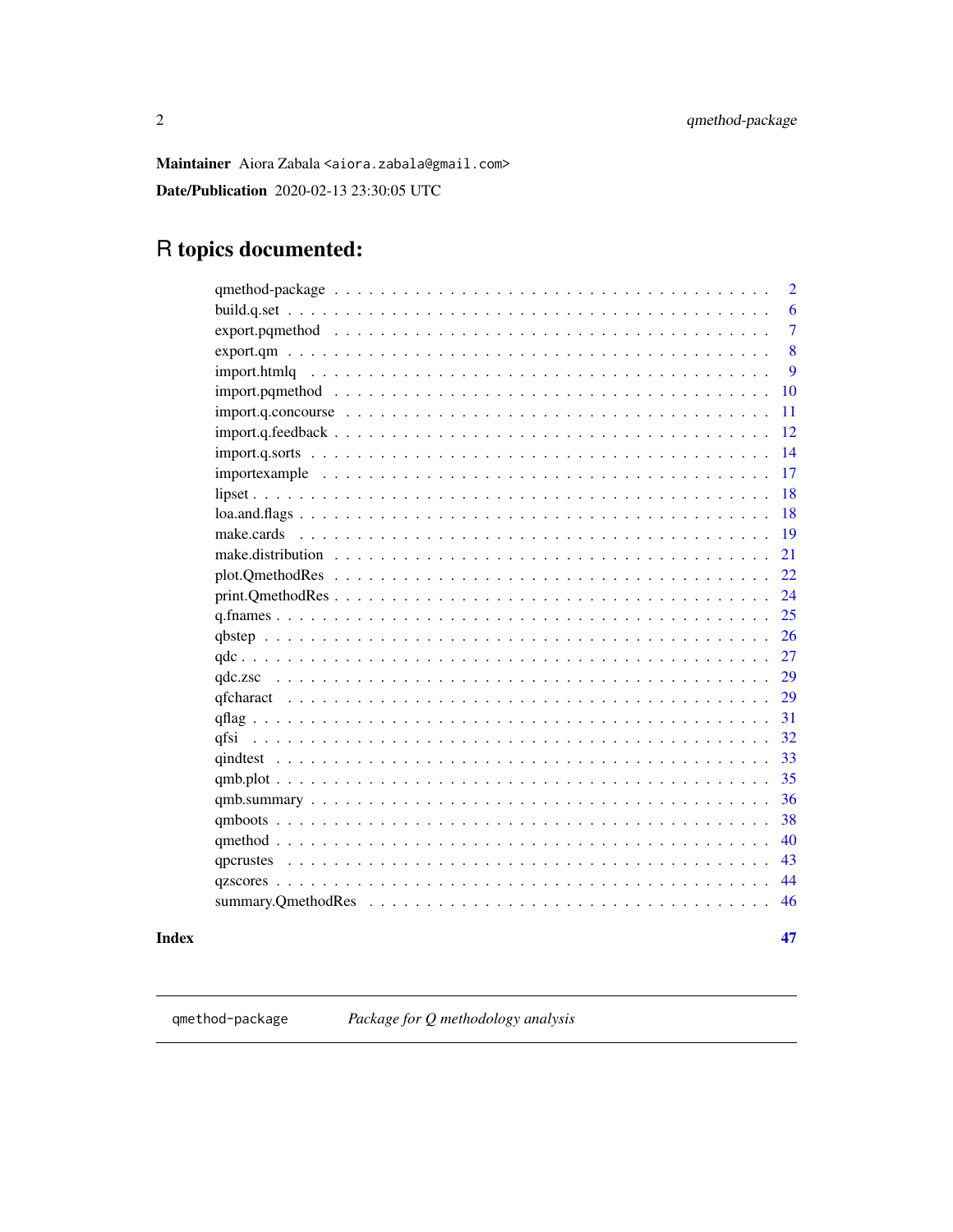<span id="page-2-0"></span>Q is a methodology to study distinct perspectives existing within a group on a topic of interest. It is used across social, health, and environmental studies. See the references below for more details about the methodology.

This package performs the analysis of Q methodology data using principal components analysis, varimax rotation (replaceable by other rotations allowed in [principal](#page-0-0)), and automatic flagging (manual flagging is optional).

The following steps of the analysis correspond to separate functions: factor loadings for Q-sorts, automatic flagging of Q-sorts ([qflag](#page-30-1)), z-scores and factor scores for statements ([qzscores](#page-43-1)), distinguishing and consensus statements ([qdc](#page-26-1)), and general characteristics of the factors ([qfcharact](#page-28-1)). The function [qmethod](#page-39-1) wraps them all.

The functions for each step may be used separately for advanced analysis, for example, for manual flagging (see details in [qzscores](#page-43-1)).

The package also includes additional functions for the following:

- Import data from PQMethod software ([import.pqmethod](#page-9-1)), and from both HTMLQ and FlashQ ([import.htmlq](#page-8-1)).
- Export a plain-text report of the analysis for interpretation in two flavours ([export.qm](#page-7-1)).
- Generic methods to [print.QmethodRes](#page-23-1) and [plot.QmethodRes](#page-21-1) Q method results.
- Generate printable cards for the administration of a Q study. The function [make.cards](#page-18-1) produces a PDF with full item wording and codes, ready for printout on business card templates that can be easily broken into individual Q-cards.
- Several functions to aid reproducible research, by importing the following from raw, separate \*.CSV or \*.TEX files for each respondent or item:
	- Q-sorts ([import.q.sorts](#page-13-1))
	- Participant item feedback ([import.q.feedback](#page-11-1))
	- Complete concourses ([import.q.concourse](#page-10-1))
	- Item samples ([build.q.set](#page-5-1))
- A function to rename the factors in the results, with short, meaningful names ([q.fnames](#page-24-1)).

Use help(package="qmethod") for a list of all the functions.

Terminology: The functions for analysis use the terms standard in Q methodology. In addition, the optional functions to import raw data from separate \*.CSV files ([import.q.sorts](#page-13-1), [import.q.concourse](#page-10-1), [build.q.set](#page-5-1), [import.q.feedback](#page-11-1)) and the card printing function ([make.cards](#page-18-1)) refer to items in three distinct ways:

- 1. Item full wording, is the complete item, such as:
- "'One small community of indomitable Q-methodologists ...'". This item can be read in from individual \*.TEX files by using [import.q.concourse](#page-10-1). The wording is not passed on to any other function, but can be readily retrieved from the object returned from [import.q.concourse](#page-10-1).
- 2. The item handle is a shorthand way of referring to an item, which should be *meaningful* to the researcher (e.g. "life-with-q"). Item handles are *researcher-facing* and can be used to refer to items during data *analysis*. They are read in from the *filenames* of individual \*.TEX files when using [import.q.concourse](#page-10-1). Handles can be used to identify items in other functions and their outputs. For example, the resulting array or matrix from [import.q.sorts](#page-13-1) carries these handles as row names.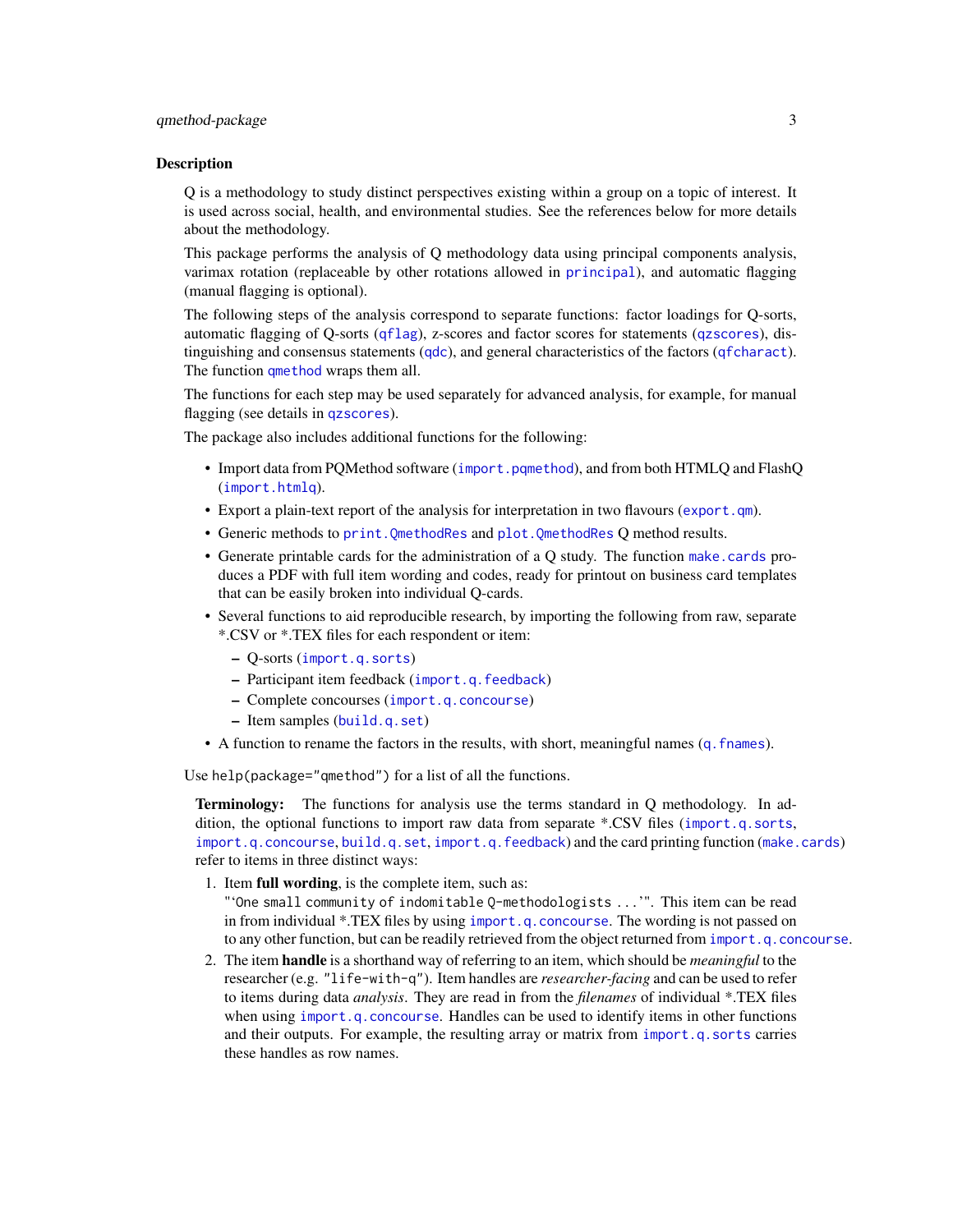- <span id="page-3-0"></span>3. The item ID is another shorthand way of referring to an item, that should be *meaningless* to humans (so as not to influence the participants in unintended ways), such as an arbitrary string of characters. Item IDs are *participant-facing* and are used to identify items during data *entry*. The item ID can take two forms, depending on function arguments specified by the user:
	- (a) Standard IDs (such as sta12, sta13) which are generated automatically in [qmethod](#page-39-1) or can be provided by the user using the respective manual. lookup arguments in [make.cards](#page-18-1), [import.q.sorts](#page-13-1) and [import.q.feedback](#page-11-1). See the documentation of these functions for details.
	- (b) A set of hexadecimal hashed IDs (such as ae128fs) can be automatically generated and expected by the functions [make.cards](#page-18-1), [import.q.sorts](#page-13-1) and [import.q.feedback](#page-11-1) if the argument manual.lookup remains empty and defaults to NULL. In that case, IDs are computed by 'summarising' the full item wordings (e.g.
		- "'Q Method is used by a crazy,but charming community ...'") into a hexadecimal number (e.g. "ae128fs"), a process known as cryptographic *hashing* (for more details see [digest](#page-0-0))). These hash values change whenever *anything* in the full item wordings is changed, and allow a precise identification of different versions of an item. This function never exposes users to the hash values. Automatic, hashed IDs are generally recommended and easier to use, but some caveats apply (see [make.cards](#page-18-1)).

For more information on this terminology and the rationale behind it, consider the best practices suggested by Maximilian Held on the [data management](https://github.com/aiorazabala/qmethod/wiki/Data-management) page.

Suggested File Structure: For studies in which each Q-sort and item are kept in separate \*.CSV files, the import functions [import.q.sorts](#page-13-1), [import.q.concourse](#page-10-1), [build.q.set](#page-5-1), [import.q.feedback](#page-11-1) and the print function [make.cards](#page-18-1) require a nested directory structure in the study folder. An example of such structure can be found in ../qmethod/extdata/importexample. Although recommended for complex studies, this structure is not necessary for using the data analysis functions or for exploring and exporting results.

If the suggested file structure is followed, the subdirectories for (within-subjects) *conditions* and *languages* are optional, and need to be used only if there are more than one condition and language, respectively. In such case, the arguments conditions and languages for the above import functions must be specified accordingly.

For more information on the file structure and the rationale behind it, consider the best practices suggested by Maximilian Held on the [data management](https://github.com/aiorazabala/qmethod/wiki/Data-management) page.

Bootstrapping: A set of functions are available to perform bootstrapping with Q data (see [Za](http://goo.gl/KFyh5N)[bala and Pascual \(2016\) Bootstrapping Q Methodology to Improve the Understanding of Human](http://goo.gl/KFyh5N) [Perspectives. PLoS ONE](http://goo.gl/KFyh5N) for details). The main bootstrap functions are as follows:

- [qmboots](#page-37-1) performs a full bootstrap. It calls internally the functions [qbstep](#page-25-1) (for each bootstrap step), and to either [qindtest](#page-32-1) or [qpcrustes](#page-42-1) in order to correct the alignment problem.
- qmb. summary summarises the object resulting from [qmboots](#page-37-1) into two tables: (1) summary of factor loadings (standard factor loadings, bootstrapped factor loadings, and flagging frequency) and (2) summary of **statement scores** (bootstrapped and standard z-scores, bootstrapped and standard factor scores, standard error of bootstrapped z-scores, and differences between standard and bootstrapped values).
- [qmb.plot](#page-34-1) plots an object resulting from [qmb.summary](#page-35-1) in a figure designed for bootstrapped Q data (either the factor loadings or the statement z-scores).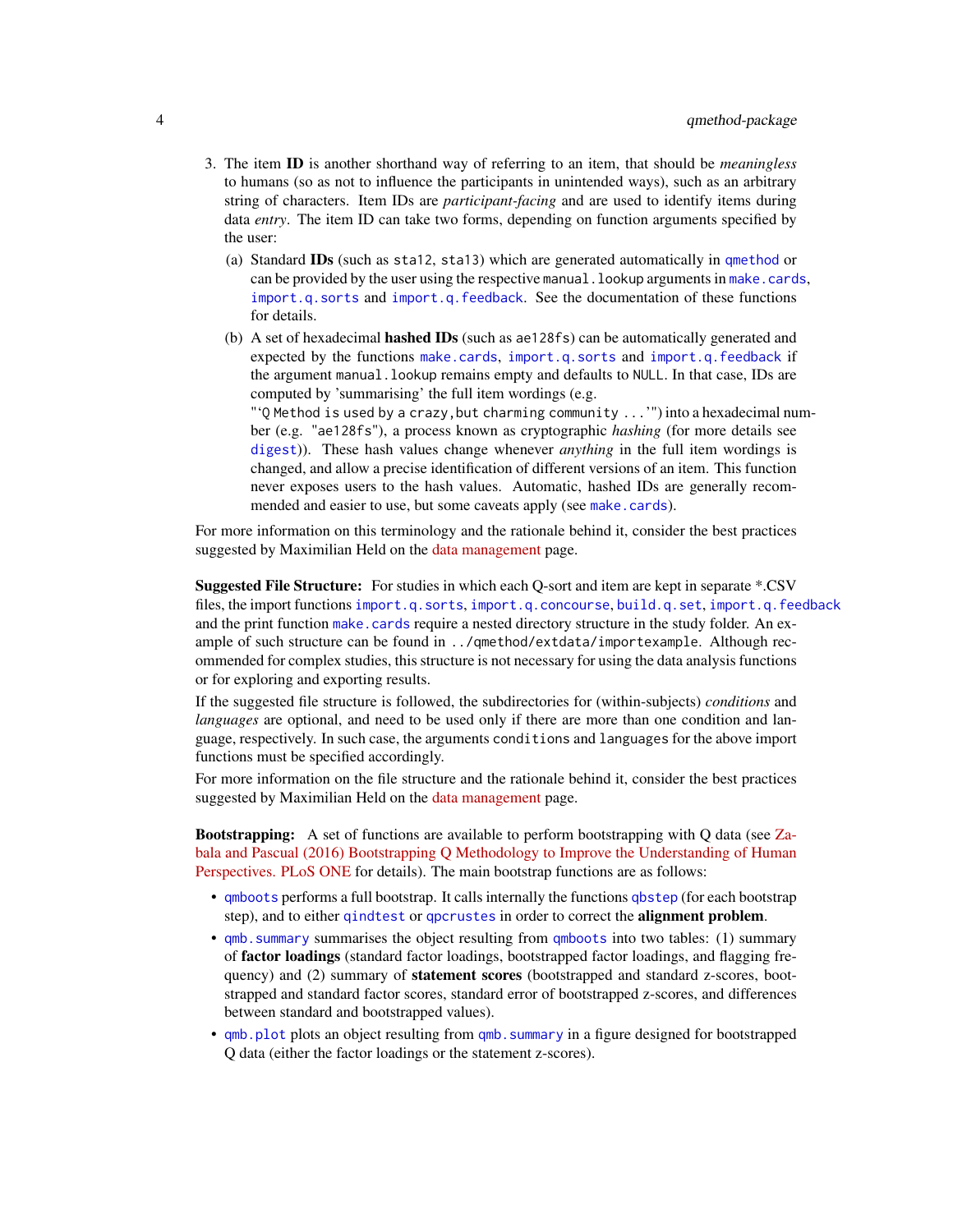## <span id="page-4-0"></span>qmethod-package 5

#### Author(s)

Aiora Zabala Main author and maintainer <http://aiorazabala.net> <aiora.zabala@gmail.com>

Maximilian Held Author of data management functions: [import.q.sorts](#page-13-1), [import.q.concourse](#page-10-1), [build.q.set](#page-5-1), [import.q.feedback](#page-11-1) and [make.cards](#page-18-1) <http://www.maxheld.de/>

## References

- Zabala, A., 2014. qmethod: A Package to Explore Human Perspectives Using Q Methodology. *The R Journal*, 6(2):163-173. Available from: <https://journal.r-project.org/archive/2014-2/zabala.pdf>.
- Zabala A. and Pascual, U., 2016. Bootstrapping Q Methodology to Improve the Understanding of Human Perspectives. *PLoS ONE*. Available from: <http://goo.gl/KFyh5N>.
- Watts, S., and and P. Stenner, 2012. *Doing Q Methodological Research: Theory, Method & Interpretation*, London: Sage Publications Ltd.
- Van Exel, J., and G. de Graaf, 2005. *Q Methodology: A Sneak Preview* Available from: [https://qmethodblog.files.wordpress.com/2016/01/qmethodologyas](https://qmethodblog.files.wordpress.com/2016/01/qmethodologyasneakpreviewreferenceupdate.pdf)neakpreviewreference [pdf](https://qmethodblog.files.wordpress.com/2016/01/qmethodologyasneakpreviewreferenceupdate.pdf).
- Brown, S. R., 1980. *Political subjectivity: Applications of Q methodology in political science*, New Haven, CT: Yale University Press. Available from: [https://qmethodblog.files.wordpress.com/2016/01/brown-1980-pol](https://qmethodblog.files.wordpress.com/2016/01/brown-1980-politicalsubjectivity.pdf)iticalsubjectivity. [pdf](https://qmethodblog.files.wordpress.com/2016/01/brown-1980-politicalsubjectivity.pdf).
- <http://qmethod.org/> The website of the *International Society for the Scientific Study of Subjectivity*.
- <http://schmolck.org/qmethod> Peter Schmolck's Q Method Page, with further references, datasets and the PQMethod software.

```
data(lipset)
results \leq qmethod(lipset[[1]], nfactors = 3, rotation = "varimax")
summary(results)
results
```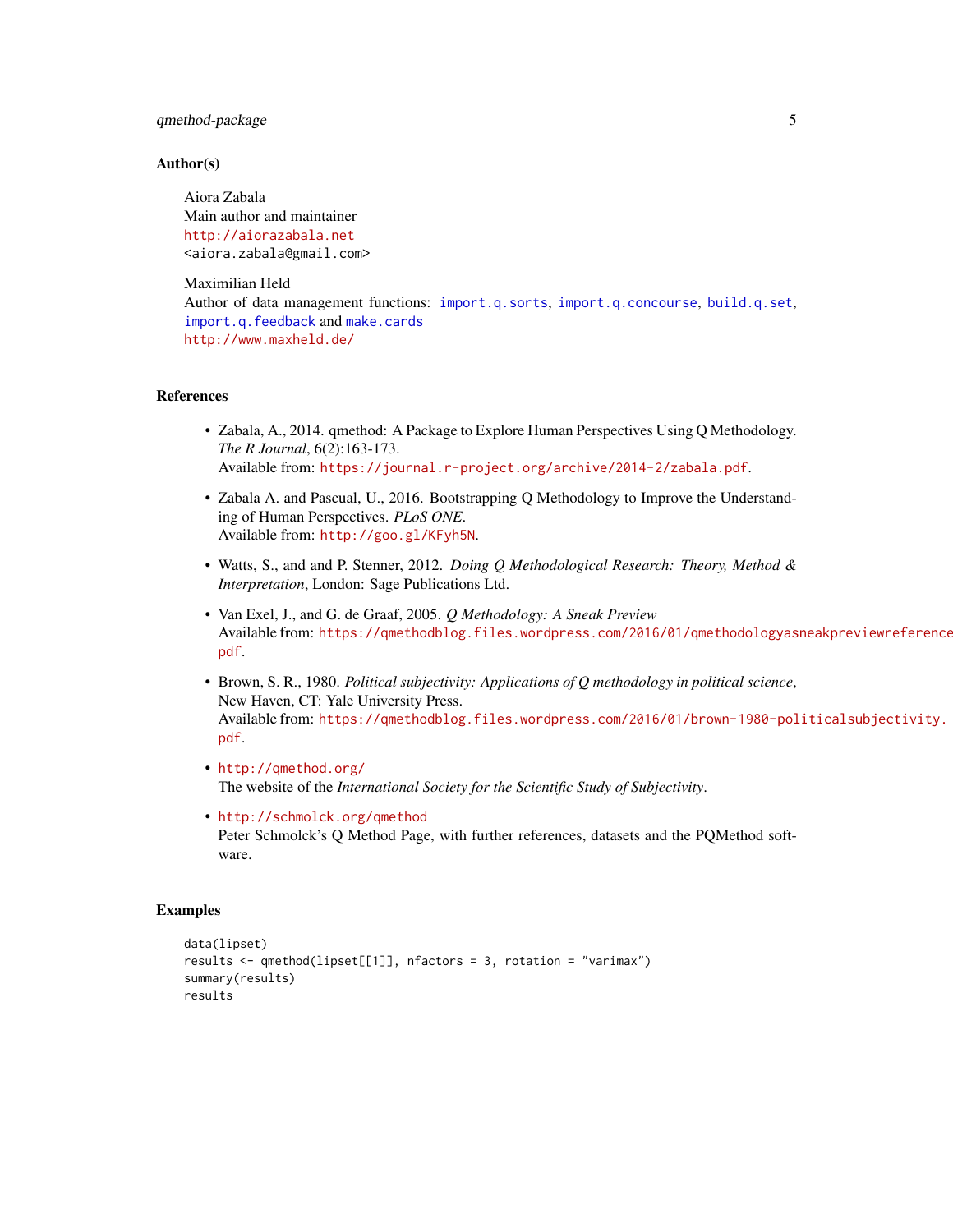Subsets a concourse of items into a sample of selected items. Returns a dataframe with handles as row names, and languages (if applicable) as columns.

#### Usage

build.q.set(q.concourse, q.sample, q.distribution)

## Arguments

| g.concourse | A matrix with handles as row names, (optional) languages as columns, and full<br>item wordings in cells as produced by import.q.concourse. |
|-------------|--------------------------------------------------------------------------------------------------------------------------------------------|
| q.sample    | A character vector of handles (such as $q$ -is-great). The items identified by the<br>handles will be sampled.                             |
|             | q. distribution The chosen Q distribution as a vector of integers, such as $c(1,3,1)$ .                                                    |

#### Details

Q studies are carried out letting participants rank a *sample* of statements (items), collectively referred to as the *Q set*. These Q sets are drawn (by some sampling strategy) from a *concourse*, or universe of items. This function subsets the concourse generated by [import.q.concourse](#page-10-1), based on a vector of handles provided, and returns it as q.set.

The function implements a number of tests on the validity and consistency of inputs.

If you are not familiar with the terminology of item *handle*, *ID* and *wording* or the file structure expected for import functions, please read the respective sections in the documentation for [qmethod](#page-1-1)[package](#page-1-1) first or consider the package [wiki.](https://github.com/aiorazabala/qmethod/wiki/Data-management)

## Value

Returns a matrix with handles as row names, languages (if applicable) as column names and full item wordings in cells.

#### Note

This function currently does *not* actually *draw* a sample, but merely builds the Q set from a *given* sample. Comment and/or chip in if you like want an actual sampling feature: [https://github.](https://github.com/aiorazabala/qmethod/issues/5) [com/aiorazabala/qmethod/issues/5](https://github.com/aiorazabala/qmethod/issues/5).

This function currently requires input in the argument q.distribution, but it only checks for the sum, so if you are working with a distribution-free study that still has a fixed number of items, you can just enter a vector of length 1 with your total sum of items.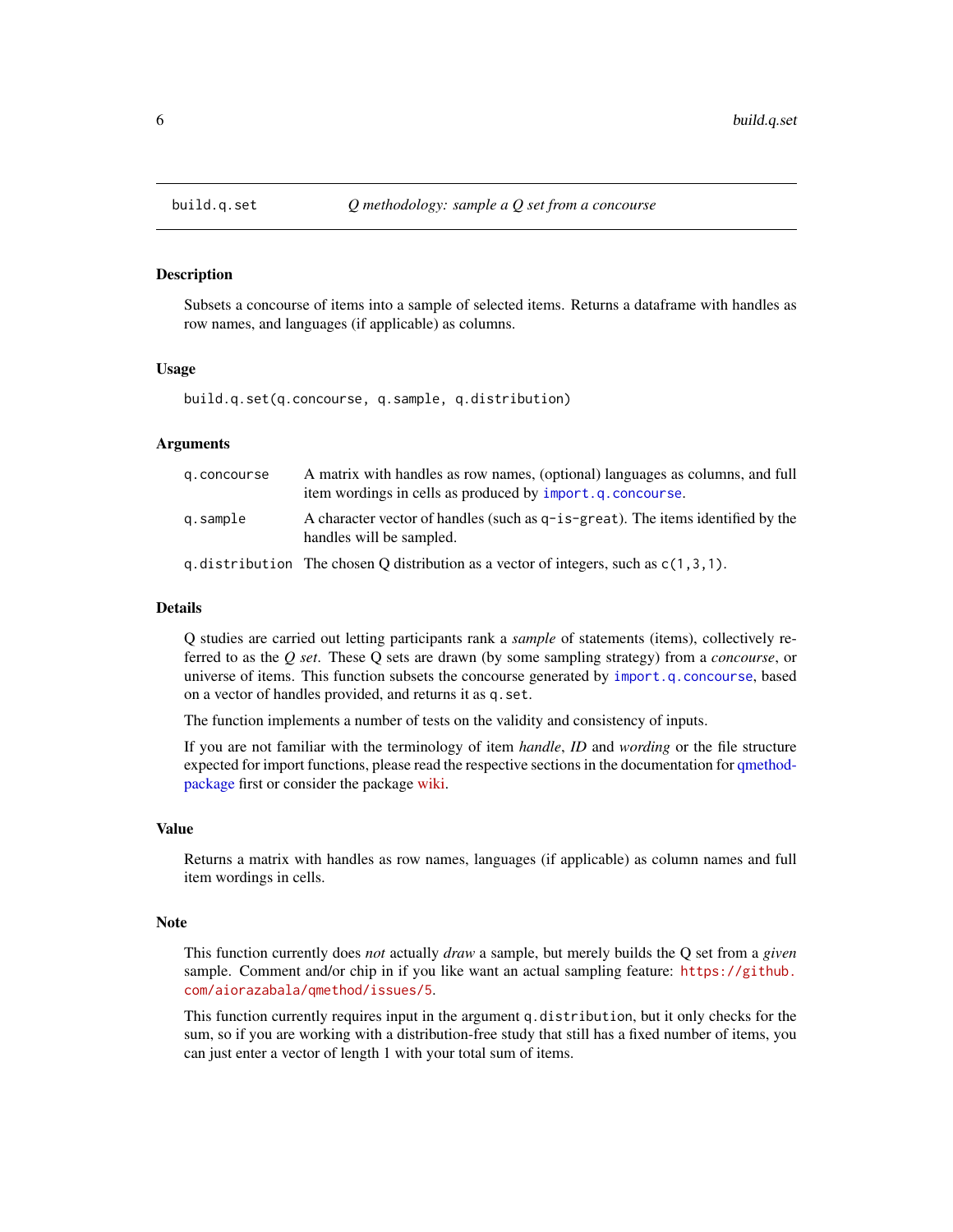## <span id="page-6-0"></span>export.pqmethod 7

## Author(s)

Maximilian Held

#### See Also

[import.q.concourse](#page-10-1), [import.q.feedback](#page-11-1), [import.q.sorts](#page-13-1), [make.cards](#page-18-1)

## Examples

```
# Build a Q Set from a concourse and a sample
data(importexample)
q.set <- build.q.set(
 q.concourse = importexample$q.concourse, # as created by import.q.concourse
 q.sample = c("life-with-q","q-uprising","r-dominance","small-village"),
 # add vector with items to be selected from concourse
 # q.sample is ideally read in from a separate *.CSV file
 q.distribution = c(1,2,1) # very simple distribution
 )
```
export.pqmethod *Q methodology: export to PQMethod \*.DAT and \*.STA files*

#### Description

Exports Q data to \*.DAT and \*.STA files readable in PQMethod software.

#### Usage

```
export.pqmethod(dataset, study.name,
     study.description, col.range,
     filename='Q_data_forPQmethod',
     left.zeros, right.zeros, statements)
```
## Arguments

| dataset           | a matrix or data frame qwith Q data: Q-sorts as columns and statements as rows.<br>The names of the columns will be used as Q-sort IDs in the *.DAT file. |  |
|-------------------|-----------------------------------------------------------------------------------------------------------------------------------------------------------|--|
| study.name        | a string with a short name of the study. No space characters are allowed.                                                                                 |  |
| study.description |                                                                                                                                                           |  |
|                   | a string with a one-sentence description of the study).                                                                                                   |  |
| col.range         | a two-element numerical vector with the values at the two extremes of the Q<br>distribution (e.g. $c(-4, 4)$ ).                                           |  |
| filename          | a filename. The extension *.DAT is added automatically).                                                                                                  |  |
| left.zeros        | number of zeros before the distribution, in the second line of *.DAT file.                                                                                |  |
| right.zeros       | number of zeros after the distribution, in the second line of *.DAT file).                                                                                |  |
| statements        | a matrix with statements, one in each row).                                                                                                               |  |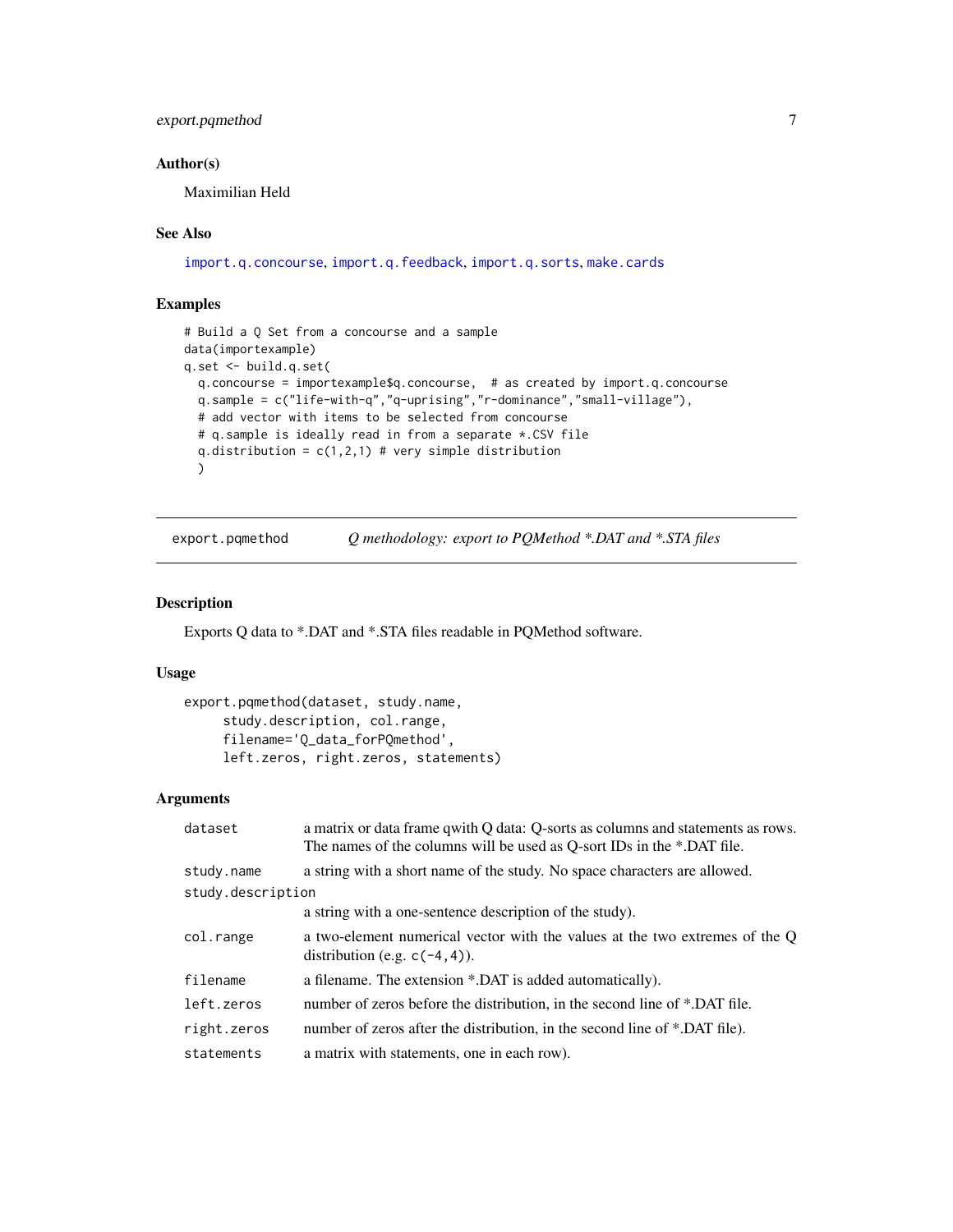## <span id="page-7-0"></span>Details

Exports the raw data of a Q methodology study into the native format used in PQMethod. Returns a message with some basic information about the data.

Note that no checks are made on the data, such as whether there are duplicated or non-forced Qsorts.

This function is not applicable for non-forced distributions.

#### **Note**

This function is experimental. Use with caution and verify that the output is as desired.

#### Author(s)

Aiora Zabala

#### References

Schmolck, Peter, 2014. *PQMethod Software*, Available at: <http://schmolck.org/qmethod/> File descriptions in *PQMethod Manual*: <http://schmolck.org/qmethod/pqmanual.htm#appdxa>

#### Examples

```
# data(lipset)
# db <- lipset[[1]]
# export.pqmethod(dataset = db,
# study.name = 'mystudy',
# study.description = 'great study',
# col-range = c(-4, 4),# filename = 'mystudy',
# statements=lipset[[2]])
```
<span id="page-7-1"></span>export.qm *Q Methodology: export results to a plain text document*

#### Description

Exports an object of class QmethodRes to a plain text file (\*.TXT). All the objects within the list resulting from [qmethod](#page-39-1) are exported as they are. This is intended for interpretation rather than for further analysis.

#### Usage

```
export.qm(qmobject, file, style= c("R", "PQMethod"))
```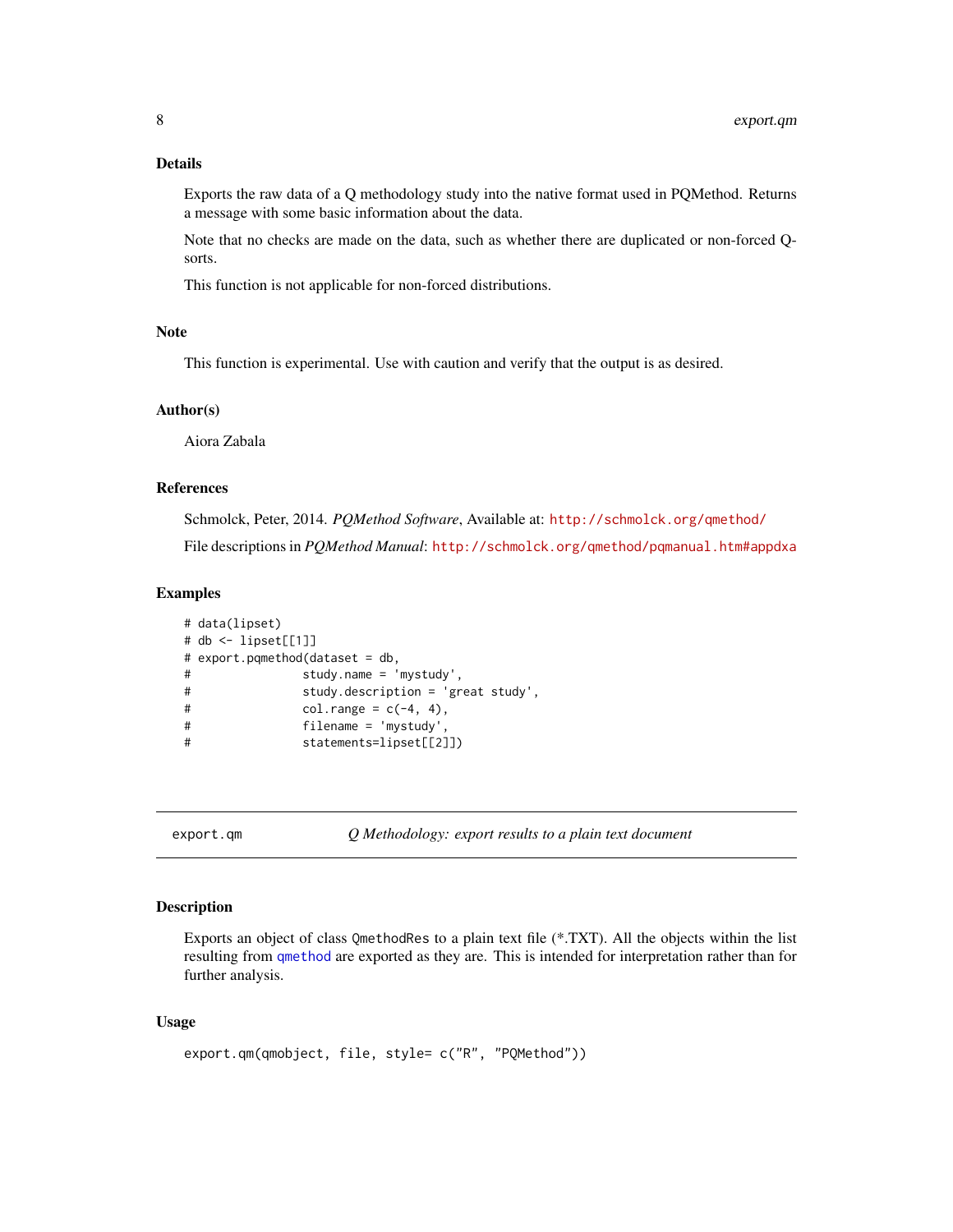## <span id="page-8-0"></span>import.htmlq 9

#### Arguments

| qmobject | an object of Q methodology results, obtained from the function que thod.                                                                                                                                                                                                                                                                                                                  |
|----------|-------------------------------------------------------------------------------------------------------------------------------------------------------------------------------------------------------------------------------------------------------------------------------------------------------------------------------------------------------------------------------------------|
| file     | the file name. Note that in some operating systems, the file name will need an<br>extension *.TXT so that other software opens it.                                                                                                                                                                                                                                                        |
| style    | the structure and formatting of the results in the exported document. Defaults<br>to "R" where the qmobject will be written as is. Option "PQMethod" provides<br>an output with similar structure and elements as those provided by POMethod<br>software in the *.LIS files (see details of *.LIS files in the References below).<br>Note that the latter creates a much longer document. |

## Author(s)

Aiora Zabala

## References

Schmolck. *PQMethod Software (Version 2.35)*, 2014. <http://schmolck.org/qmethod/> File descriptions in *PQMethod Manual*: <http://schmolck.org/qmethod/pqmanual.htm#appdxa>

<span id="page-8-1"></span>

| import.htmlq | $Q$ methodology: import data from HTMLQ and FlashQ |
|--------------|----------------------------------------------------|
|--------------|----------------------------------------------------|

#### Description

Imports data from \*.CSV files created with HTMLQ or FlashQ softwares for Q-sort administration.

#### Usage

```
import.htmlq(filename, ...)
```
## Arguments

| filename | a file with extension *.CSV (see full description of the file below in References). |
|----------|-------------------------------------------------------------------------------------|
| .        | further arguments to be passed to read.csv2.                                        |

## Details

Extracts the raw data of a Q methodology study from the native format saved in both *FlashQ* and *HTMLQ*. Returns a list with two objects.

The first object contains a data frame with items as rows and Q-sorts as columns, ready to be used in [qmethod](#page-39-1). It sets the Q-sort names to the values in the column 'uid' or else in 'sid'.

The second object contains the additional data collected. Columns npos, nneu and nneg have the number of items allocated to the groups of 'positive', 'neutral', and 'negative' respectively. Columns which name start with comment $*$  and form $*$  contain further information introduced by the respondent. Columns which name start with dur\* contain the time that the respondent spent in each screen. Column datetime contains the data stamp when the Q-sort was responded.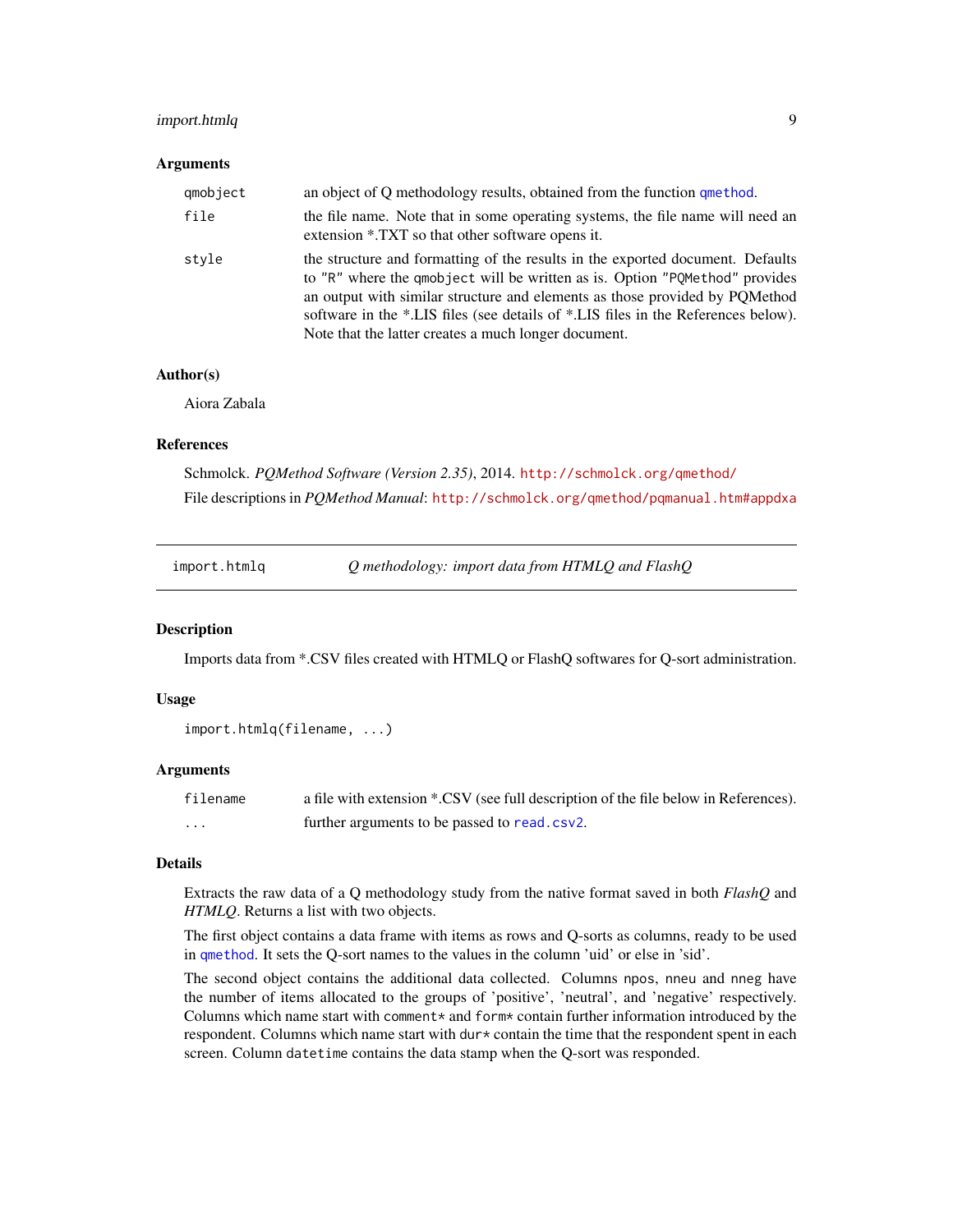#### <span id="page-9-0"></span>Author(s)

Aiora Zabala

#### References

Hackert, Christian and Braehler, Gernot, 2007. *FlashQ*, Available at: [http://www.hackert.biz/](http://www.hackert.biz/flashq) [flashq](http://www.hackert.biz/flashq)

Oschlies, Johannes and Killing, Marvin, 2015. *HTMLQ*, Available at: [https://github.com/](https://github.com/aproxima/htmlq) [aproxima/htmlq](https://github.com/aproxima/htmlq)

<span id="page-9-1"></span>import.pqmethod *Q methodology: import PQMethod \*.DAT files*

#### Description

Imports data from \*.DAT files created in PQMethod software.

#### Usage

```
import.pqmethod(file, ...)
```
## Arguments

| file                 | a file with extension *.DAT (see full description of the file below in References). |
|----------------------|-------------------------------------------------------------------------------------|
| $\ddot{\phantom{0}}$ | further arguments to be passed to read. table and read. fwf.                        |

## Details

Extracts the raw data of a Q methodology study from the native format used in PQMethod. Returns a data frame with statements as rows and Q-sorts as columns.

If the following error occurs: "invalid multibyte string", a possible solution is to either set the right file-encoding in the argument fileEncoding or inspect the file for uncommon characters (see details in [read.table](#page-0-0)).

#### Author(s)

Aiora Zabala

## References

Schmolck, Peter, 2014. *PQMethod Software*, Available at: <http://schmolck.org/qmethod/> File descriptions in *PQMethod Manual*: <http://schmolck.org/qmethod/pqmanual.htm#appdxa>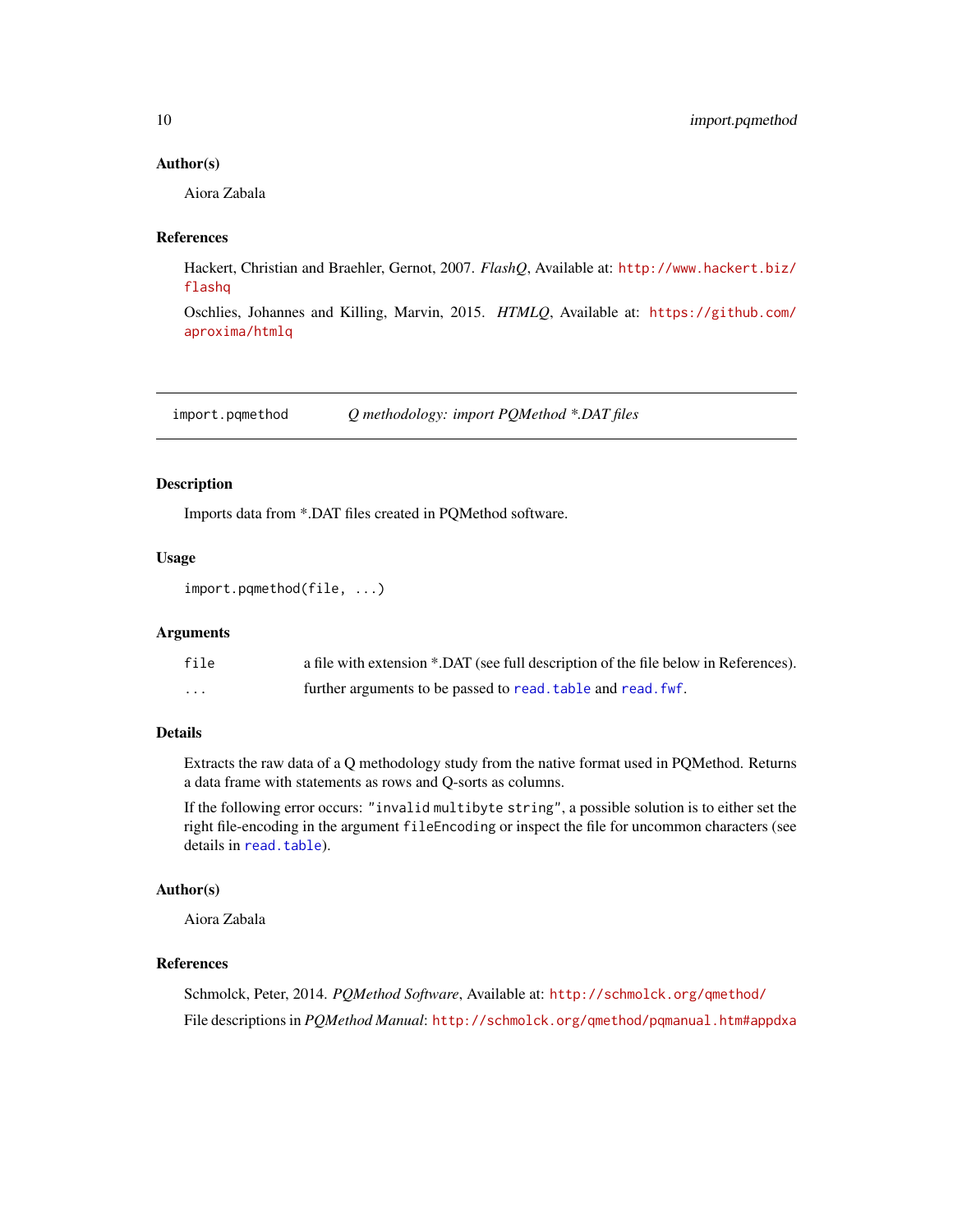<span id="page-10-1"></span><span id="page-10-0"></span>import.q.concourse *Q methodology: import concourse of Q items*

#### **Description**

Imports a full set of items (statements in a concourse) from a directory of \*.TEX files (one file per item), including possible translations in separate folders.

#### Usage

```
import.q.concourse(q.concourse.dir, languages = NULL)
```
#### **Arguments**

q.concourse.dir

|           | A directory of <i>individual</i> item wordings in *.TEX files with handles as filenames |
|-----------|-----------------------------------------------------------------------------------------|
|           | (e.g. happy-feeling.tex). If languages are specified, the directory should              |
|           | contain one folder per language, with all full item wordings as individual *.TEX        |
|           | files in each language folder. Items should have the <i>same</i> file name across all   |
|           | languages (e.g. happy-feeling.tex). Directories end with a trailing slash,              |
|           | such as study/q-sample/q-concourse/.                                                    |
| languages | A character vector of languages, same as folders within q. concourse. dir. If           |

#### **Details**

Q studies are conducted by asking participants (or a P set) to rank order a *sample* (or Q Set) of items, drawn from a universe (or concourse) of items, based on some sampling strategy. A concourse is, simply put, *the sum of all things people could say about a subject matter*.

the concourse is monolingual, leave empty. Defaults to NULL.

It is helpful to keep the *entire* concourse readily available, so as to draw samples from it.

For some studies, it is necessary to have the complete items available in several languages.

This function simply imports all full item wordings and assigns a *handle* for the item, based on the filename (see [qmethod-package\)](#page-1-1). These filenames should be short and meaningful to the researcher.

Individual items as \*.TEX files should include minimal markup, and no trailing whitespace or empty newlines. If you do not need any additional formatting, you can just save plain text files (\*.TXT) with the extension \*.TEX. There is no need to know [LaTeX.](http://www.latex-project.org)

Returns error if items are not available in all translations.

Defaults to monolingual variant.

If you are not familiar with the terminology of Q item *handle*, *ID* and *wording* or the file structure expected for import functions, please read the respective sections in the documentation for [qmethod](#page-1-1)[package](#page-1-1) first or consider the package [wiki.](https://github.com/aiorazabala/qmethod/wiki/Data-management)

#### Value

Returns a character matrix with handles as row names, languages (if applicable) as columns and full item wording per language in cells.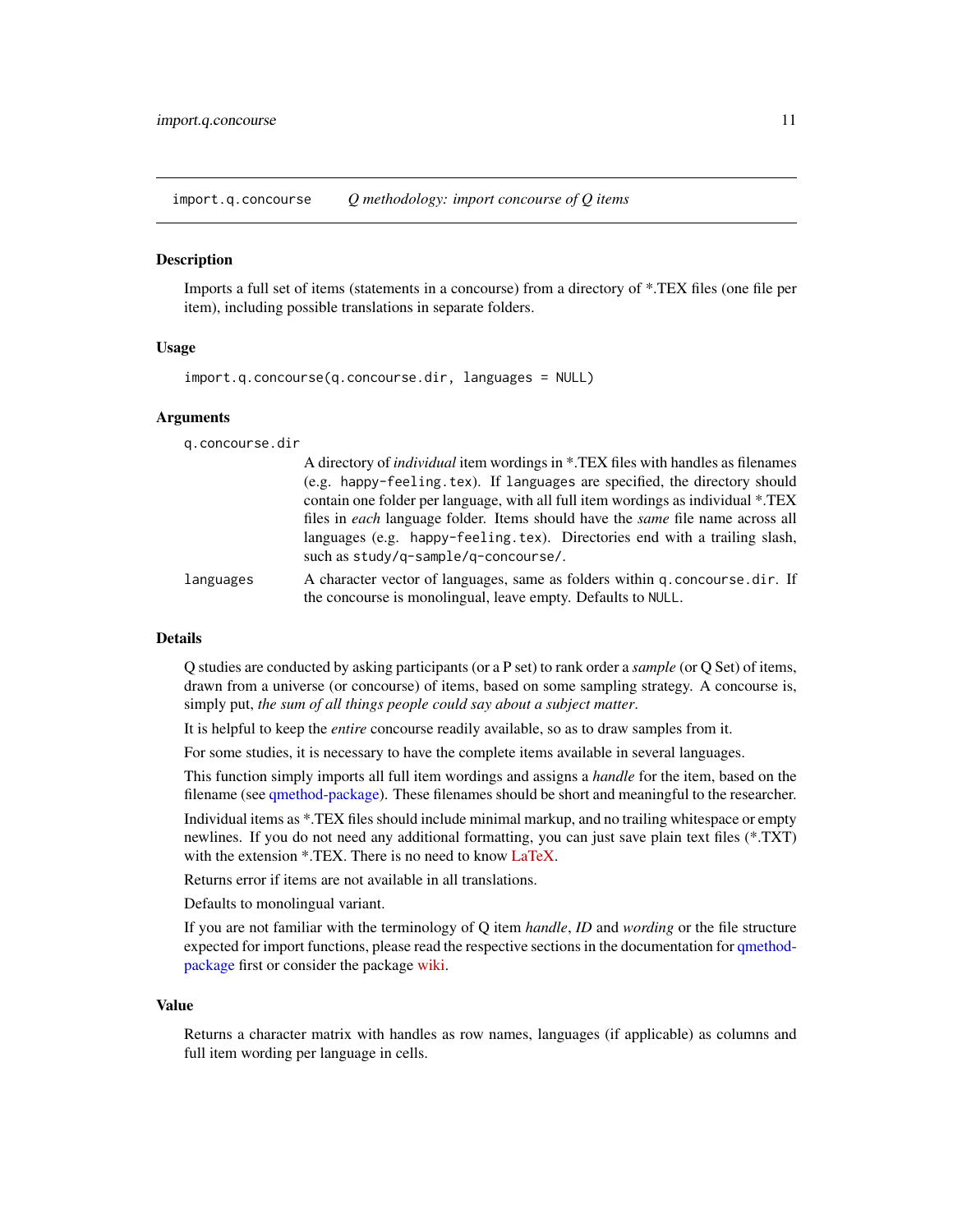#### <span id="page-11-0"></span>Author(s)

Maximilian Held

#### See Also

[build.q.set](#page-5-1), [import.q.feedback](#page-11-1), [import.q.sorts](#page-13-1), [make.cards](#page-18-1)

#### Examples

```
## Import a full q concourse from 'importexample' dataset
path.concourse <- paste( # this part is only for the example!
 path.package("qmethod"), \qquad # just to make sure, use absolute path
 # import example files are in root/extdata of package
 "/extdata/importexample/sample/concourse/", # location of concourse
 sep = "")
q.concourse <- import.q.concourse( # import concourse
 q.concourse.dir = path.concourse, # insert your applicable path here
 languages = c("english","german") # choose your languages from path here
 )
```
<span id="page-11-1"></span>import.q.feedback *Q methodology: imports feedback on Q items*

## Description

Turns raw item feedback (in \*.CSV files) into a verified array or matrix.

#### Usage

import.q.feedback(q.feedback.dir,q.sorts, q.set,manual.lookup = NULL)

#### Arguments

q.feedback.dir A relative path to a directory structure where:

- (optional) folders are conditions (such as before and after), if there is more than one condition. Conditions are inferred from the specified q.sorts. If there are no conditions, there should be no folders.
- filenames of \*.CSV are participant names (might be given pseudonyms).
- \*.CSV files within folders contain raw feedback, beginning with an arbitrary header line (ignored), and the following columns, starting from the left:
	- 1. An ID, either as an automatic hash or manually specified (see [qmethod-package](#page-1-1)), as specified per the manual.lookup option of [make.cards](#page-18-1). Each ID only occurs once.
	- 2. The full feedback in plain text, enclosed in quotes.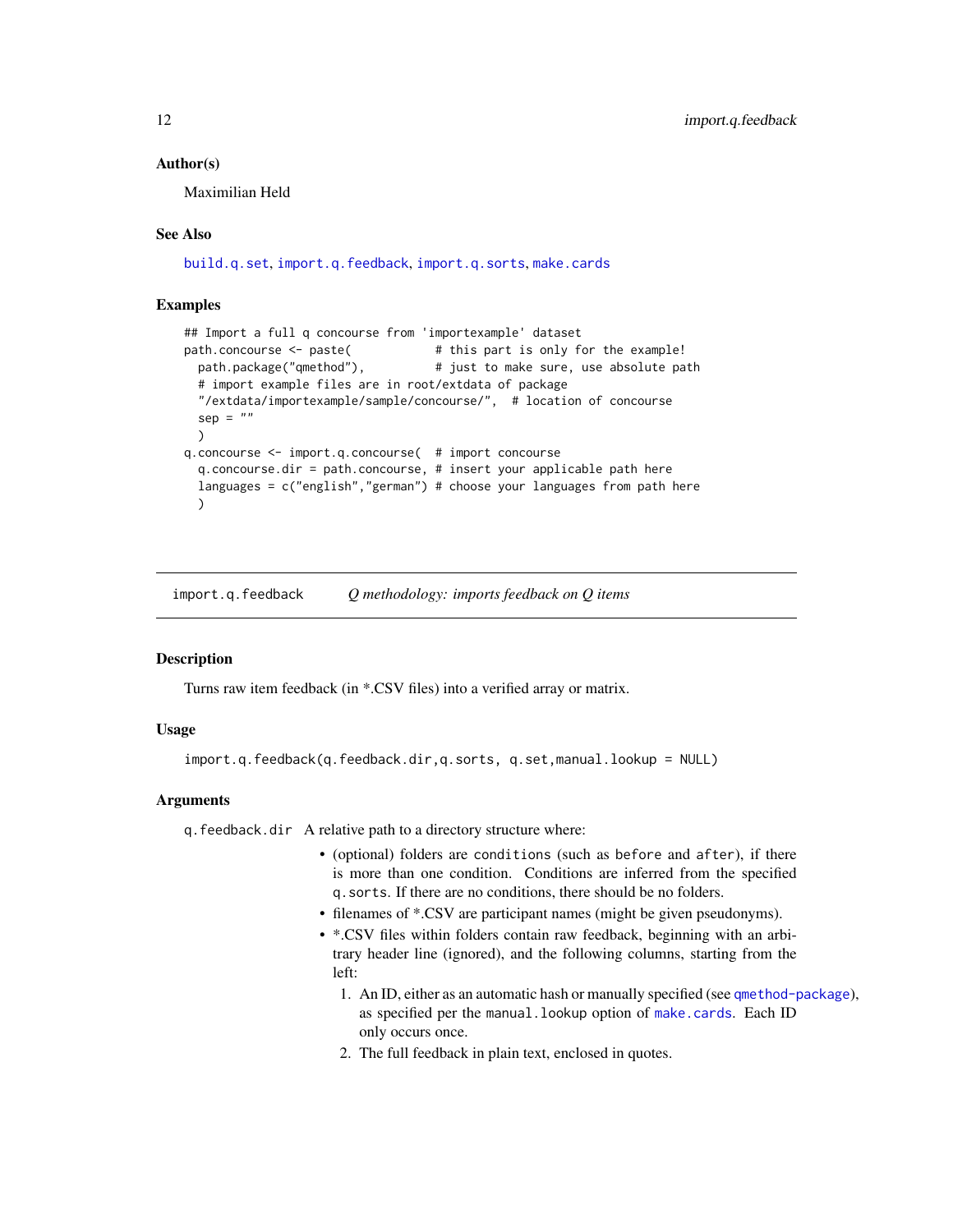<span id="page-12-0"></span>

|               | 5. Optionally, a logical indicator whether current line should be ignored<br>(in which case it should be set to TRUE). If there is no such column, all<br>feedback will be imported.                                                                |
|---------------|-----------------------------------------------------------------------------------------------------------------------------------------------------------------------------------------------------------------------------------------------------|
| q.sorts       | A matrix or array with handles as row names, participant as column names,<br>(optional) conditions as 3rd dimension and cells as Q-sort ranks, as produced by<br>import.g.sorts.                                                                    |
| q.set         | A matrix with handles as row names, languages (if applicable) in columns, as<br>produced by build.q.set.                                                                                                                                            |
| manual.lookup | A matrix with handles as row names, and IDs (such as "sta121", as printed<br>on the Q-cards by make cards) in any of the columns. Defaults to NULL in<br>which case items IDs are expected to be item wording hashes, as produced by<br>make.cards. |

3. Optionally, a logical indicator whether current line should be ignored

## Details

Participants in Q studies are often invited to provide open-ended feedback on items, giving researchers additional information on participants' viewpoints. This feedback is conveniently entered in a spreadsheet editor (2nd column), where each line of feedback corresponds to an item ID (1st column) An additional, optional (3rd) column indicates whether the current line should be ignored (TRUE), as may be the case for privacy reasons or when the feedback is merely a correction of a typographic error. If no such 3rd column is included, all feedback will be imported.

The automatic summary of full item wordings, technically known as *hashing*, proceeds internally by passing the full item wording to the [digest](#page-0-0) function of the package **digest** (with arguments set to algo = crc32,serialize = FALSE.)

After an (arbitrary) header line, a \*.CSV file may look like this: 'sta001,"This q-item sounds like r-research to me!",FALSE', indicating that it should *not* be ignored (FALSE).

If you are not familiar with the terminology of item *handle*, *ID* and *wording* or the file structure expected for import functions, please read the respective sections in the documentation for [qmethod](#page-1-1)[package](#page-1-1) first or consider the package [wiki](https://github.com/aiorazabala/qmethod/wiki/Data-management)

#### Value

Returns a matrix or array (if there is more than one condition) with handles as row names, people as column names, (optional) conditions as 3rd dimension name and item feedback in cells. The return parallels the output from [import.q.sorts](#page-13-1), but with feedback as array cells, rather than Q-sort ranks.

## Author(s)

Maximilian Held

#### See Also

[import.q.concourse](#page-10-1), [import.q.sorts](#page-13-1), [build.q.set](#page-5-1), [make.cards](#page-18-1), [qmethod](#page-39-1)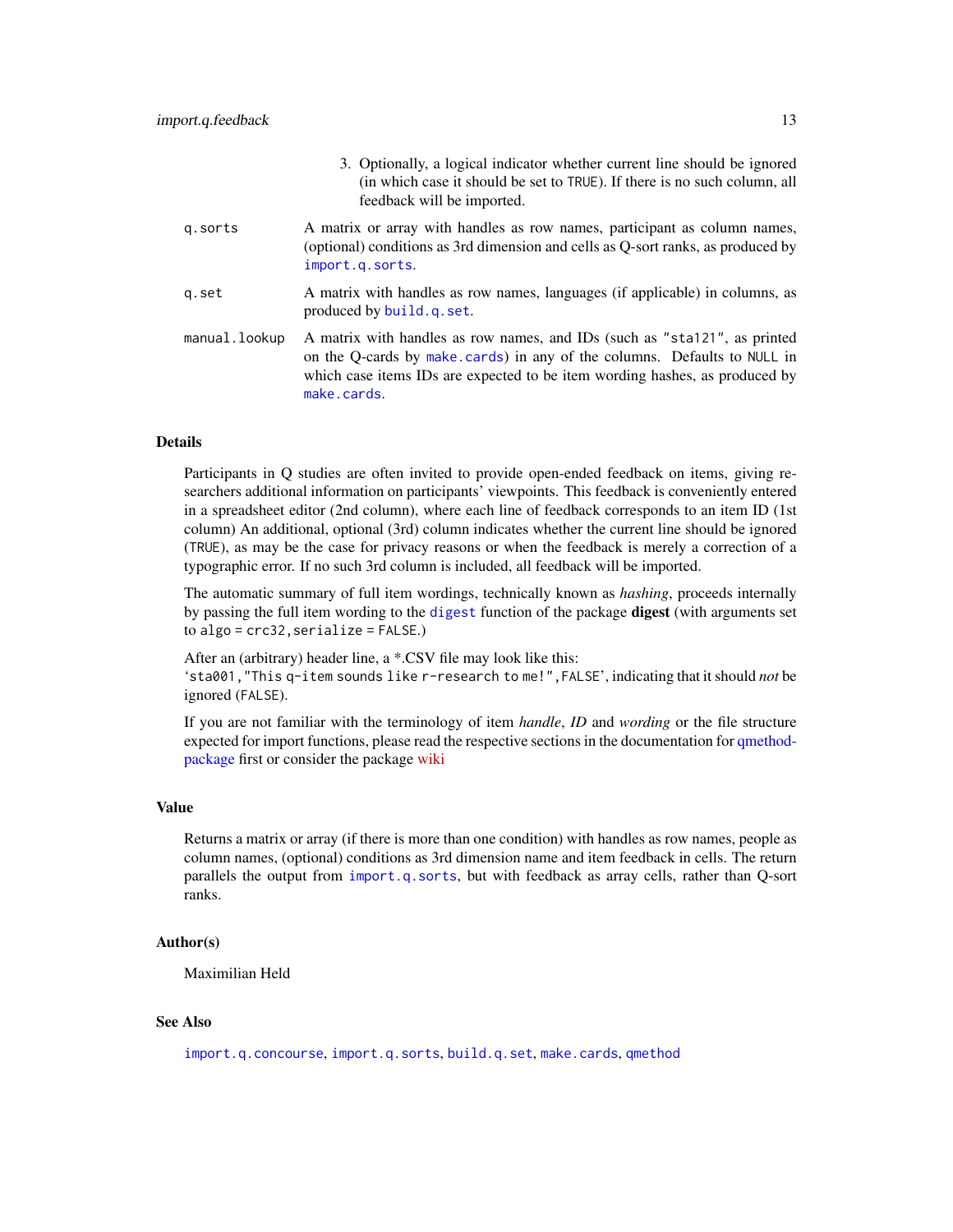#### Examples

```
data(importexample)
path.feedback <- paste( # this part is only for the example!
 path.package("qmethod"), # just to make sure, use absolute path
 # import example files are in root/extdata of package:
 "/extdata/importexample/feedback/", # location of sorts
 sep = "")
q.feedback <- import.q.feedback( # now import the feedback
 q.feedback.dir = path.feedback, # add your path here
 q.sorts = importexample$q.sorts,
 q.set = importexample$q.set, # as produced by build.q.set
 manual.lookup = matrix( # ideally empty for automatic hashing, or read in from *.CSV
   c("i01","i02","i03","i04"),
   ncol = 1,
   nrow = 4,
   dimnames = list(c("r-dominance","q-uprising","small-village","life-with-q"),"ID")
   )
 \lambda
```
<span id="page-13-1"></span>import.q.sorts *Q methodology: import Q-sorts from CSV*

#### **Description**

Turns raw Q-sorts (from \*.CSV) into a Q-sorts array (when there are > 2 conditions) or matrix (with single condition).

#### Usage

```
import.q.sorts(q.sorts.dir,q.set, q.distribution,
               conditions = NULL, manual.lookup = NULL)
```
#### Arguments

q.sorts.dir A relative path to a directory structure where:

- (optional) folders are (within-subjects) conditions (such as *before* or *after*), if there is more than one condition as per the conditions argument. If there are no conditions (defaults to NULL), there should be no folders.
- file names of \*.CSV files are participant names (might be given pseudonyms).
- \*.CSV files contain *raw* Q-sorts, where each line contains item IDs, such as ',,sta12,sta64,,'. All lines below the maximum Q-sort height will be ignored and can have arbitrary input. For example, in a study with a highest column of 8 cards, everything below the 8th line in the file will be ignored. There is no need to include the values of the x-axis (say,  $-4$  to  $+4$ ) in these files. If they are included, they should be the last row.
- cells contains either all manual or all automatic item IDs (such as "sta12"), both as produced by [make.cards](#page-18-1).

<span id="page-13-0"></span>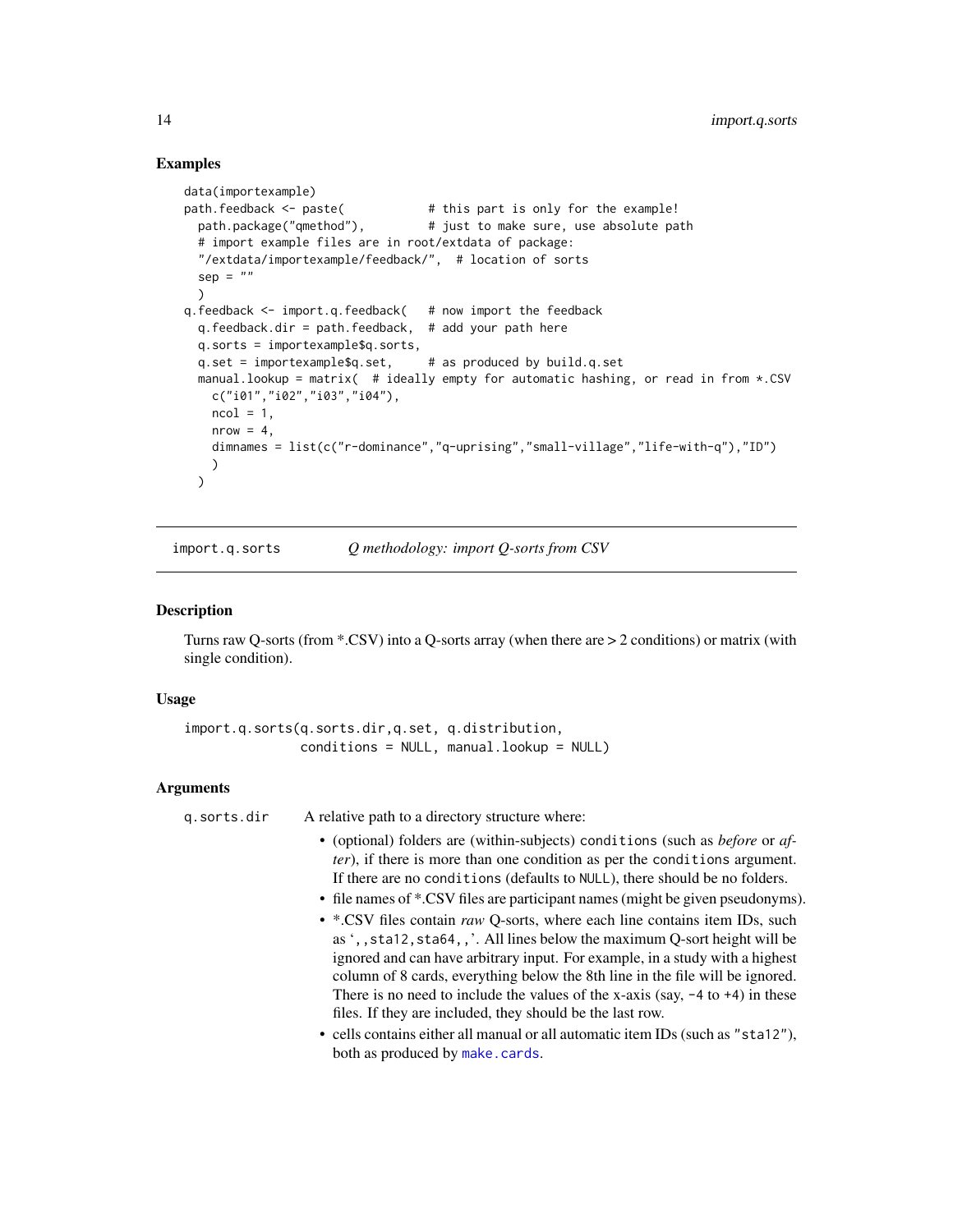#### <span id="page-14-0"></span>import.q.sorts 15

| q.set         | A matrix with handles as row names, languages (if applicable) in columns, as<br>read in by build.q.set.                                                                                                                                                                                                                                                                |
|---------------|------------------------------------------------------------------------------------------------------------------------------------------------------------------------------------------------------------------------------------------------------------------------------------------------------------------------------------------------------------------------|
|               | q. distribution The chosen Q distribution as a vector of integers, such as $c(1,3,1)$ .                                                                                                                                                                                                                                                                                |
| conditions    | A character vector of (optional) study (within-subjects) conditions, such as<br>c("before", "after"), same as folders under q. sorts.dir. Defaults to NULL<br>in which case there is only one condition, and *.CSV files are expected directly<br>under q. sorts.dir.                                                                                                  |
| manual.lookup | A matrix with handles (such as $q$ -is-great, same as in build, q, set,<br>import.g. concourse) as row names, and arbitrary strings (item IDs, such as<br>" $it212$ ") in any of the columns as printed on the Q-cards by make.cards. De-<br>faults to NULL in which case items are automatically identified by automatic hash<br>IDs, as also produced by make.cards. |

## Details

This function imports Q-sorts from their raw format stored in \*.CSV files, in the form in which they were sorted by participants (applicable to Q-sorts with forced distributions only).

Q-sorts in their raw form have columns as ranks (from, say, -6 to +6) with cards (items) sorted in rows. The vertical dimension of Q-sorts is *meaningless*.

Q-sorts are conveniently entered as \*.CSV (comma separated values) files in standard spreadsheet editors. This function ignores any rows in the files below the maximum height of columns expected from q.distribution.

It is recommended that Q-sort data are kept in their rawest form, with clear documentation of any processing applied to this data. This is also good practice for reproducible research.

Q-sorts are best entered not by typing up the full form of an item, but some unique string (ID) printed on the card. This function, and, analogously, [make.cards](#page-18-1) and [import.q.feedback](#page-11-1) offer a manual and automatic way to create these IDs, which are then expected as input (see [qmethod-package](#page-1-1) for details).

The automatic summary of full item wordings, technically known as *hashing*, proceeds internally by passing the full item wording to the [digest](#page-0-0) function of the package **digest** (with arguments set to algo = crc32,serialize = FALSE.)

Q-sorts are conveniently entered as \*.CSV (comma separated values) files in standard spreadsheet editors.

This function includes a number of tests to verify the integrity of entered Q-sorts:

- 1. manual.lookup tables provided are tested for duplicate identifiers.
- 2. Function returns a warning if some participants do not have Q-sort files under all conditions (applies only if there are more than one conditions).
- 3. Function errors out if there are item IDs in a Q-sort not matched by any manually or automatically specified ID, respectively (see [qmethod-package](#page-1-1) for details).
- 4. Function errors out if the distribution in a given Q-sort does not conform to the defined q.distribution.
- 5. Function errors out if there are items in the sample q.set that cannot be found in any given Q-sort.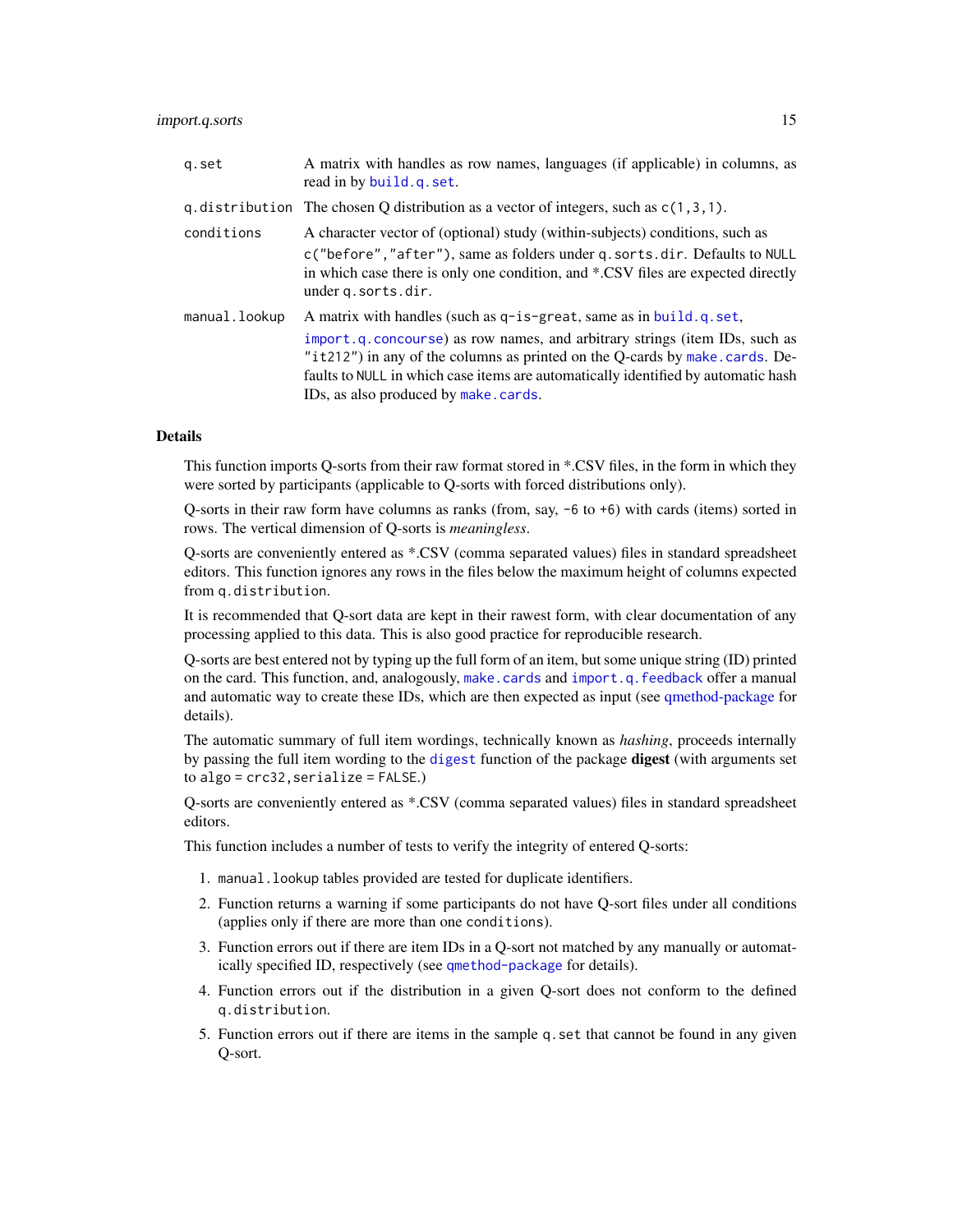<span id="page-15-0"></span>6. Function errors out if there are items in a given Q-sort that cannot be found in the sample q.set.

If you are not familiar with the terminology of item *handle*, *ID* and *wording* or the file structure expected for import functions, please read the respective sections in the documentation for [qmethod-package](#page-1-1) first or consider the package [wiki](https://github.com/aiorazabala/qmethod/wiki/Data-management)

#### Value

Returns a matrix (when there is a single condition) or array (with two or more conditions) with handles as row names, people as column names, conditions (if more than one) as 3rd dimension and Q-sort ranks in cells, as expected for analysis by [qmethod](#page-39-1).

Notice that [qmethod](#page-39-1) expects a matrix (with two dimensions). If you have several conditions, and therefore an array of data, you must pass them to [qmethod](#page-39-1) in individual 'slices' of conditions, using subsetting.

#### Note

This function currently works only with forced distributions. If you would like it to work with free distributions, check out and/or chip in at [https://github.com/aiorazabala/qmethod/issues/](https://github.com/aiorazabala/qmethod/issues/33) [33](https://github.com/aiorazabala/qmethod/issues/33).

When argument manual.lookup is set to NULL, IDs are computed by "summarising" the complete item wordings ("Q Method is used by a crazy,but charming community of ...") into a hexadecimal number ("ae128fs"), a process known as cryptographic hashing. These hash values change whenever anything in the full item wordings is changed, and allow a precise identification of different versions of an item. This function never exposes users to the hash values; the encrypting and decrypting are done under the hood by the respective functions. Automatic, hashed IDs are generally recommended and easier to use, but some caveats apply.

Hashed identification has not been widely tested in Q studies and should be used with great care and only for extra convenience. When using hash identification, researchers should be careful to record the precise item wordings at the time of hashing for the printed Q-cards, preferably with a version control system. Researchers should also record the complete Q-sorts of participants in an *unhashed* form, such as a picture of the completed sort in full wordings, in case problems with the hashing arise.

This function does *not* test whether Q-sorts were entered correctly into the \*.CSV files. It is recommended to enter any given Q-sort more than once and have a spreadsheet editor compare several entry attempts for consistency. This function ignores any entries in \*.CSV files below the highest row expected by the q.distribution.

## Author(s)

Maximilian Held

#### See Also

[import.q.concourse](#page-10-1), [import.q.feedback](#page-11-1), [build.q.set](#page-5-1), [make.cards](#page-18-1), [qmethod](#page-39-1)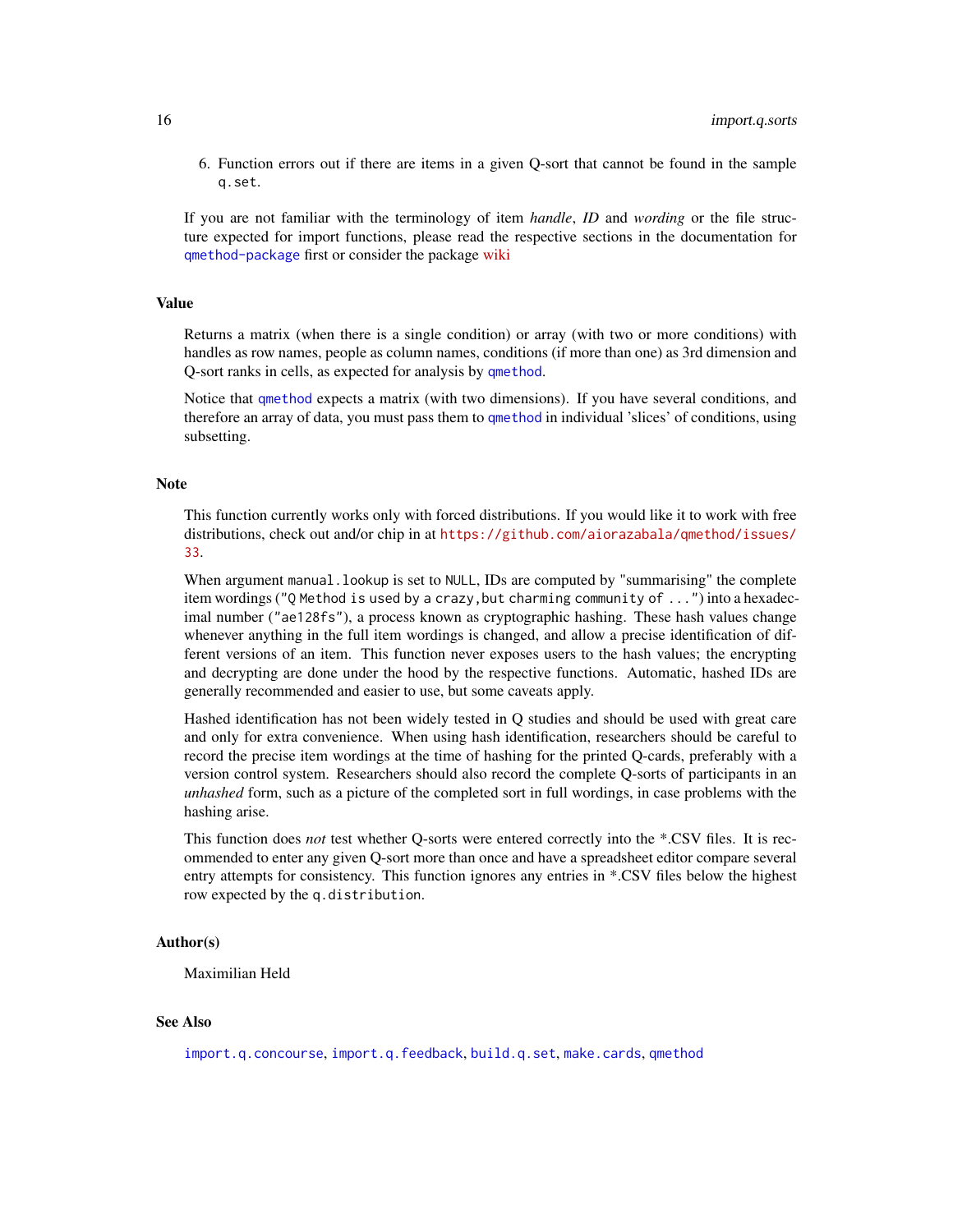## <span id="page-16-0"></span>importexample 17

#### Examples

```
## Import a Q sample from a directory of *.CSV files
data(importexample)
path.sorts <- paste( # this part is only for the example!
 path.package("qmethod"), # just to make sure, use absolute path
 # import example files are in root/extdata of package:
 "/extdata/importexample/qsorts/", # location of sorts
 sep = "")
q.sorts <- import.q.sorts( # now import the sorts
 q.sorts.dir = path.sorts, # add your path here
 q.set = importexample$q.set, # as produced by build.q.set
 q.distribution = c(1,2,1), # very simple distribution
 conditions = c("before","after"), # enter your conditions here, same as in path
 manual.lookup = matrix( # ideally empty for automatic hashing,
                         # or read in from *.CSV file
   c("i01","i02","i03","i04"),
   ncol = 1,
   nrow = 4,
   dimnames = list(c("r-dominance","q-uprising","small-village",
                    "life-with-q"),"ID")
   )
 )
```
importexample *Import Example*

#### **Description**

A minimum working example (MWE) to test the functions [import.q.concourse](#page-10-1), [build.q.set](#page-5-1), [import.q.sorts](#page-13-1), [import.q.feedback](#page-11-1) and [make.cards](#page-18-1). The example is too small to run an actual Q analysis. To test out a real study with the same data structure, go to: [https://github.com/](https://github.com/maxheld83/keyneson) [maxheld83/keyneson](https://github.com/maxheld83/keyneson).

#### Usage

importexample

#### Format

importexample is included as a directory in qmethod package root folder, including subdirectories as documented in the package documentation, and on the package [wiki.](https://github.com/aiorazabala/qmethod/wiki/Data-management) Importexample is *also* partly included as a ready-made RData datafile in the folder qmethod/data so that (cumulative) function examples can run.

#### Source

None.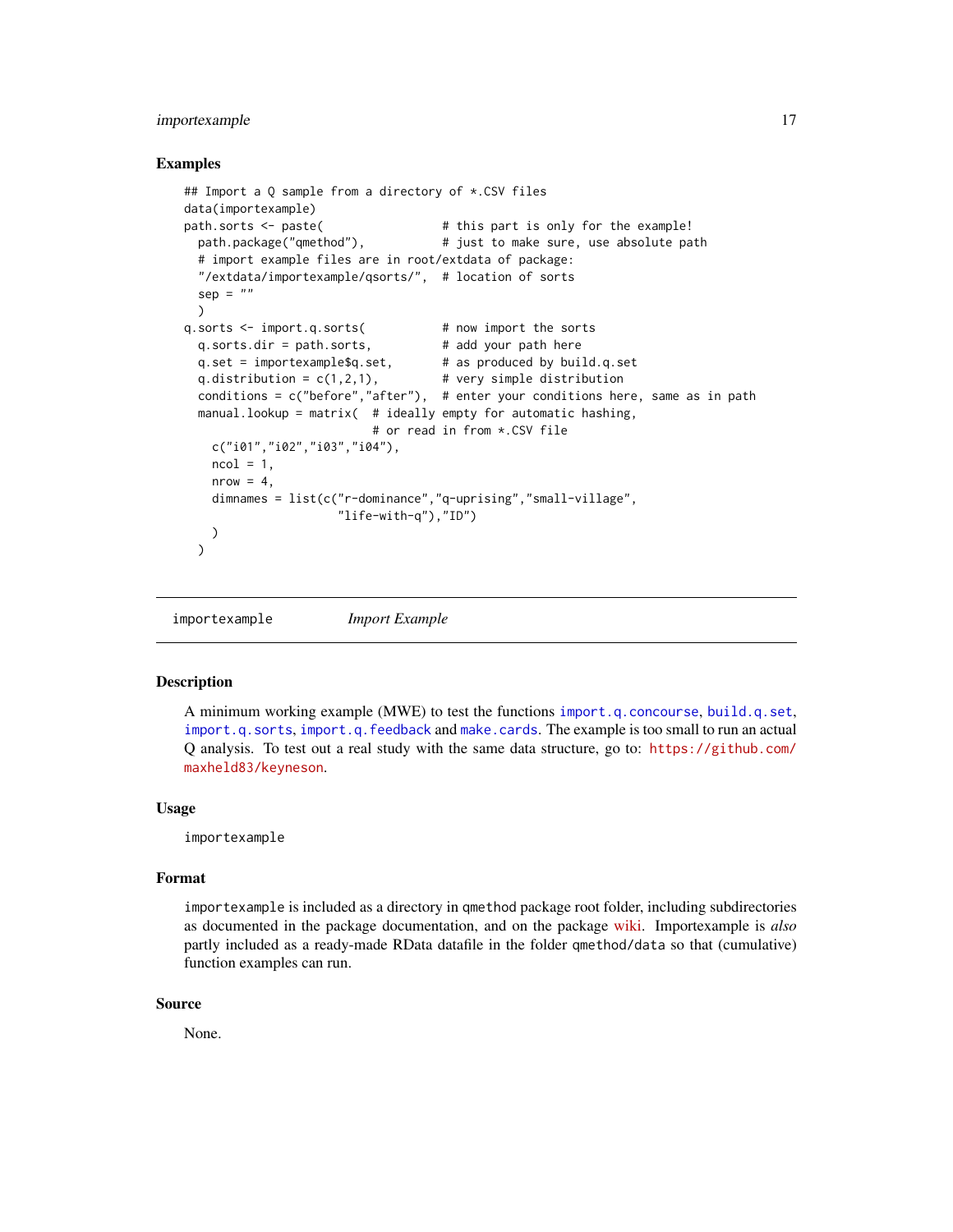<span id="page-17-0"></span>

Dataset about *The Value Patterns of Democracy* based on Lipset (1963) to illustrate the qmethod package.

#### Usage

lipset

## Format

A list with two objects. A data frame with 9 Q sorts sorting 33 statements and a data frame with the text corresponding to the statements.

#### Source

Brown, S. R., 1980. *Political subjectivity: Applications of Q methodology in political science*, New Haven, CT: Yale University Press.

Lipset, S. M., 1963. The value patterns of democracy: A case study in comparative analysis. *American Sociological Review*, 28, 515-531.

| loa.and.flags | Q methodology: show factor loadings next to flags |  |  |
|---------------|---------------------------------------------------|--|--|
|               |                                                   |  |  |

## Description

Prints a table with factor loadings and flagged Q-sorts are indicated with a star.

#### Usage

```
loa.and.flags(results, nload = FALSE)
```
## Arguments

| results | an object of Q method results.            |
|---------|-------------------------------------------|
| nload   | logical; print number of flagged Q-sorts. |

#### Details

Simple function to explore the Q-sorts that are automatically pre-flagged, using the standard criteria implemented in function [qflag](#page-30-1)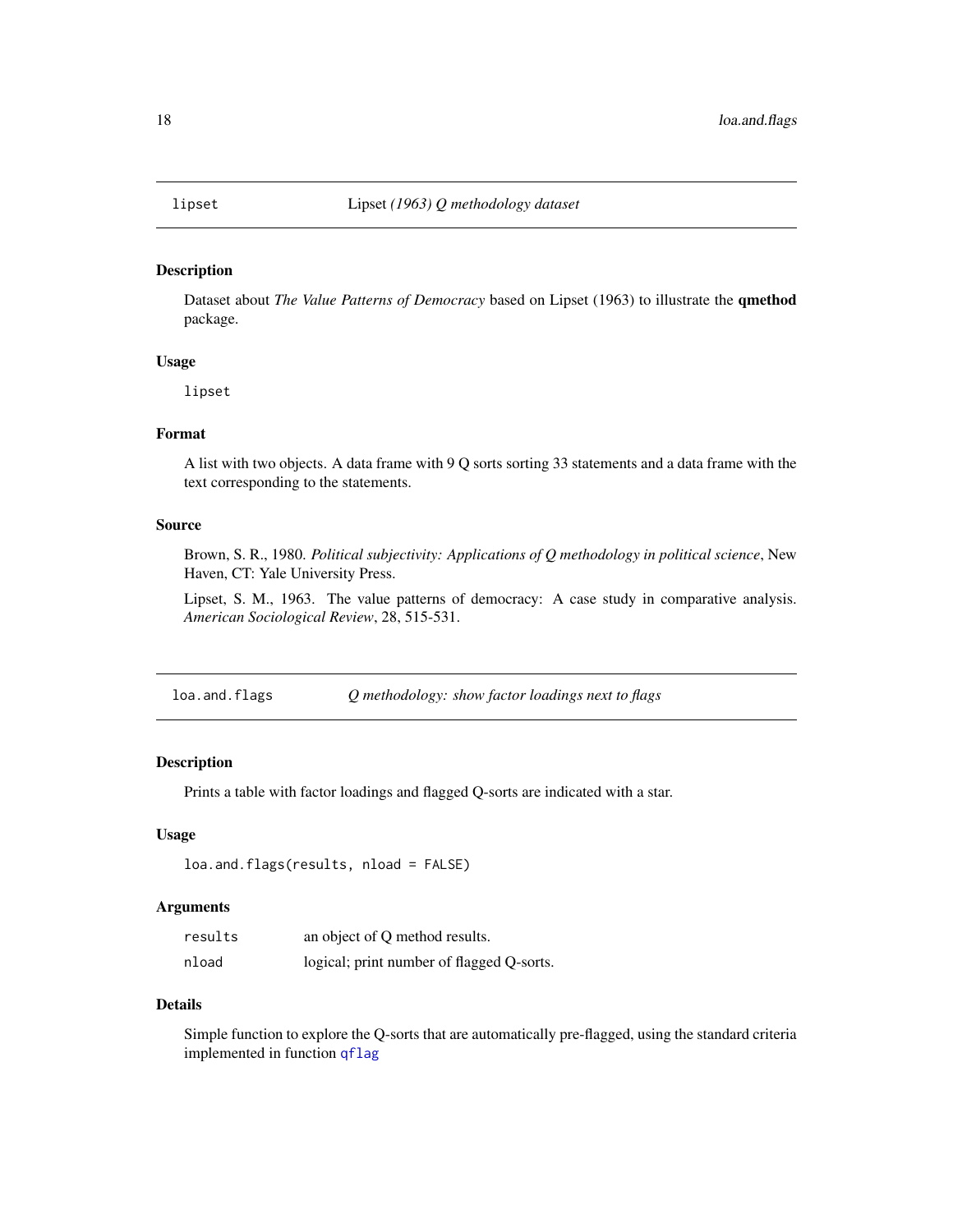#### <span id="page-18-0"></span>make.cards 19

## Author(s)

Aiora Zabala

## Examples

```
data(lipset)
results <- qmethod(lipset[[1]], nfactors = 3, rotation = "varimax")
loa.and.flags(results)
```
<span id="page-18-1"></span>make.cards *Q methodology: produce printable cards for Q study with ID and full item wording*

## Description

Creates cards for administering a Q study. Full item wordings are printed on the front of business cards and item IDs on the back.

## Usage

```
make.cards(
    q.set,
    study.language = NULL,
    paper.format = "AveryZweckformC32010.Rnw",
    output.pdf = TRUE,
    manual.lookup = NULL,
    wording.font.size = NULL,
    file.name = "QCards",
    babel.language = NULL
    \mathcal{L}
```
## Arguments

| g.set          | A matrix with handles as row names ("q-is-great", for example), languages<br>(if applicable) in columns, as produced by build.q.set.                                                                                                                            |
|----------------|-----------------------------------------------------------------------------------------------------------------------------------------------------------------------------------------------------------------------------------------------------------------|
| study.language | A character vector of length 1. Must be one of the languages from the column<br>names in the specified q set (which will be the same as the respective Q con-<br>course object). Defaults to NULL, in which case the first column from q. set is<br>selected.   |
| paper.format   | A character vector of length 1, choosing among available templates of business<br>card sheets. Defaults to the only currently available "AveryZweckformC32010.Rnw".<br>Must include file extension of template.                                                 |
| output.pdf     | Logical. If TRUE, function invokes knit2pdf to create a PDF in the workspace.<br>If FALSE, function invokes knit to return only a *.TEX in the workspace, may be<br>preferable if no LaTeX installation is available on the used computer. Defaults<br>to TRUE. |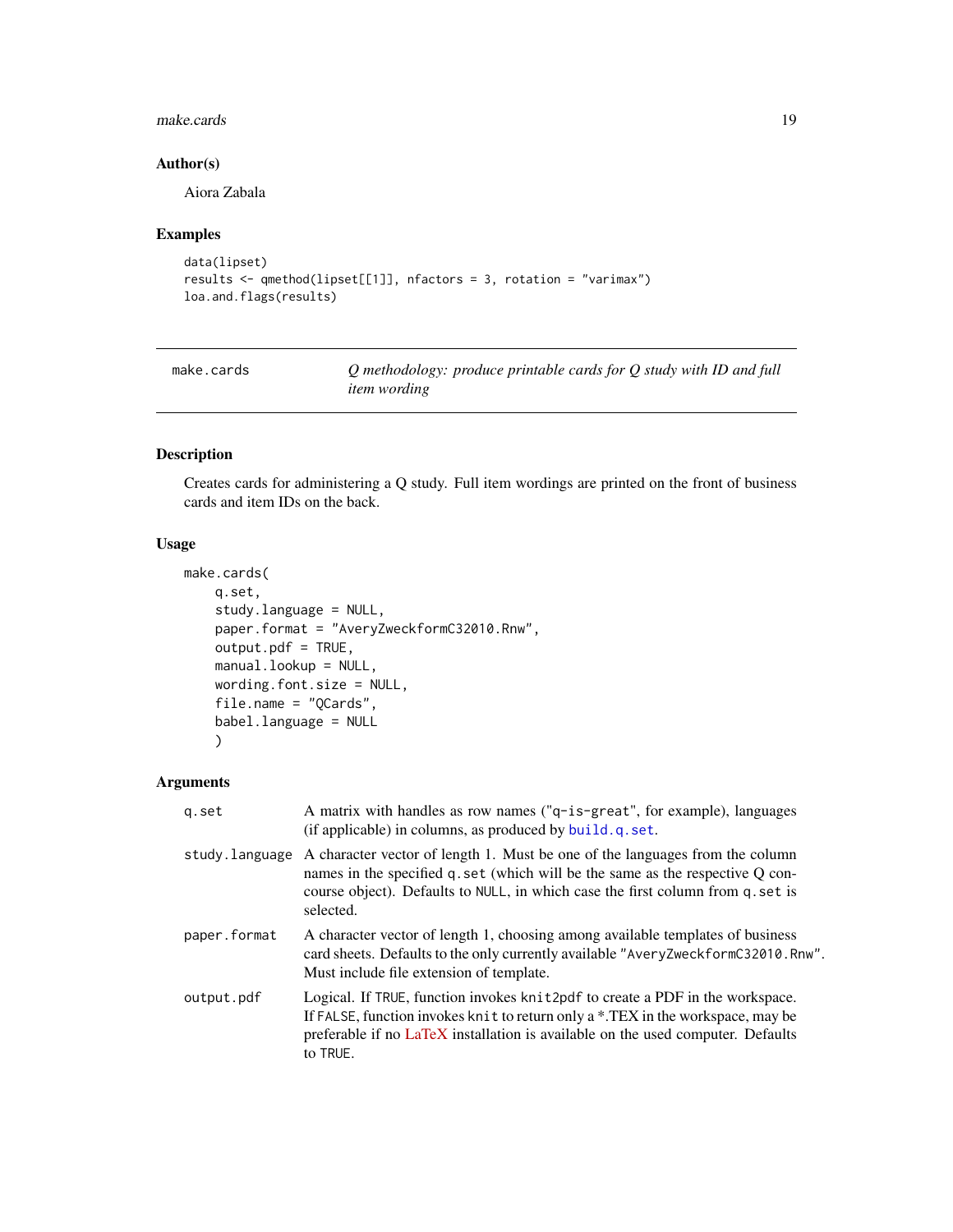<span id="page-19-0"></span>

| manual.lookup     | A matrix with handles (same as in build.q.set, import.q.concourse) as row<br>names, and arbitrary, unique identifying strings in any of the columns as also ex-<br>pected in import.q.sorts and import.q.feedback. Defaults to NULL in which<br>case items are automatically identified by full item hashes, as also detected by<br>import.q.sorts and import.q.feedback.                                                                                                                                                                           |
|-------------------|-----------------------------------------------------------------------------------------------------------------------------------------------------------------------------------------------------------------------------------------------------------------------------------------------------------------------------------------------------------------------------------------------------------------------------------------------------------------------------------------------------------------------------------------------------|
| wording.font.size |                                                                                                                                                                                                                                                                                                                                                                                                                                                                                                                                                     |
|                   | A character vector of length 1 to set the font size of the full item wording on the<br>cards. Defaults to NULL in which case the default font size 12pt is used. Only<br>standard LaTeX font sizes are allowed, from \tiny to \Huge.                                                                                                                                                                                                                                                                                                                |
| file.name         | A character vector of length 1 to set the output file path relative to the working<br>directory without file extension. Defaults to QCards.                                                                                                                                                                                                                                                                                                                                                                                                         |
| babel.language    | A character vector of length 1 to set the babel language for appropriate hyphen-<br>ation, special letters and other international support as provided by the babel La-<br>TeX package. Only available babel options are permissible. Defaults to NULL, in<br>which case babel is never called. Changing babel. language between function<br>calls can occasionally leave inconsistent LaTeX temp files, which may trip up<br>compilation. Please re-run the function once again or clean up temp files (in the<br>working directory) in that case. |

## Details

Preparing cards with full items and IDs quickly becomes cumbersome if a study is done several times or if items change frequently. Participants require well-printed, well-designed cards for their sorting task, ideally on heavier paper. Cards should include shorthand, unique identifiers to simplify later data entry.

This function prepares a properly typeset \*.PDF (or \*.TEX source), where items are printed on readily-available business card templates, from which individual cards can be easily broken out.

The function prints the full item wording on the *right* column of any page, and the identifier (ID) on the *left* column. If templates are duplex printed with the same page on the front and back, and in proper orientation, the front of each card includes the full wording, and the back its unique identifier (ID).

Identifiers (ID) entered manually or automatically hashed from full wordings are also expected in the import functions [import.q.sorts](#page-13-1) and [import.q.feedback](#page-11-1). The automatic summary of full item wordings, technically known as *hashing*, proceeds internally by passing the full item wording to the [digest](#page-0-0) function of the package digest (with arguments set to

algo = crc32,serialize = FALSE.)

The function proceeds internally by preparing a dataframe with full item wordings and identifiers (ID), and then invokes a prepared \*.RNW template included with this package, which in turn includes a knitr chunk, which in turn calls xtable to return a neatly layed-out multi-page table.

If you are not familiar with the terminology of item *handle*, *ID* and *wording* or the file structure expected for import functions, please read the respective sections in the documentation for [qmethod](#page-1-1)[package](#page-1-1) first or consider the package [wiki](https://github.com/aiorazabala/qmethod/wiki/Data-management)

#### Value

Writes a \*.PDF file or its source \*.TEX file to the working directory ready for printout.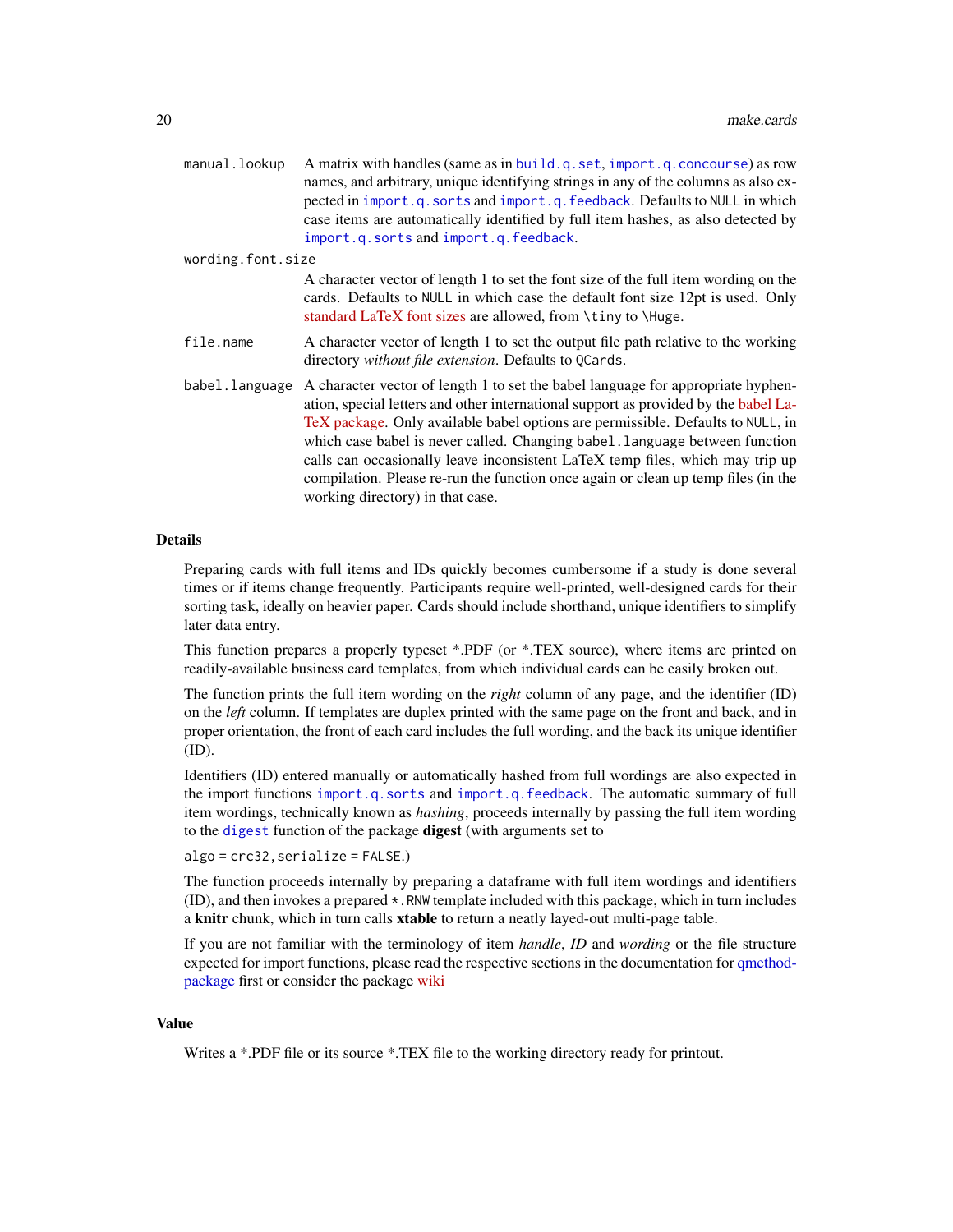#### <span id="page-20-0"></span>**Note**

Hashed identification has not been widely tested in Q studies and should be used with great care and only for extra convenience. When using hash identification, researchers should be careful to record the precise item wordings at the time of hashing for the printed Q-cards, preferably with a version control system. Researchers should also record the complete Q-sorts of participants in an *unhashed* form, such as a picture of the completed sort in full wordings, in case problems with the hashing arise.

When output.pdf = TRUE, the function will sometimes fail with the error message

"Running 'texi2dvi' on ... failed". This is not a bug with the function, but simply indicates that the path to pdflatex is not available in the current R environment. To fix this issue, compile the resulting \*.TEX manually, use RStudio or try [this fix.](http://www.r-bloggers.com/building-r-packages-missing-path-to-pdflatex/) You can also report other suggestions [here.](https://github.com/aiorazabala/qmethod/issues/110)

This function does *not* automatically scale the font size to fit the given card size. Instead, users will have to proceed by trial and error, using a wording.font.size that works for their longest item. The default value should work for most Q items.

This function currently only works for Avery Zweckform C32010 templates, designed in /cardtemplates/AveryZweckformC32010.Rnw. If you would like support for other templates, check out / chip in here: <https://github.com/aiorazabala/qmethod/issues/34>.

#### Author(s)

Maximilian Held

## See Also

[build.q.set](#page-5-1), [import.q.feedback](#page-11-1), [import.q.sorts](#page-13-1), [import.q.concourse](#page-10-1)

## **Examples**

```
## Make cards from importexample
data(importexample)
# use your own output file name or leave NULL for `file.name`
# tempfile() is used here to avoid leaving files behind example code runs
make.cards(importexample$q.set, output.pdf = FALSE, file.name = tempfile())
```
make.distribution *Q methodology: create Q normal distribution*

## **Description**

Creates a distribution close to a standard normal distribution given a number of statements and a maximum Q sort rank.

#### Usage

```
make.distribution(
nstat,
max.bin = 5)
```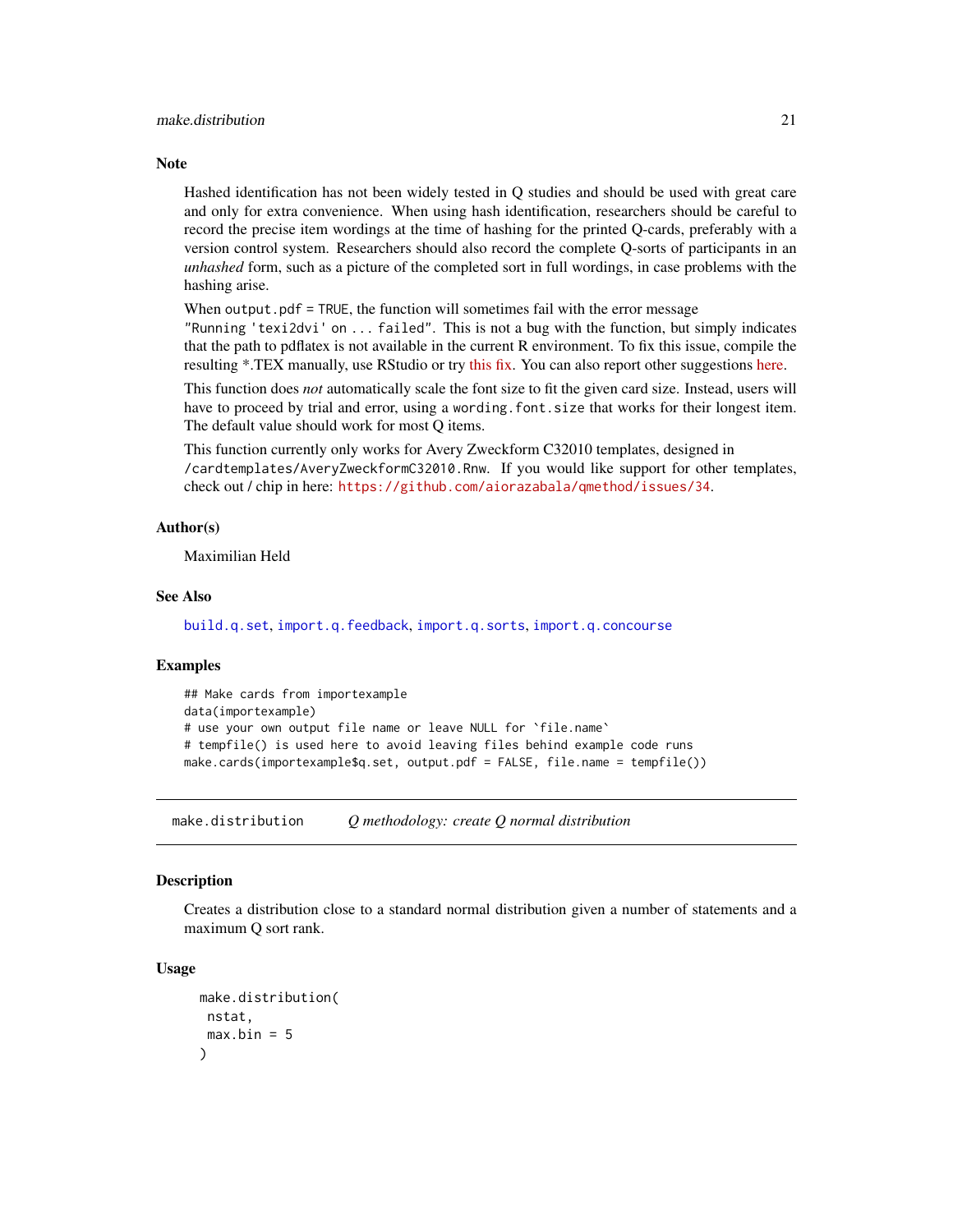#### <span id="page-21-0"></span>**Arguments**

| nstat   | Number of desired statements in a O sample for a given study. Must be a positive<br>integer, vector of length 1.                         |
|---------|------------------------------------------------------------------------------------------------------------------------------------------|
| max.bin | Maximum positive value to be entered by participants. Must be a positive inte-<br>ger, vector of length 1. Defaults to frequent value 5. |

#### Details

Participants in Q studies are frequently asked to sort Q items under a quasi-normal distribution. This function generates such a Q distribution, given a number of statements nstat and a desired maximum positive value max.bin in the Q distribution.

The function always returns an *uneven* number of columns, ensuring that there is always a modal column at the zero mark.

Not every combination of nstat and max.bin can be neatly fit under a standard normal distribution, in which case the function returns a vector of unequal length to the specified nstat. The function will issue a warning in that case. Researchers can either accept the different nstat, or try again with a different max.bin.

## Value

Returns a vector of positive integers (column heights), of the length max.column  $* 2 + 1$ . An object of this kind is expected in [import.q.sorts](#page-13-1), [build.q.set](#page-5-1) and other convenience functions.

## Author(s)

Maximilian Held

## See Also

[build.q.set](#page-5-1), [import.q.sorts](#page-13-1)

## Examples

```
## Make Q distribution
make.distribution(nstat=76, max.bin=7)
```
<span id="page-21-1"></span>plot.QmethodRes *Q Method: plot for statement z-scores*

#### Description

Takes an object of class QmethodRes resulting from [qmethod](#page-39-1) and makes a dot-chart with the zscores for statements and all factors.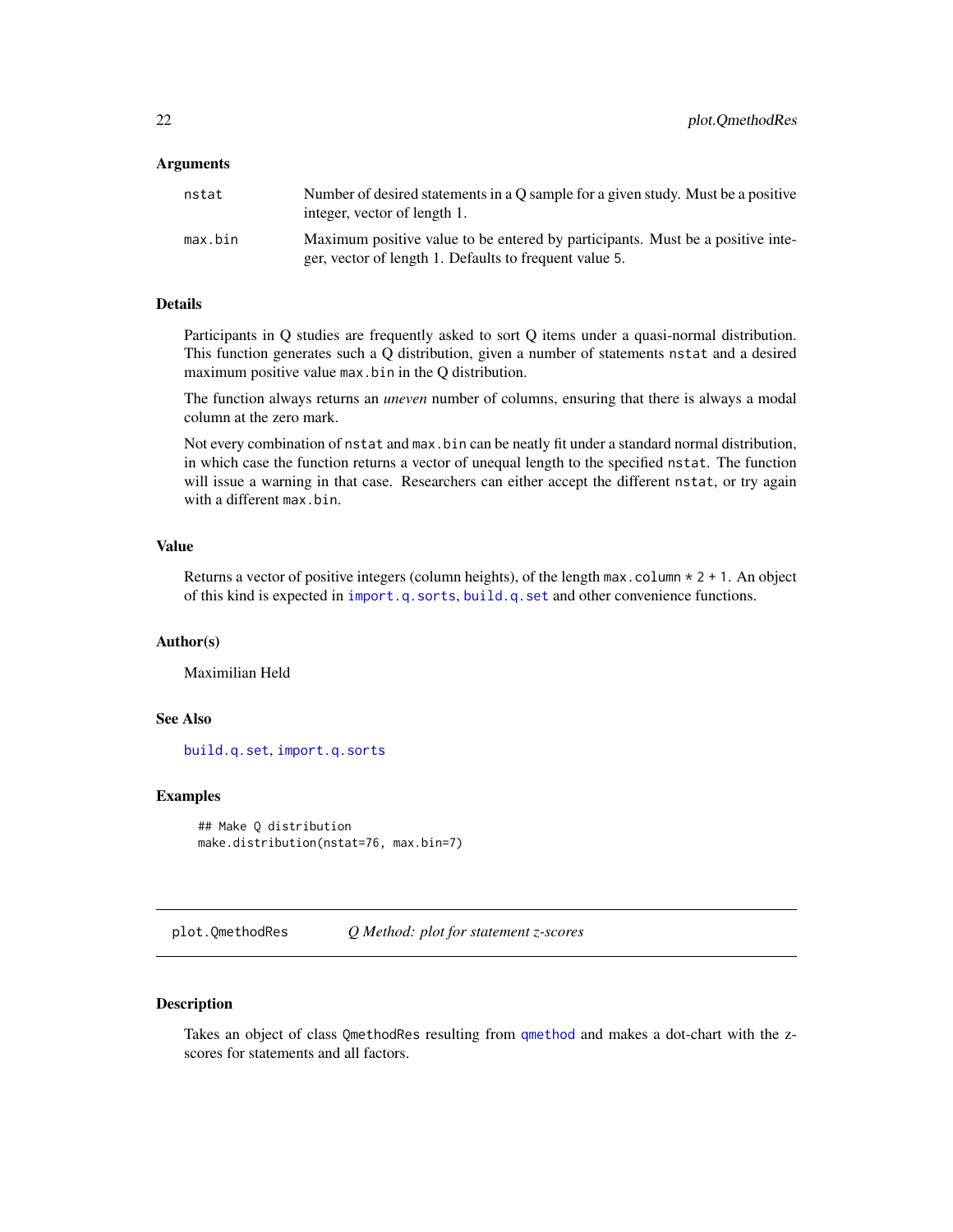## <span id="page-22-0"></span>plot.QmethodRes 23

## Usage

```
## S3 method for class 'QmethodRes'
plot(x, xlab = 'z-scores', ylab = 'statements',
     pchlist = NULL, colours = NULL,
     fnames = NULL, legend = TRUE,
     dist = TRUE, pchlist.fill = NULL,
     leg.pos="bottomright", xlim= NULL,
     sort.items=T, factors = NULL,
     ...)
```
## Arguments

| x            | results object returned by qmethod.                                                                                                                                                                                                                                                                                                                                                                                                                                                                          |
|--------------|--------------------------------------------------------------------------------------------------------------------------------------------------------------------------------------------------------------------------------------------------------------------------------------------------------------------------------------------------------------------------------------------------------------------------------------------------------------------------------------------------------------|
| xlab         | label for x axis. Defaults to 'z-scores'.                                                                                                                                                                                                                                                                                                                                                                                                                                                                    |
| ylab         | label for y axis. Defaults to 'statements'.                                                                                                                                                                                                                                                                                                                                                                                                                                                                  |
| pchlist      | array of pch symbols to be used in plotting the points for each factor. Defaults<br>to a pre-defined set of symbols.                                                                                                                                                                                                                                                                                                                                                                                         |
| colours      | array of colours to be used when plotting the points for each perspective. De-<br>faults to a pre-defined set of colours based on the rainbow palette.                                                                                                                                                                                                                                                                                                                                                       |
| fnames       | names for factors to be used in the legend. In results where factor names have<br>not been changed (using, e.g. q. fnames) it defaults to 'Factor 1', 'Factor 2',<br>etc.                                                                                                                                                                                                                                                                                                                                    |
| legend       | logical; if FALSE, no legend will be drawn.                                                                                                                                                                                                                                                                                                                                                                                                                                                                  |
| dist         | Logical. Should distinguishing statements be indicated in the plot dots? If TRUE,<br>then the z-score values that are distinguishing for a given statement and factor<br>are represented with a different (filled) symbol.                                                                                                                                                                                                                                                                                   |
| pchlist.fill | List of symbols to indicate distinguishing statements. By default, this is set to<br>NULL, which provides a set of symbols that coincides with those in pchlist, but<br>filled.                                                                                                                                                                                                                                                                                                                              |
| leg.pos      | Position of the legend.                                                                                                                                                                                                                                                                                                                                                                                                                                                                                      |
| xlim         | Limits for the x axis, given as a vector of two numbers. If this is not provided,<br>the limits are calculated from the sample.                                                                                                                                                                                                                                                                                                                                                                              |
| sort.items   | Whether and how the items are sorted in the vertical axis. Defaults to TRUE,<br>which sorts the items according to the standard deviation of their z-scores for<br>all factors. A value of FALSE will not sort the items, which are displayed in the<br>same order as in the raw data. A numerical vector can also be provided in order<br>to sort the statements manually: the vector needs to have the same length as the<br>number of items, and provides the order in which the items are to be ordered. |
| factors      | The factors to plot. Defaults to NULL, which plots all the factors in the object x in<br>the order given. To print a subset of these factors or to print them in a different<br>order, provide a numeric vector here with the factors and the order desired, e.g.<br>$c(2,1)$ .                                                                                                                                                                                                                              |
|              | other arguments for plot.                                                                                                                                                                                                                                                                                                                                                                                                                                                                                    |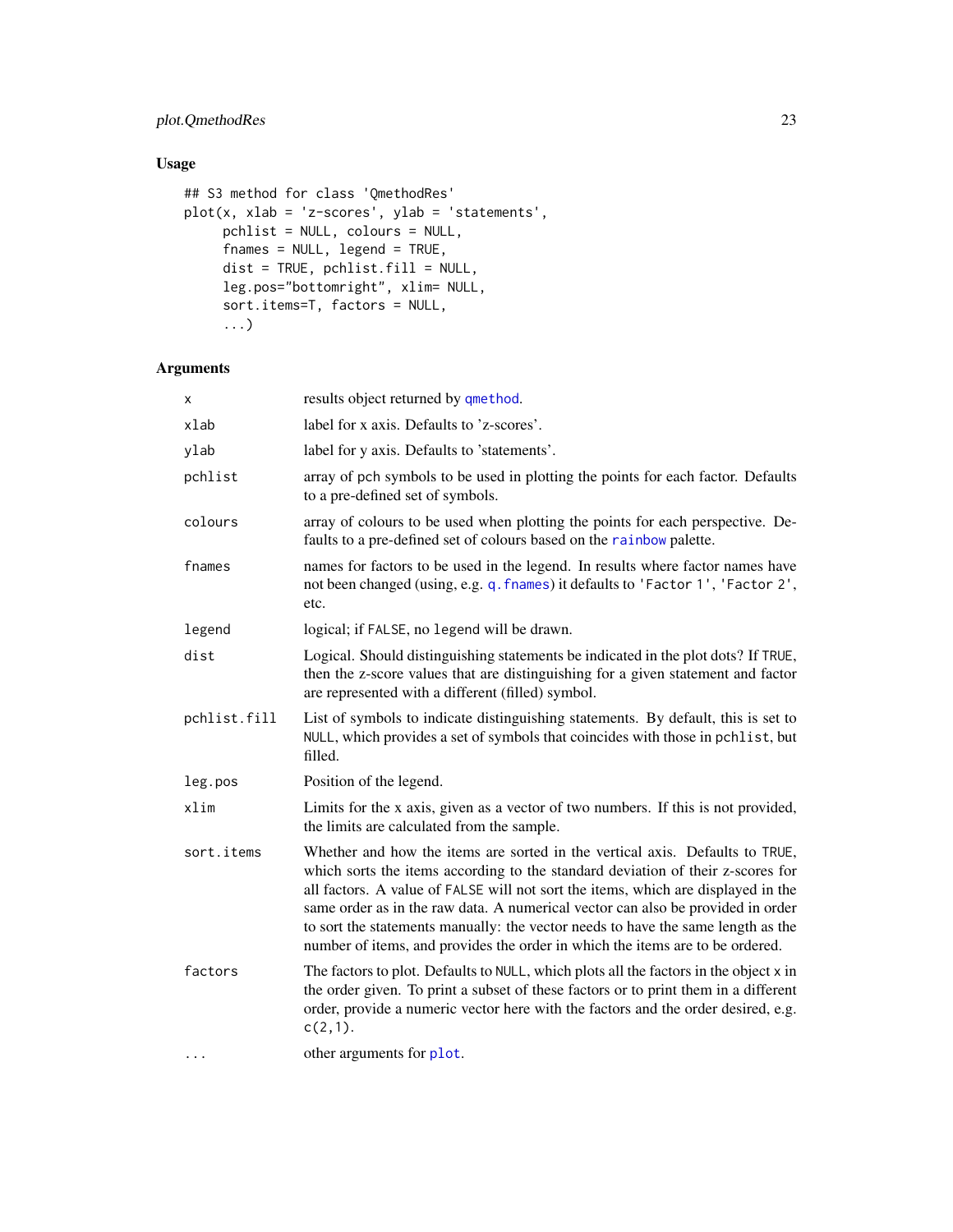#### Author(s)

Aiora Zabala

## See Also

[dotchart](#page-0-0) and [points](#page-0-0).

## Examples

```
data(lipset)
results <- qmethod(lipset[[1]], nfactors = 3, rotation = "varimax")
title <- "Q method z-scores, lipset dataset"
subtitle <- paste0("Three factors, PCA, varimax. Printed on ",
                  Sys.Date())
plot(results, main = title, sub = subtitle)
# Order the items in a different way
plot(results, main = title, sub = subtitle,
     sort.items = c(rev(1:nrow(results$zsc))))
```
<span id="page-23-1"></span>print.QmethodRes *Q Method: print method for results*

## Description

Takes an object QmethodRes resulting from [qmethod](#page-39-1) and prints it in a synthetic way.

#### Usage

## S3 method for class 'QmethodRes' print(x, length =  $10$ , digits =  $2$ , ...)

#### Arguments

| X        | an object of class OmethodRes.                                                                                                    |
|----------|-----------------------------------------------------------------------------------------------------------------------------------|
| length   | maximum number of rows to print from the data frames within 0 method Res.<br>Defaults to 10. Set to NULL to see the full results. |
| digits   | minimum number of significant digits, see print. default.                                                                         |
| $\cdots$ | further arguments passed to or from other methods.                                                                                |

#### Author(s)

Aiora Zabala

```
data(lipset)
results <- qmethod(lipset[[1]], nfactors = 3, rotation = "varimax")
print(results, length = 5, digits = 1)
```
<span id="page-23-0"></span>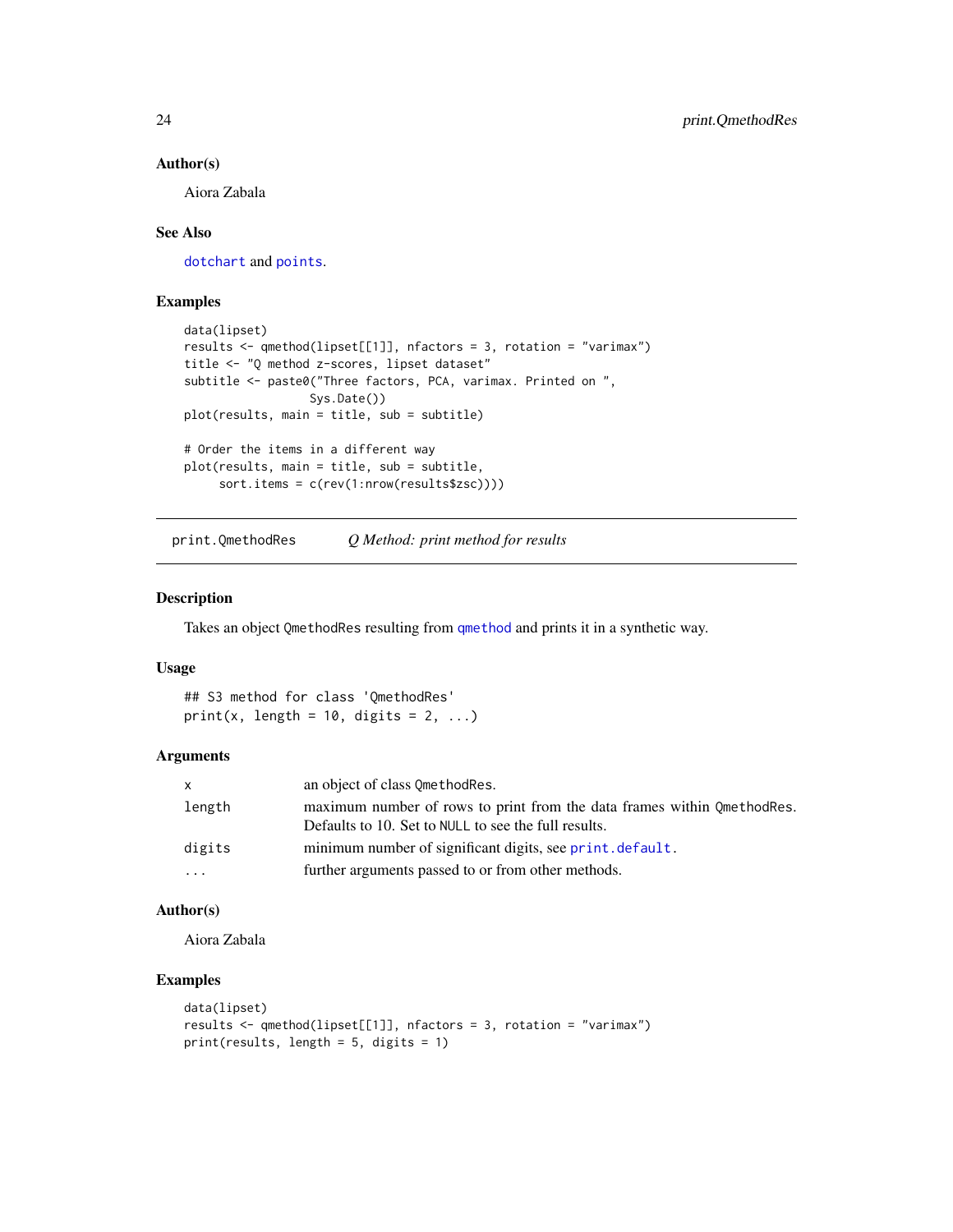<span id="page-24-1"></span><span id="page-24-0"></span>

This function replaces the automatic names created in an object of Q method results returned by [qmethod](#page-39-1).

#### Usage

```
q.fnames(results, fnames)
```
## Arguments

| results | an object of class OmethodRes.                                                                                                                                                                                                                                                                                                                                                                       |
|---------|------------------------------------------------------------------------------------------------------------------------------------------------------------------------------------------------------------------------------------------------------------------------------------------------------------------------------------------------------------------------------------------------------|
| fnames  | a vector with the names of the factors. The number of names provided has to<br>match the number of factors extracted in the object results. The names cannot<br>begin with a number. A limit of 50 characters is set, to avoid excessively wide<br>columns. Names should ideally contain no spaces or symbols that are used for<br>other purposes in R (e.g. '-', '+', '/', ). However '.' are fine. |

## Value

Returns the object results of class QmethodRes, with the new factor names.

## Author(s)

Aiora Zabala

#### See Also

[qmethod](#page-39-1)

```
data(lipset)
results <- qmethod(lipset[[1]], nfactors = 3, rotation = "varimax")
factor.names <- c("good", "bad", "ugly")
results2 <- q.fnames(results, fnames = factor.names)
results #shows all results
```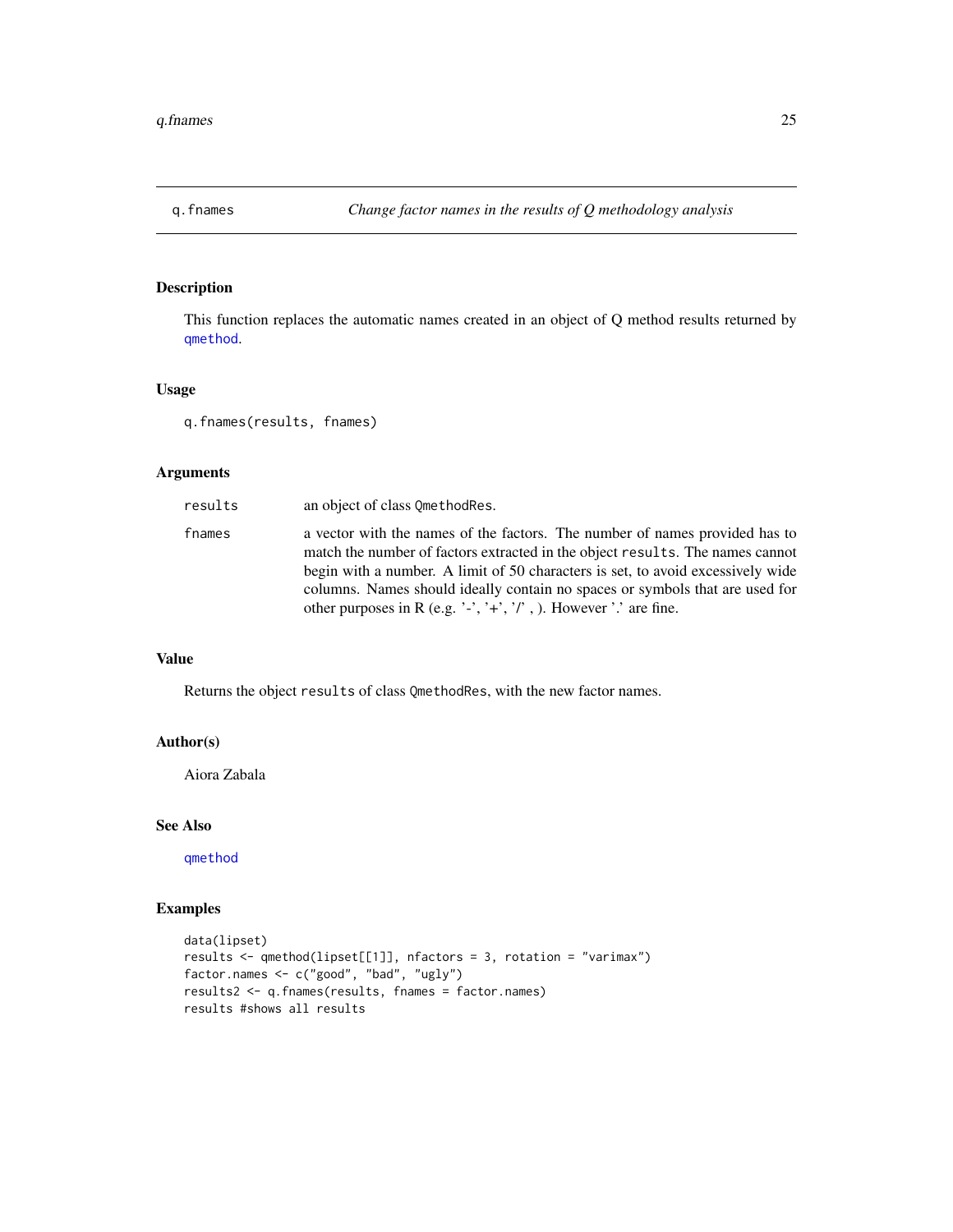<span id="page-25-1"></span><span id="page-25-0"></span>

Bootstraping of Q methodology using PCA.

## Usage

```
qbstep(subdata, subtarget, indet,
       nfactors, nqsorts, nstat,
       qmts = qmts, qmts_log = qmts_log,
       rotation = "unknown",
       flagged = flagged, cor.method="pearson", ...)
```
## Arguments

| subdata    | resampled dataset of Q-sorts.                                                                                                                                                                                                                                                                                                                                                                                                                                                                                                    |
|------------|----------------------------------------------------------------------------------------------------------------------------------------------------------------------------------------------------------------------------------------------------------------------------------------------------------------------------------------------------------------------------------------------------------------------------------------------------------------------------------------------------------------------------------|
| subtarget  | target matrix, adapted to match the rows of the resampled dataset.                                                                                                                                                                                                                                                                                                                                                                                                                                                               |
| indet      | method to solve the double indeterminacy issue when bootstrapping Princi-<br>pal Components Analysis (PCA). "procrustes" for procrustes rotation from<br>GPArotation, "qindtest" for simple solution valid for at least up to 3 fac-<br>tors extracted (see references), "both" for a "qindtest" and a "procrustes"<br>rotation, or "none" for no solution. The latter is not recommended because it<br>introduces inflated variability. If "none" is selected, each replication is rotated<br>using the method set in rotation. |
| nfactors   | number of factors in the study.                                                                                                                                                                                                                                                                                                                                                                                                                                                                                                  |
| ngsorts    | number of Q-sorts in the study.                                                                                                                                                                                                                                                                                                                                                                                                                                                                                                  |
| nstat      | number of statements in the study.                                                                                                                                                                                                                                                                                                                                                                                                                                                                                               |
| qmts       | data frame with two rows and at least one column. This is automatically created<br>when this function is called from $\frac{ \text{qmboots}}{ \text{g}}$ (see <i>Note</i> below).                                                                                                                                                                                                                                                                                                                                                |
| qmts_log   | data frame with two rows and at least one column. This is automatically created<br>when this function is called from $\frac{ \text{qmboots}}{ \text{g}}$ (see <i>Note</i> below).                                                                                                                                                                                                                                                                                                                                                |
| rotation   | rotation method, defaults to "none".                                                                                                                                                                                                                                                                                                                                                                                                                                                                                             |
| flagged    | matrix or data frame of ngsorts rows and nfactors columns, with TRUE values<br>for the Q-sorts that are flagged. Automatic flagging can be aplied using qflag.<br>Manual flagging can be done by providing a logical matrix with nqsorts rows<br>and nfactors columns to the argument flagged.                                                                                                                                                                                                                                   |
| cor.method | character string indicating which correlation coefficient is to be computed, to be<br>passed on to the function cor: "pearson" (default), "kendall", or "spearman".                                                                                                                                                                                                                                                                                                                                                              |
| .          | other arguments to be passed on to qzscores or to principal.                                                                                                                                                                                                                                                                                                                                                                                                                                                                     |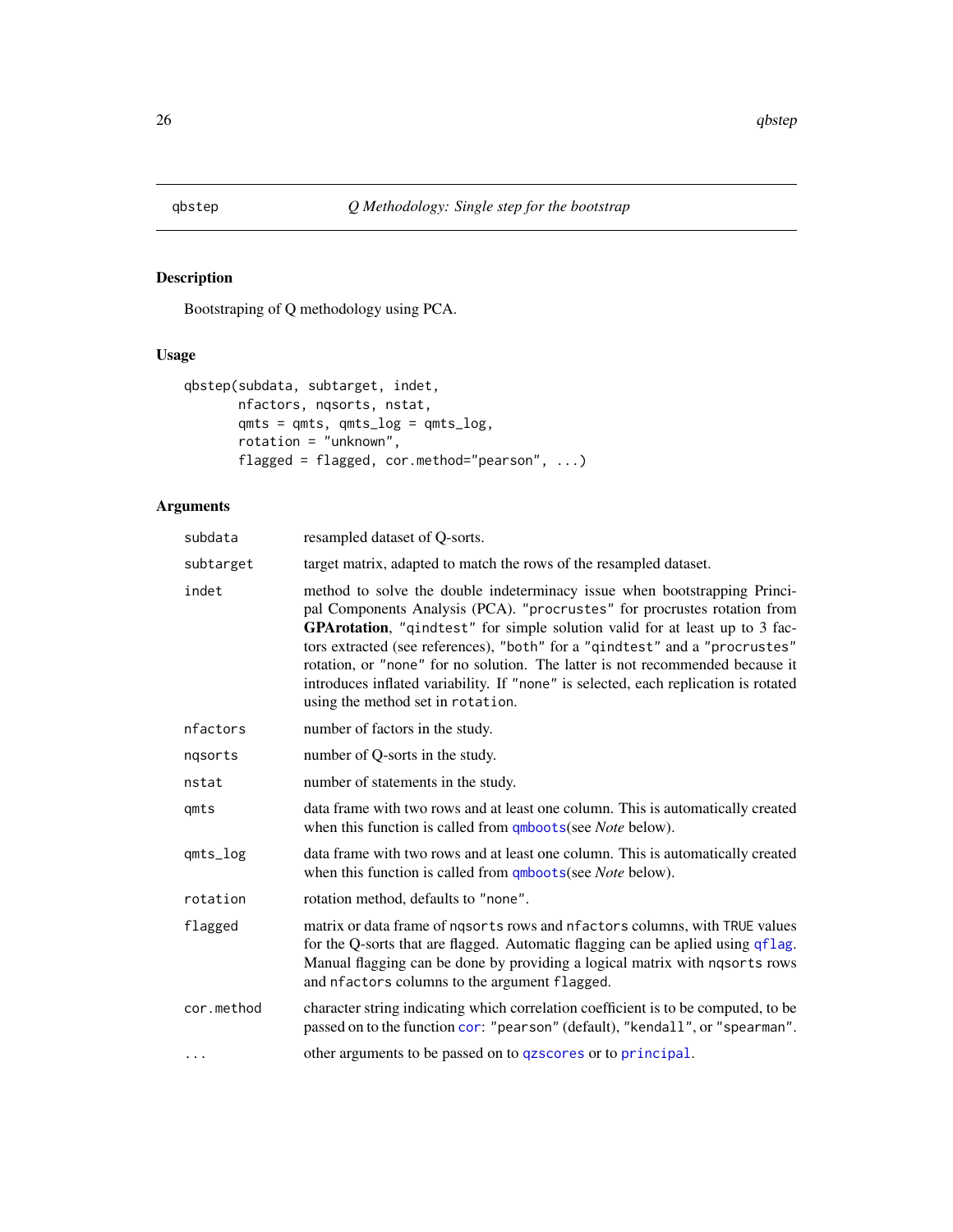## <span id="page-26-0"></span>Details

This function performs a single step within a bootstrap of Q methodology data. It takes one resample, performs the Q method analysis, checks for indeterminacy issues, and corrects them if necessary by calling the function [qindtest](#page-32-1) or [qpcrustes](#page-42-1).

## Value

step\_res summary of the analysis.

## Note

this function is called within the function [qmboots](#page-37-1). Not intended to be used separately.

## Author(s)

Aiora Zabala

#### References

Zabala, Pascual (2016) Bootstrapping Q Methodology to Improve the Understanding of Human Perspectives. PLoS ONE 11(2): e0148087.

## See Also

[qmethod](#page-39-1) and [qmboots](#page-37-1) in this package.

<span id="page-26-1"></span>qdc *Q methodology: distinguishing and consensus statements*

## Description

Indicates the distinguishing and consensus statements. It does so by comparing the z-scores between each pair factors.

## Usage

qdc(dataset, nfactors, zsc, sed)

#### Arguments

| dataset    | a matrix or a dataframe containing original data, with statements as rows, Q<br>sorts as columns, and grid column values in each cell. |
|------------|----------------------------------------------------------------------------------------------------------------------------------------|
| nfactors   | number of factors extracted.                                                                                                           |
| <b>ZSC</b> | a matrix with the factor z-scores for statements resulting from gzscores.                                                              |
| sed        | a matrix with the standard error of differences resulting from <i>g</i> fcharact.                                                      |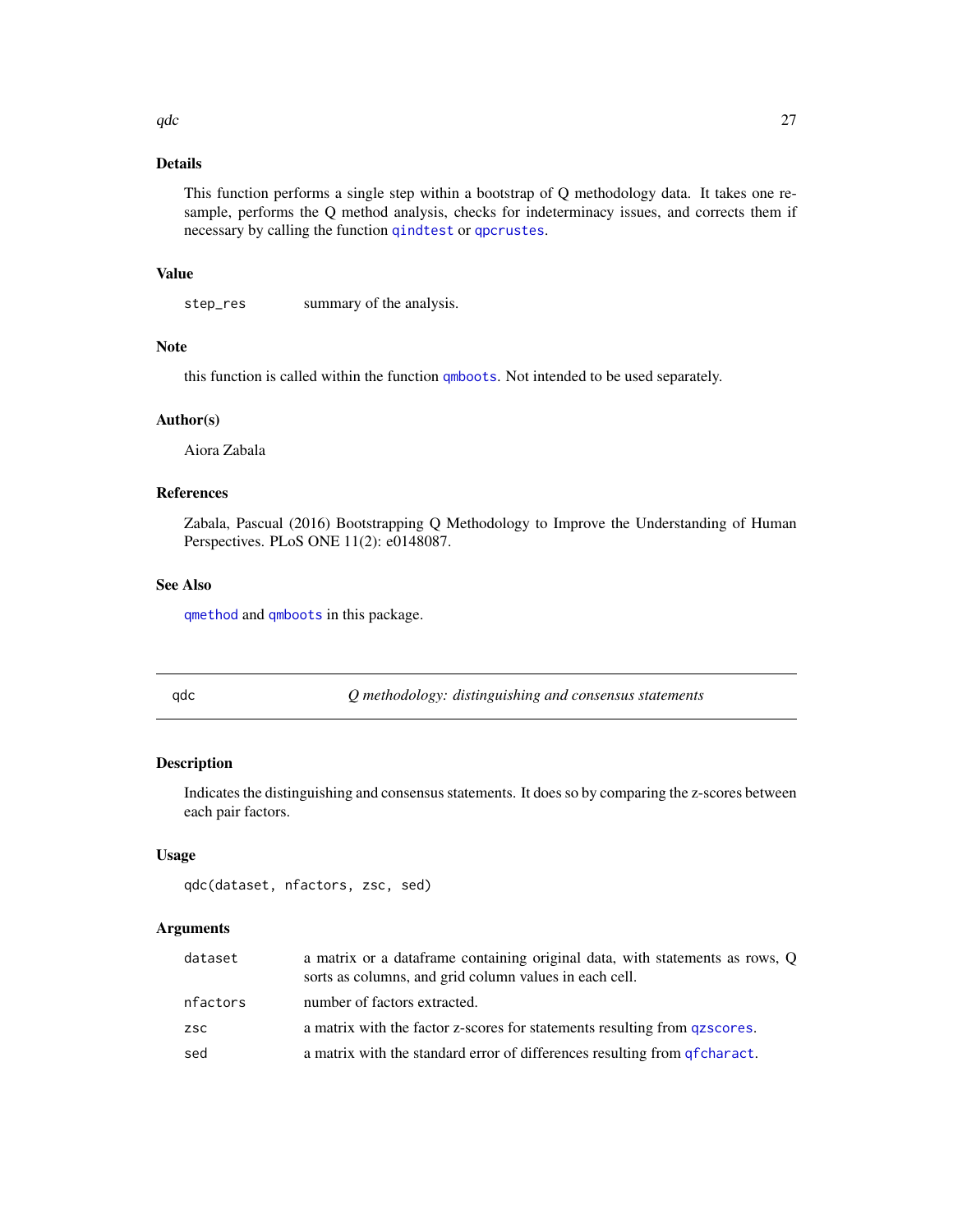#### Details

Finds the distinguishing and consensus statements, based on the absolute differences between factor z-scores being larger than the standard error of differences (SED, calculated in [qfcharact](#page-28-1)) for a given pair of factors.

Returns a single data frame with the differences in z-scores between each pair of factors and the variable dist.and.cons, indicating whether each statement is distinguishing or consensus and for which factor(s) it is distinguishing. These are the possible categories in the dist.and.cons variable:

- Where all the comparisons between each pair of factors are significantly different at p-value < .05 the statement is labelled as "Distinguishes all".
- Where the comparisons of a given factor with all other factors are significant at p-value  $\lt$ .05, and comparisons between all other factors are not significant, the statement is labeled as "Distinguishes f\*".
- Where none of the comparisons are significantly different, the statement is labeled as "Consensus".
- Statements that have category "" (empty) are not distinguishing for any of the factors in particularly. They distinguish one or more pairs of factors and the star indications may be inspected to understand their role.

Significant differences at p-values:

- $p \ge 0.05$  <- "" (i.e. nothing)
- $p < 0.05 < -$  "\*"
- $p < 0.01 < "***"$
- $p < 0.001 < "***"$
- $p < 0.000001 < -$  "6\*"

#### Note

This is a function used within [qmethod](#page-39-1). Rarely to be used independently.

#### Author(s)

Aiora Zabala

## References

Brown, S. R., 1980 *Political subjectivity: Applications of Q methodology in political science*, New Haven, CT: Yale University Press.

See further references on the methodology in [qmethod-package](#page-1-1).

```
data(lipset)
results \leq qmethod(lipset[[1]], nfactors = 3, rotation = "varimax")
sed <- as.data.frame(results[[7]][[3]])
zsc <- results[[5]]
qdc(lipset[[1]], nfactors = 3, zsc = zsc, sed = sed)
```
<span id="page-27-0"></span>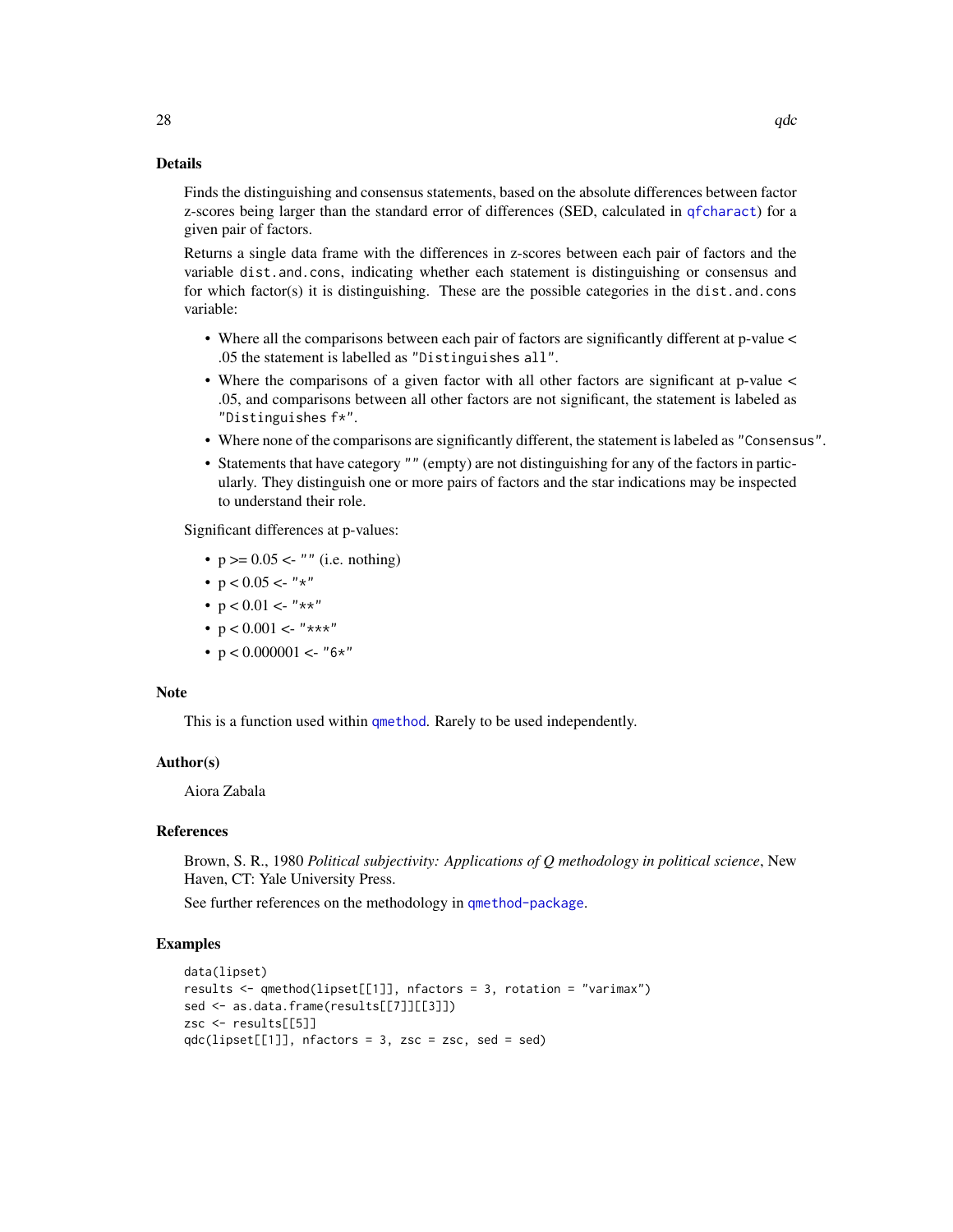<span id="page-28-0"></span>

Extracts the z-score of distinguishing statements, in order to plot.

#### Usage

```
qdc.zsc(results)
```
## Arguments

results an object of class QmethodRes.

## Note

This is a function used within [plot.QmethodRes](#page-21-1). Rarely to be used independently.

## Author(s)

Aiora Zabala

## Examples

```
data(lipset)
results <- qmethod(lipset[[1]], nfactors = 3, rotation = "varimax")
qdc.zsc(results)
```
<span id="page-28-1"></span>qfcharact *Q methodology: factor characteristics*

## Description

Calculates the general factor characteristics: number of flagged Q-sorts, composite reliability, standard errors of factor scores, and comparisons between factors.

#### Usage

```
qfcharact(loa, flagged, zsc, nfactors, floa, av_rel_coef = 0.8)
```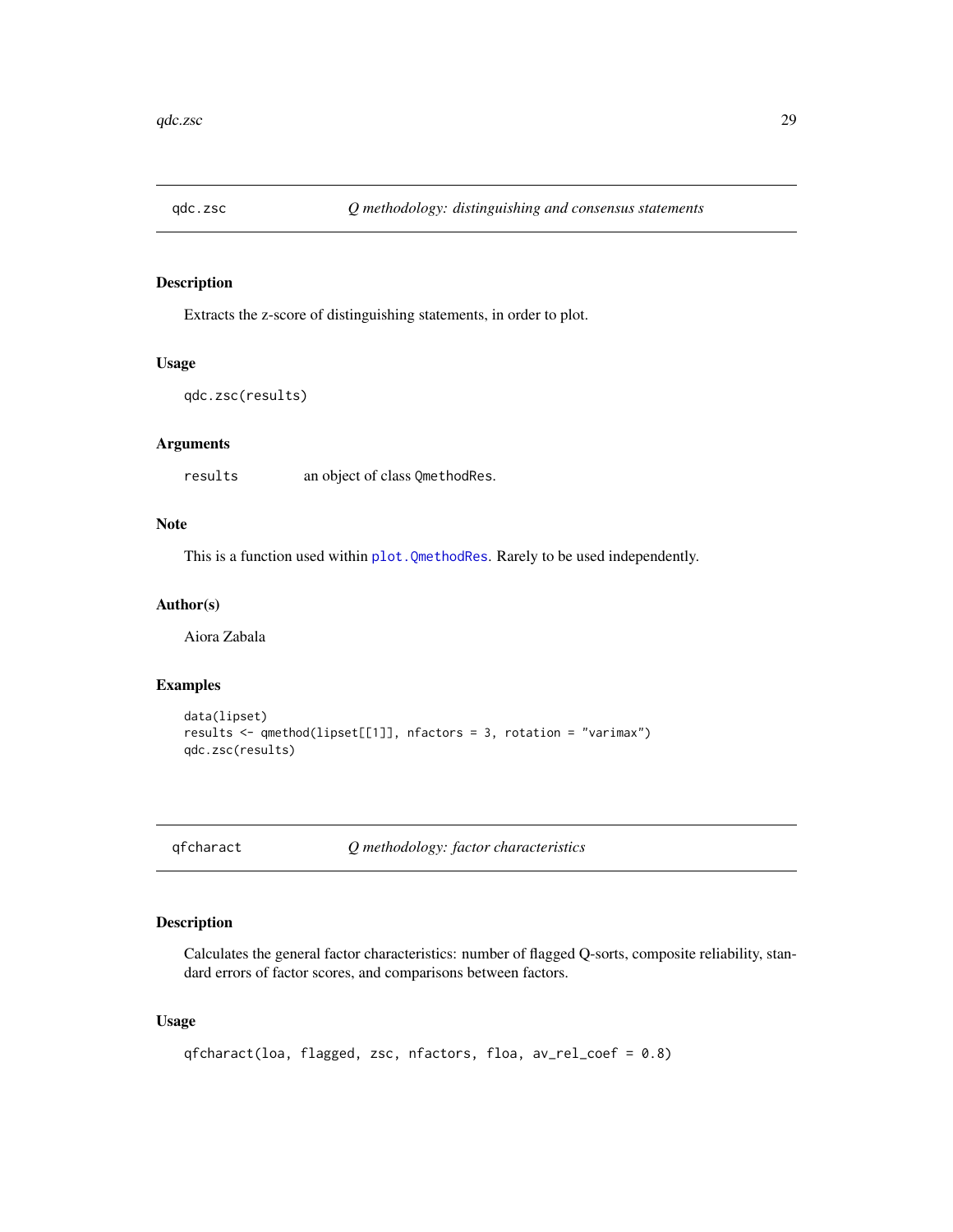#### <span id="page-29-0"></span>Arguments

| loa         | a matrix or a data frame containing raw data, with statements as rows, Q-sorts<br>as columns, and the scores of the columns in the distribution in each cell. |
|-------------|---------------------------------------------------------------------------------------------------------------------------------------------------------------|
| flagged     | a data frame of type <i>logical</i> , indicating which Q-sorts are flagged for each factor.<br>Provided manually or automatically using qflag.                |
| <b>ZSC</b>  | a data frame with the z-scores for statements, calculated using qzscores.                                                                                     |
| nfactors    | number of factors extracted.                                                                                                                                  |
| floa        | a data frame with the factor loadings, calculated using PCA or Centroid factor<br>analysis.                                                                   |
| av_rel_coef | average reliability coefficient (the individual variability of a respondent), esti-<br>mated by default as 0.8.                                               |

## Value

Returns a list with three objects:

## characteristics

data frame with the following values for each factor:

- "av\_rel\_coef": average reliability coefficient.
- "nload": number of loading Q-sorts.
- "eigenvals": eigenvalues.
- "expl\_var": percentage of explained variance.
- "reliability": composite reliability.
- "se\_fscores": standard error of factor scores (SE).
- cor\_zsc matrix of correlation coefficients between factors z-scores.
- sd\_dif matrix of standard errors of differences (SED).

## Note

This is a function used within [qmethod](#page-39-1). Rarely to be used independently.

## Author(s)

Aiora Zabala

## References

Brown, S. R., 1980 *Political subjectivity: Applications of Q methodology in political science*, New Haven, CT: Yale University Press.

See further references on the methodology in [qmethod-package](#page-1-1).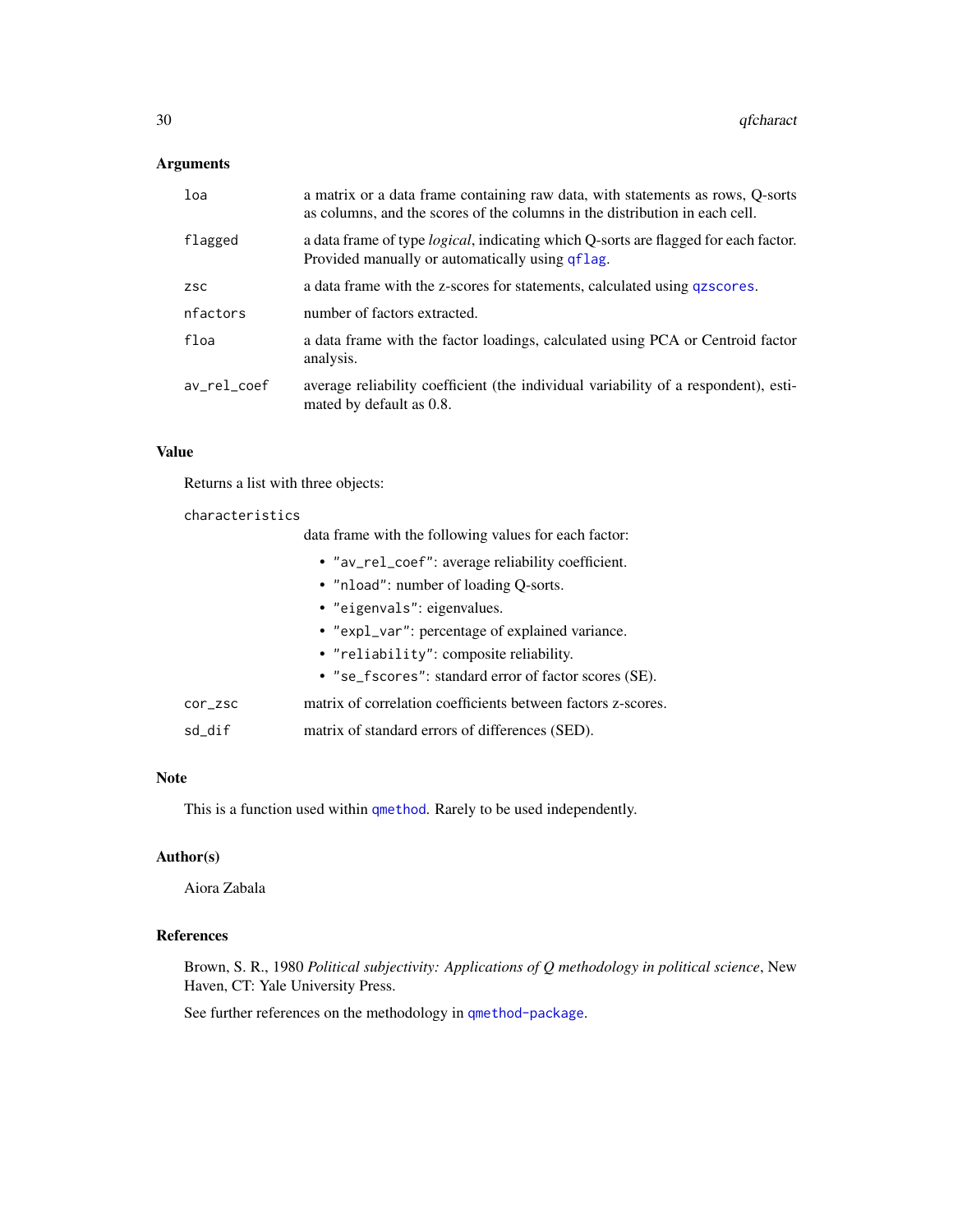<span id="page-30-1"></span><span id="page-30-0"></span>

Applies the two standard algorithms to pre-flag Q-sorts automatically, for posterior calculation of the statement scores.

#### Usage

qflag(loa, nstat)

#### Arguments

| loa   | a O-sort factor loading matrix obtained, for example from<br>$unclass(principal() $loadings), or from q method() $loa.$ |
|-------|-------------------------------------------------------------------------------------------------------------------------|
| nstat | number of statements in the study.                                                                                      |

#### Details

These are the two standard criteria for automatic flagging used in Q method analysis:

- 1. Q-sorts which factor loading is higher than the threshold for p-value < 0.05, and
- 2. Q-sorts which square loading is higher than the sum of square loadings of the same Q-sort in all other factors.

Returns a logical matrix with Q-sorts as rows, and factors as columns.

#### Note

This is a function used within [qmethod](#page-39-1). Rarely to be used independently.

#### Author(s)

Aiora Zabala

## References

Brown, S. R., 1980 *Political subjectivity: Applications of Q methodology in political science*, New Haven, CT: Yale University Press.

Van Exel, J., de Graaf, G., Rietveld, P., 2011. "'I can do perfectly well without a car!'" *Transportation* 38, 383-407 (Page 388, footnote 8).

See further references on the methodology in [qmethod-package](#page-1-1).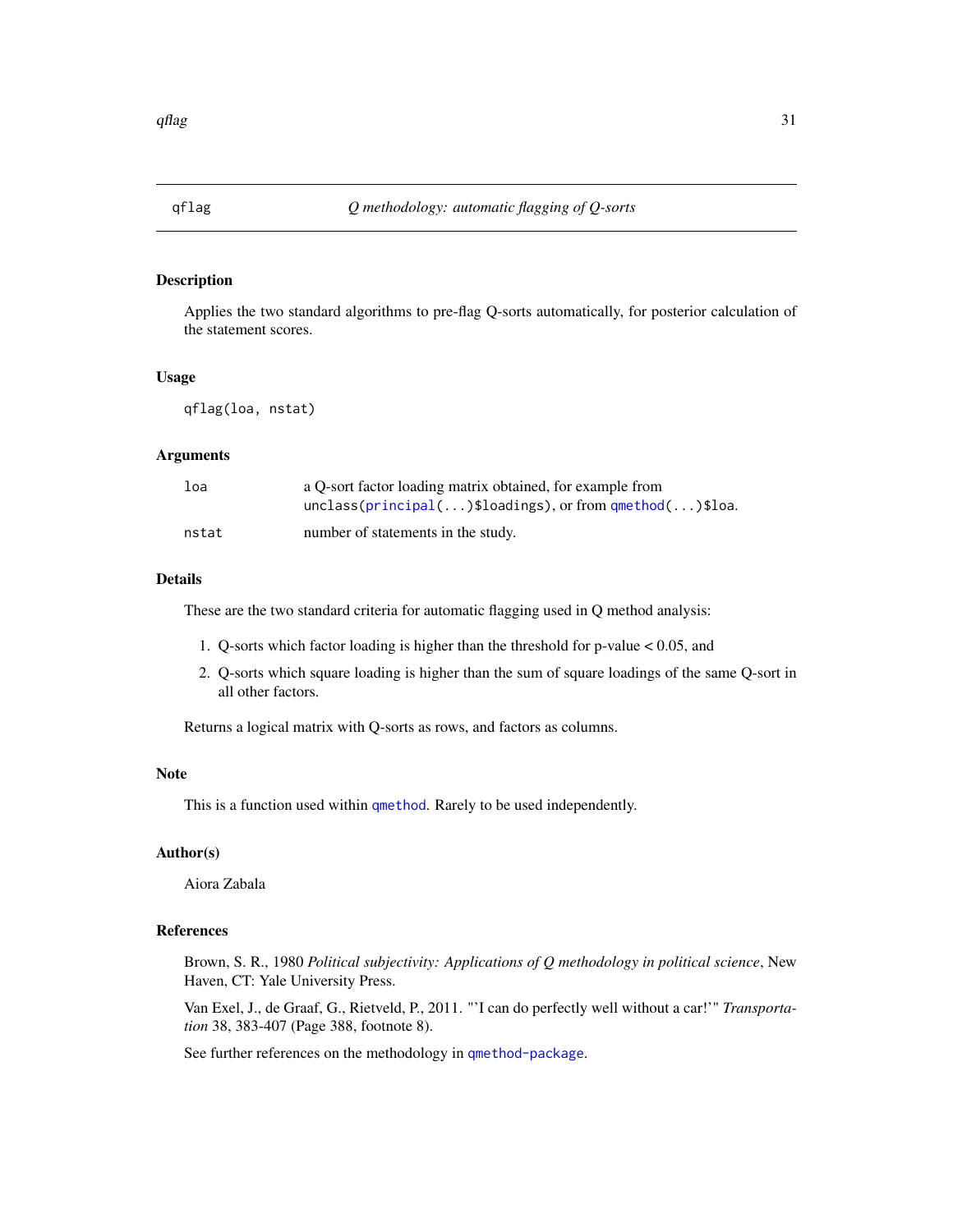## <span id="page-31-0"></span>Examples

```
data(lipset)
library(psych)
loa <- as.data.frame(unclass(principal(lipset[[1]], nfactors = 3,
                                       rotate = "varimax")$loadings))
flagged <- qflag(loa = loa, nstat = nrow(lipset[[1]]))
summary(flagged)
```
## qfsi *Q Methodology: Factor Stability index*

## Description

Calculates a Factor Stability index and a Normalised Factor Stability index to bootstrapped Q method results (experimental).

## Usage

qfsi(nfactors, nstat, qscores, zsc\_bn, qm)

## Arguments

| nfactors | number of factors to extract.                                |
|----------|--------------------------------------------------------------|
| nstat    | number of statements in the study.                           |
| gscores  | all possible factor score values in the Q grid distribution. |
| zsc_bn   | bootstrapped factor scores.                                  |
| qm       | original Q method results from qmethod function.             |

## Details

Applies the Factor Stability index to a bootstrapped Q method results. Returns a data frame with two variables and as many rows as factors extracted. The first variable is the raw Factor Stability index. The second variable is the Normalised Factor Stability index which ranges from 0 to 1.

#### Note

IMPORTANT: This function is experimental. Please contact the author for details.

#### Author(s)

Aiora Zabala

#### See Also

[qmboots](#page-37-1).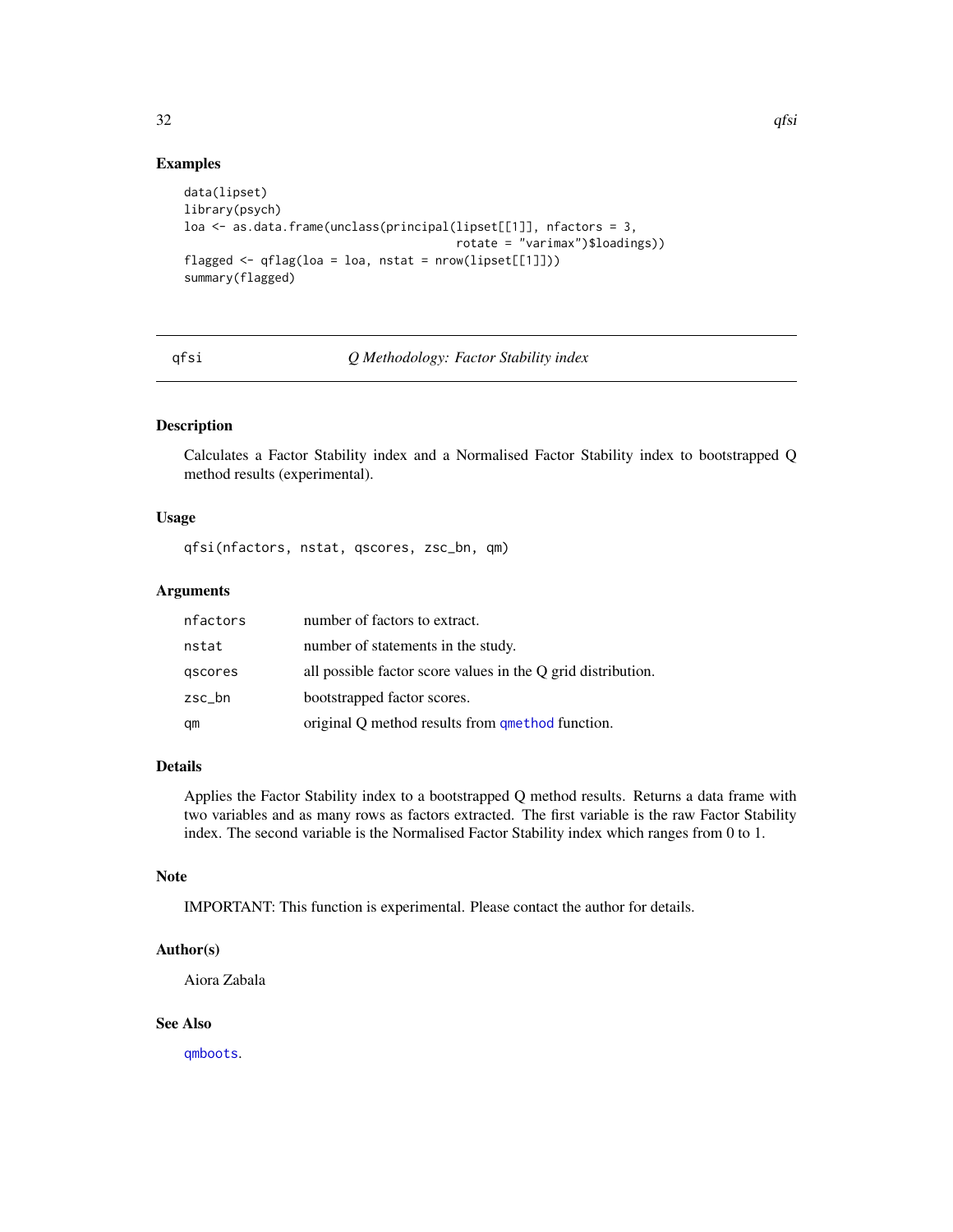#### <span id="page-32-0"></span>qindtest 33

#### Examples

```
data(lipset)
boots <- qmboots(lipset[[1]], nfactors=3, nsteps=10,
           rotation="varimax", indet="qindtest",
           fsi=FALSE)
fsi <- qfsi(nfactors=3, nstat=33, qscores=boots[[6]],
           zsc_bn=boots[[1]][[1]], qm=boots[[5]])
fsi
```
<span id="page-32-1"></span>

qindtest *Q Methodology: PCA bootstrap indeterminacy tests*

#### Description

This is a simple test plus solution for the indeterminacy problem (alignment problem) when bootstrapping Principal Components Analysis (PCA) that causes factor order swaps and factor sign swaps.

#### Usage

qindtest(loa, target, nfactors)

#### Arguments

| loa      | data frame with factor loadings from the subsample analysis.                                                                   |
|----------|--------------------------------------------------------------------------------------------------------------------------------|
| target   | data frame with factor loadings from the full sample analysis, excluding qsorts<br>that are not present in the bootstrap step. |
| nfactors | number of factors extracted.                                                                                                   |

#### Details

This function tests whether there is any or both of the indeterminacy issues in bootstrapped PCA factor loading values. For testing, it looks at correlation coefficients between the target factor loadings and the bootstrapped factor loadings for each factor.

First, if *factor swap* is detected (Is the absolute value of diagonal coefficients bigger than nondiagonal coefficients for the same factor?) and it is only between two factors, these are swaped. After, the test is again performed to ensure that there is no need for further swaps. If the test fails, then the original factor loadings are recovered and the failure is reported. If the need for factor swap is detected for 1, 3 or more factors, this is reported and left unresolved. This is because an algorithm to determine which factors should swap with which has not been implemented.

Second, *sign swap* is tested for (Are all diagonal coefficients positive?). If it is detected, then the sign of factor loadings is shifted. This is not tested again afterwards, for it is given for granted that swaping signs will solve the issue.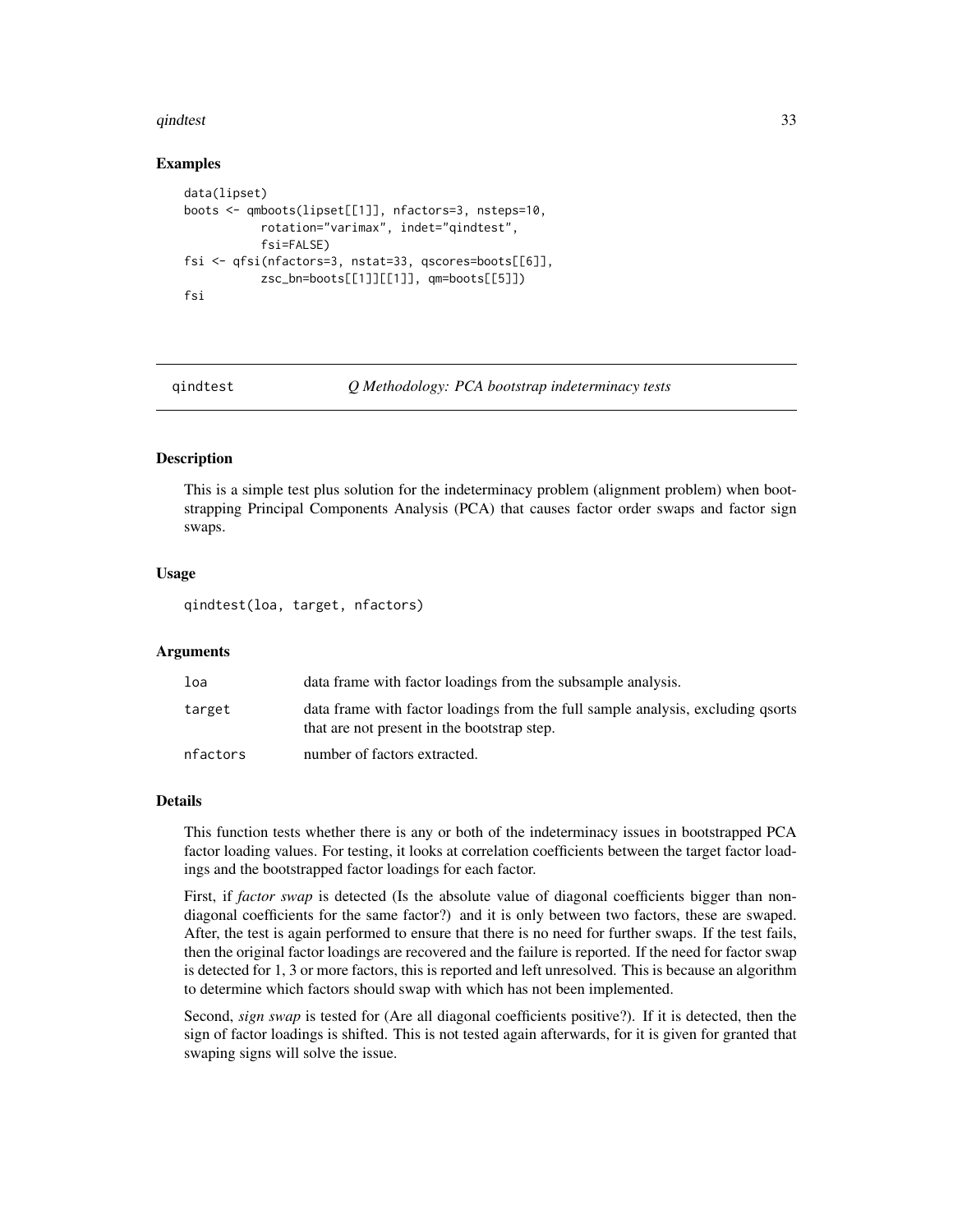<span id="page-33-0"></span>34 qindtest

#### Value

qindtest returns a list with three data frames: the factor loadings of the corrected bootstrap step, results from order swap and sign swap tests, and report of errors.

#### Note

this function is called within the function [qmboots](#page-37-1). Not intended to be used separately.

## Author(s)

Aiora Zabala

## References

Zabala, Pascual (2016) Bootstrapping Q Methodology to Improve the Understanding of Human Perspectives. PLoS ONE 11(2): e0148087.

See also:

- Timmerman, M.E., Kiers, H. a L., Smilde, A.K., 2007. Estimating confidence intervals for principal component loadings: a comparison between the bootstrap and asymptotic results. The British journal of mathematical and statistical psychology 60, 295-314.

- Zhang, G., Preacher, K.J., Luo, S., 2010. Bootstrap Confidence Intervals for Ordinary Least Squares Factor Loadings and Correlations in Exploratory Factor Analysis. Multivariate Behavioral Research 45, 104-134.

```
data(lipset)
nf < -3# 1. Create target matrix
qm <- qmethod(lipset[[1]], nfactors = nf, rotation = "varimax")
# 2. Resample
qselim <- sample(1:3, 2, replace = FALSE) ##q sorts to eliminate
subdata <- lipset[[1]][ , -qselim]
# 3. Calculate factor loadings with the resample
library(psych)
loa <- as.data.frame(unclass(principal(subdata,
           nfactors = nf, rotate = "varimax")$loadings))
# 4. Reorder target matrix
target <- as.matrix(as.data.frame(qm[3]))
colnames(target) <- paste0("target_f", 1:nf)
subtarget <- target[c(-qselim),]
# 5. Apply test and solution for indeterminacy issue
qindt <- qindtest(loa, subtarget, nf)
qindt
```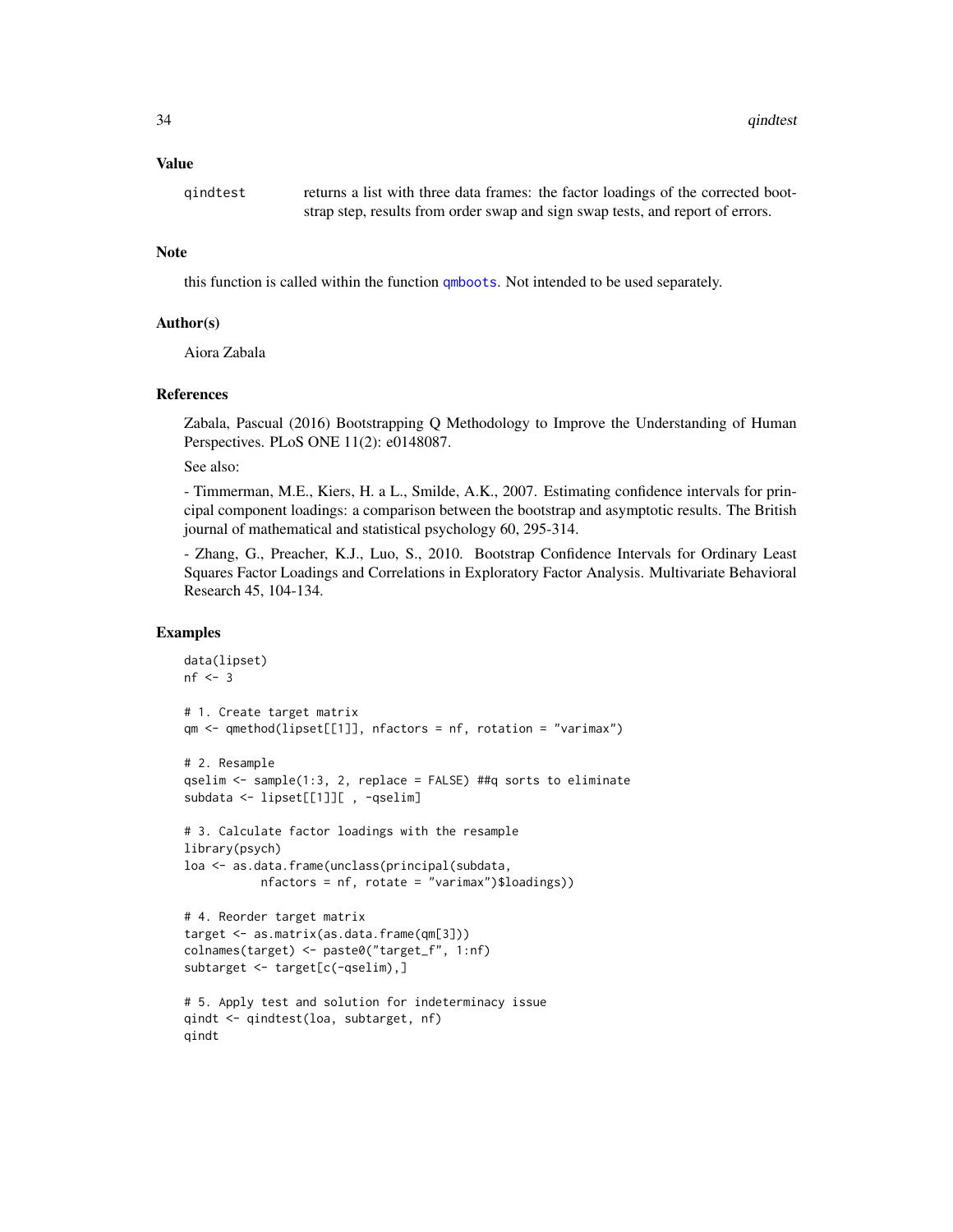<span id="page-34-1"></span><span id="page-34-0"></span>

Plots the summary of bootstrap results, either z-scores or factor loadings.

## Usage

```
qmb.plot(qmbsum, type = c("zsc", "loa"), nfactors,
        cex = 0.7, cex.leg = 0.8, erbar.col = "black",1wd = 1, 1ty = 1, vertdist = 0.2, 1imits = NULL,
        r.names = NA, sort = c("none", "difference", "sd"),
         sbset = NULL, leg.pos = "topleft",
        bty = "n", plot.std = TRUE, pch= NULL,
         col=NULL, grid.col="gray", ...)
```
## Arguments

| qmbsum     | an object with the summary of bootstrap results, as produced by qmb. summary.                                                                                                                                                                                                                                             |
|------------|---------------------------------------------------------------------------------------------------------------------------------------------------------------------------------------------------------------------------------------------------------------------------------------------------------------------------|
| type       | the subject to plot, either z-zcores of statements or factor loadings of Q-sorts.                                                                                                                                                                                                                                         |
| nfactors   | number of factors extracted.                                                                                                                                                                                                                                                                                              |
| cex        | a numerical value giving the amount by which plotting text and symbols should<br>be magnified relative to the default (see par).)                                                                                                                                                                                         |
| cex.leg    | a numerical value giving the amount by which the legend should be magnified<br>relative to cex.)                                                                                                                                                                                                                          |
| errbar.col | colour used for the error bars. Defaults to "black".                                                                                                                                                                                                                                                                      |
| lwd        | line width (see par).                                                                                                                                                                                                                                                                                                     |
| lty        | line type (see par).                                                                                                                                                                                                                                                                                                      |
| vertdist   | distance between the values for each factor.                                                                                                                                                                                                                                                                              |
| limits     | axis limits for the numerical values. If set to NULL, the limits are automatically<br>set as $c(-1, 1)$ when type = "loa", and as the minimum and maximum values<br>of z-scores (including the error bars) when type = "zsc"                                                                                              |
| r.names    | names of the items to be printed in the axis ticks (either Q-sorts when type $=$<br>"loa", or statements when type = "zsc"). When the value is $NULL$ , it defaults<br>to rownames.                                                                                                                                       |
| sort       | ordering of the items in the axis. If set to "none", items are ordered by the<br>default order in the dataset. If set to "difference", items are ordered according<br>to the variability in the values across factors. If set to "sd", items are ordered<br>according to the sum of the errors obtained in the bootstrap. |
| sbset      | How many items are to be printed? When the value is NULL, it plots all the items.                                                                                                                                                                                                                                         |
| leg.pos    | Position of the legend.                                                                                                                                                                                                                                                                                                   |
| bty        | Legend box (see legend).                                                                                                                                                                                                                                                                                                  |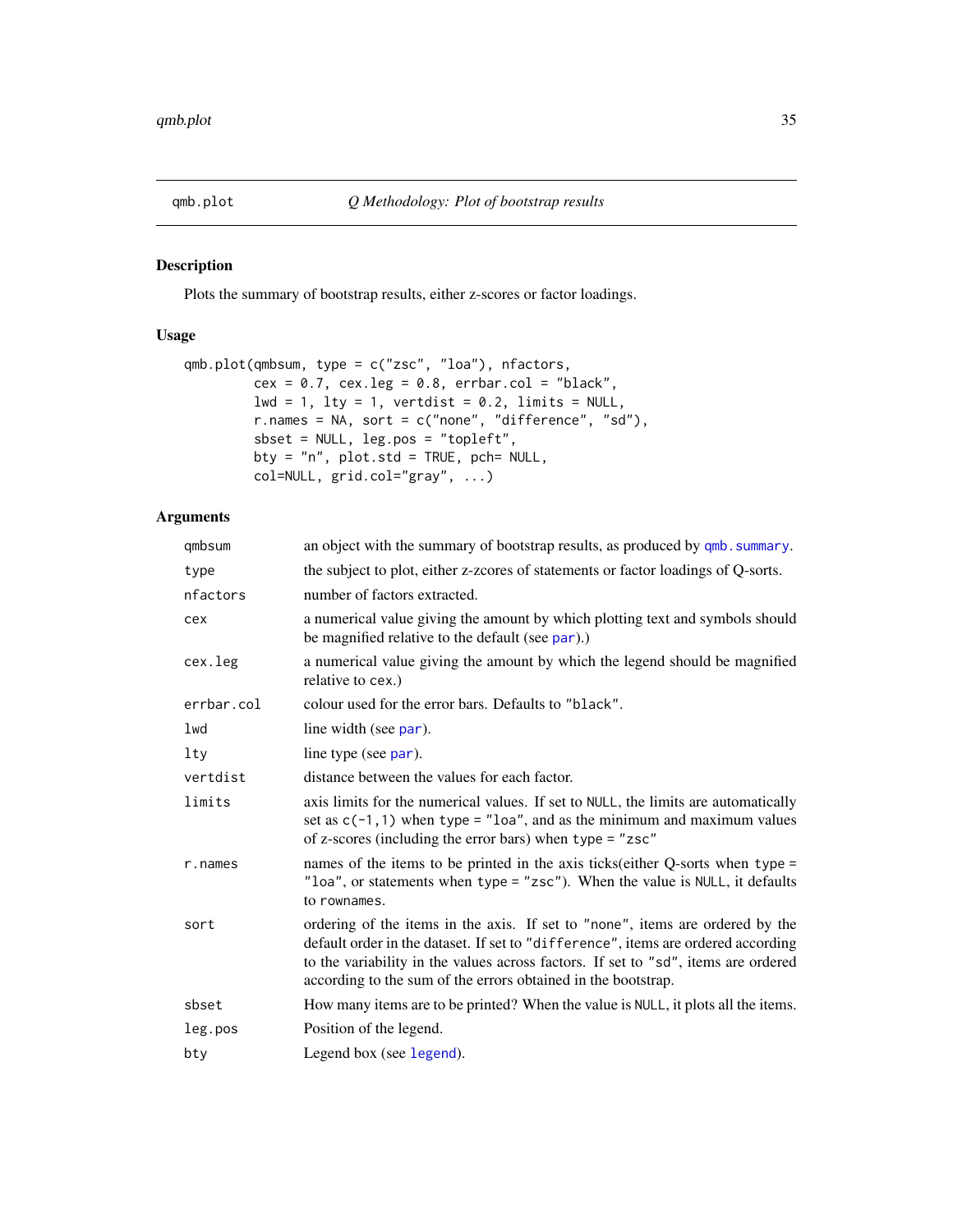<span id="page-35-0"></span>

| plot.std | logical value. When set to TRUE (default), it prints the points for values obtained<br>with the standard analysis (non bootstrapped).                                                                                                                                                                                                                                                                                                                                                             |
|----------|---------------------------------------------------------------------------------------------------------------------------------------------------------------------------------------------------------------------------------------------------------------------------------------------------------------------------------------------------------------------------------------------------------------------------------------------------------------------------------------------------|
| pch      | plotting symbols. Defaults to NULL, in which case the symbols are selected<br>automatically. If provided, the vector needs to contain at least as many elements<br>as number of factors. In addition, if argument $plot. std == TRUE$ (default) the<br>vector needs to contain at least double as many elements as vectors, in order to<br>extract (a) the plotting symbols for bootstrapped values (the first elements) and<br>(b) the plotting symbols for standard values (the next elements). |
| col      | colours for the points. At least as many elements as number of factors have to<br>be provided.                                                                                                                                                                                                                                                                                                                                                                                                    |
| grid.col | colour of the grid.                                                                                                                                                                                                                                                                                                                                                                                                                                                                               |
| .        | additional arguments to be passed to the functions dotchart, mtext, segments,<br>points, abline or legend.                                                                                                                                                                                                                                                                                                                                                                                        |

## Author(s)

Aiora Zabala

## References

Zabala, Pascual (2016) Bootstrapping Q Methodology to Improve the Understanding of Human Perspectives. PLoS ONE 11(2): e0148087.

## See Also

[qmethod](#page-39-1), [qmboots](#page-37-1), [qmb.summary](#page-35-1)

## Examples

```
data(lipset)
boots <- qmboots(lipset[[1]], nfactors = 3, nsteps = 50,
                load = "auto", rotation = "varimax",
                indet = "qindet", fsi = TRUE)
boots.summary <- qmb.summary(boots)
```
qmb.plot(boots.summary, 3, type = "loa", sort="difference")

<span id="page-35-1"></span>qmb.summary *Q Methodology: Summary of bootstrap results*

## Description

Summarises bootstrap results for Q-sorts and statements into two tables.

## Usage

qmb.summary(qmboots)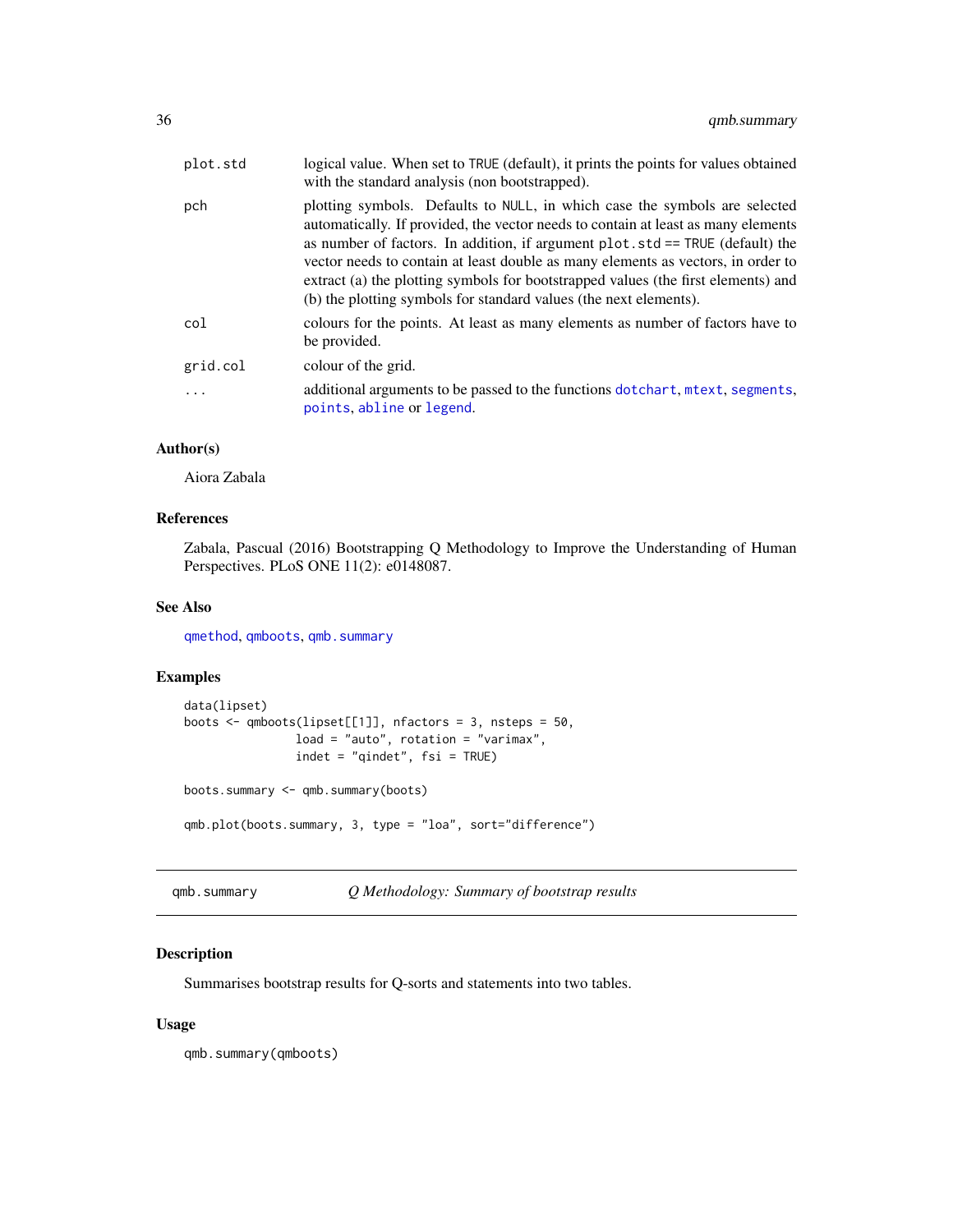## <span id="page-36-0"></span>qmb.summary 37

## Arguments

qmboots an object of bootstrap results, as produced by [qmboots](#page-37-1).

## Value

Returns a list with two data frames:

| gsorts     | data frame with Q-sort as rows, and the following columns: the factor loadings<br>from the standard analysis, the bootstrap, the bootstrap SE, the estimate of bias,<br>and the frequency of flagging.                                                                                                                                                                                            |
|------------|---------------------------------------------------------------------------------------------------------------------------------------------------------------------------------------------------------------------------------------------------------------------------------------------------------------------------------------------------------------------------------------------------|
| statements | data frame with statements as rows, and the following columns: the z-scores<br>from the standard analysis, from the bootstrap, bootstrap SE, estimate of bias<br>of z-scores, factor scores from the standard analysis, from the bootstrap, esti-<br>mate of bias of factor scores, distinguishing and consensus statements from the<br>standard results (see qdc) and from the bootstrap values. |

## Author(s)

Aiora Zabala

## References

Zabala, Pascual (2016) Bootstrapping Q Methodology to Improve the Understanding of Human Perspectives. PLoS ONE 11(2): e0148087.

## See Also

[qmethod](#page-39-1), [qmboots](#page-37-1)

```
data(lipset)
boots <- qmboots(lipset[[1]], nfactors = 3, nsteps = 50,
                 load = "auto", rotation = "varimax",
                 indet = "qindet", fsi = TRUE)
```

```
boots.summary <- qmb.summary(boots)
```

```
# First rows of the summary for Q-sorts:
head(boots.summary$qsorts)
```

```
# First rows of the summary for statements:
head(boots.summary$statements)
```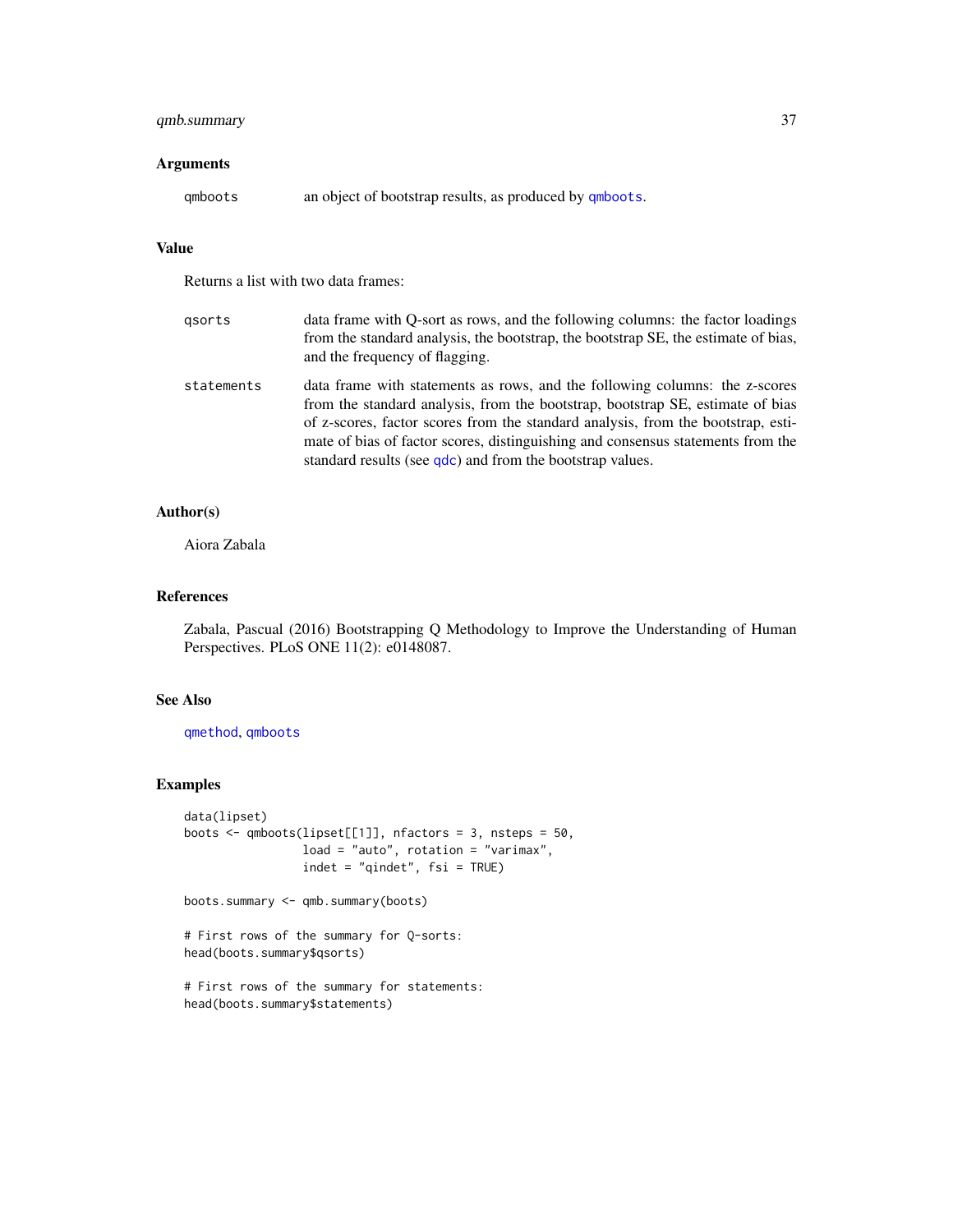<span id="page-37-1"></span><span id="page-37-0"></span>

Implementation of the bootstrap to Q methodology using Principal Components Analysis (PCA).

## Usage

```
qmboots(dataset, nfactors, nsteps, load = "auto",
       rotation = "varimax", indet = "qindtest", fsi = TRUE,
       forced = T, distribution = NULL,
       cor.method="pearson", ...)
```
## Arguments

| dataset      | a matrix or dataframe containing original data, with statements as rows, Q sorts<br>as columns, and Q board column values in each cell.                                                                                                                                                                                                                                                                                                                              |
|--------------|----------------------------------------------------------------------------------------------------------------------------------------------------------------------------------------------------------------------------------------------------------------------------------------------------------------------------------------------------------------------------------------------------------------------------------------------------------------------|
| nfactors     | number of factors to extract using PCA.                                                                                                                                                                                                                                                                                                                                                                                                                              |
| load         | a matrix of factor loadings to be used as target. If "auto", the target matrix is<br>generated using the rotation indicated ("varimax" by default).                                                                                                                                                                                                                                                                                                                  |
| nsteps       | number of steps (repetitions) for the bootstraping.                                                                                                                                                                                                                                                                                                                                                                                                                  |
| rotation     | rotation method, set to "varimax" by default. Other possible rotations from<br>psych principal function "none", "varimax", "quatimax", "promax", "oblimin",<br>"simplimax", and "cluster" are possible.                                                                                                                                                                                                                                                              |
| indet        | method to solve the double indeterminacy issue in PCA bootstrapping. "procrustes"<br>for procrustes rotation, "qindtest" for simple solution valid for up to 3 factors<br>extracted, "both" for a qindtest and a procrustes rotation, or "none" for no ro-<br>tation. The latter is not recommended for it introduces inflated variability. If<br>"none" is selected, each replication is rotated using varimax.                                                     |
| fsi          | logical; Shall the Factor Stability index be calculated? (experimental index).                                                                                                                                                                                                                                                                                                                                                                                       |
| forced       | logical; Is the ranking of the items forced to match the distributions? Set to TRUE<br>if all respondents ranked the items strictly following the distribution scores, in<br>which case the values of the distribution are calculated automatically. Set to<br>FALSE if respondents had the possibility to rank the items without following the<br>distribution, and the values of the distribution have to be provided as an array in<br>the argument distribution. |
| distribution | logical; when forced = FALSE, the distribution has to be provided as a vector of<br>numbers, such as $c(-2, -1, -1, 0, 1, 1, 2, 2)$ .                                                                                                                                                                                                                                                                                                                                |
| cor.method   | character string indicating which correlation coefficient is to be computed, to be<br>passed on to the function cor: "pearson" (default), "kendall", or "spearman".                                                                                                                                                                                                                                                                                                  |
| .            | Other arguments passed on to qmethod.                                                                                                                                                                                                                                                                                                                                                                                                                                |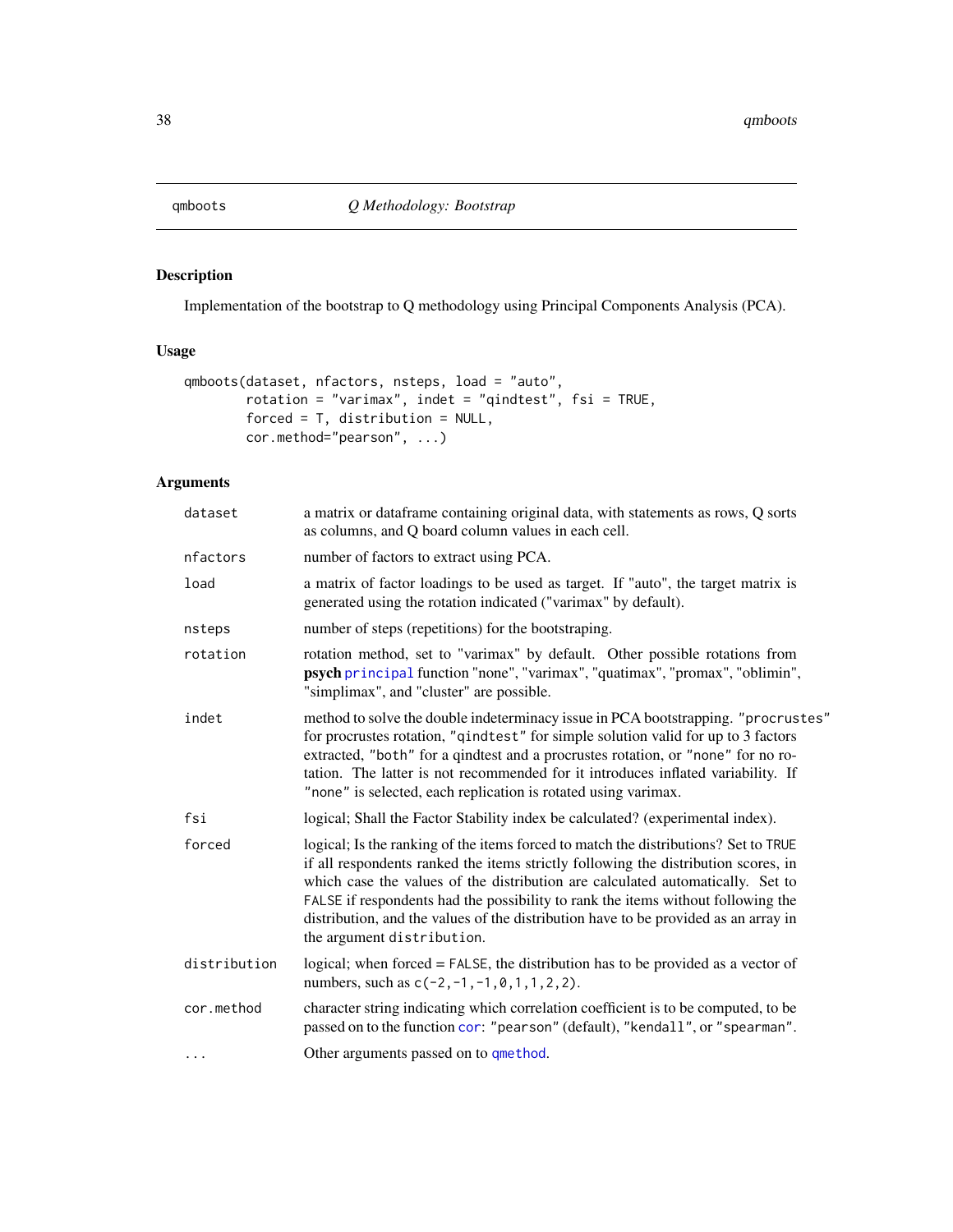#### <span id="page-38-0"></span>qmboots 39

## Value

| zscore-stats | summary of the analysis. List of one object, plus as many objects as fac-<br>tors extracted: the bootstrapped factor scores, and the z-score statistics of the<br>bootrstrap. The z-score statistics of interest are mean (the bootstrap estimate of<br>the z-score), and sd (the bootstrap estimate of the SE).                                                                                                                                                     |
|--------------|----------------------------------------------------------------------------------------------------------------------------------------------------------------------------------------------------------------------------------------------------------------------------------------------------------------------------------------------------------------------------------------------------------------------------------------------------------------------|
| full.bts.res | full bootstrap results. List with as many objects as factors extracted, each object<br>containing three data frames: flagged, zsc and loa. These data frames have as<br>many columns as bootstrap steps, and contain the results of the analysis of each<br>iteration. See description of these three data frames in que thod.                                                                                                                                       |
| indet.tests  | indeterminacy tests.                                                                                                                                                                                                                                                                                                                                                                                                                                                 |
| resamples    | index of the Q-sorts selected for each step.                                                                                                                                                                                                                                                                                                                                                                                                                         |
| orig.res     | original results. See details of all the objects in quethod.                                                                                                                                                                                                                                                                                                                                                                                                         |
| q.array      | array of values in the distribution grid.                                                                                                                                                                                                                                                                                                                                                                                                                            |
| loa.stats    | statistics of factor loadings. List with as many objects as factors extracted,<br>each object containing one data frame with the factor loading statistics of the<br>bootrstrap. The factor loading statistics of interest are mean (the bootstrap esti-<br>mate of the factor loading), and sd (the bootstrap estimate of the SE). This table<br>includes flag_freq, which indicates the frequency with which the given Q-sort<br>was flagged for the given factor. |
| q.array      | array of values in the distribution grid.                                                                                                                                                                                                                                                                                                                                                                                                                            |
| fsi          | factor stability index (optional; experimental).                                                                                                                                                                                                                                                                                                                                                                                                                     |

## Author(s)

Aiora Zabala

## References

Zabala, Pascual (2016) Bootstrapping Q Methodology to Improve the Understanding of Human Perspectives. PLoS ONE 11(2): e0148087.

#### See Also

[qmethod](#page-39-1)

```
data(lipset)
boots <- qmboots(lipset[[1]], nfactors = 3, nsteps = 10, load = "auto",
           rotation = "varimax", indet = "qindtest",
           fsi = TRUEboots
boxplot(t(boots[[2]][[1]][[2]]), horizontal = TRUE,
main = "Statement z-score boxplot for the first factor", las = 1)
#See the table summaries:
qms <- qmb.summary(boots)
```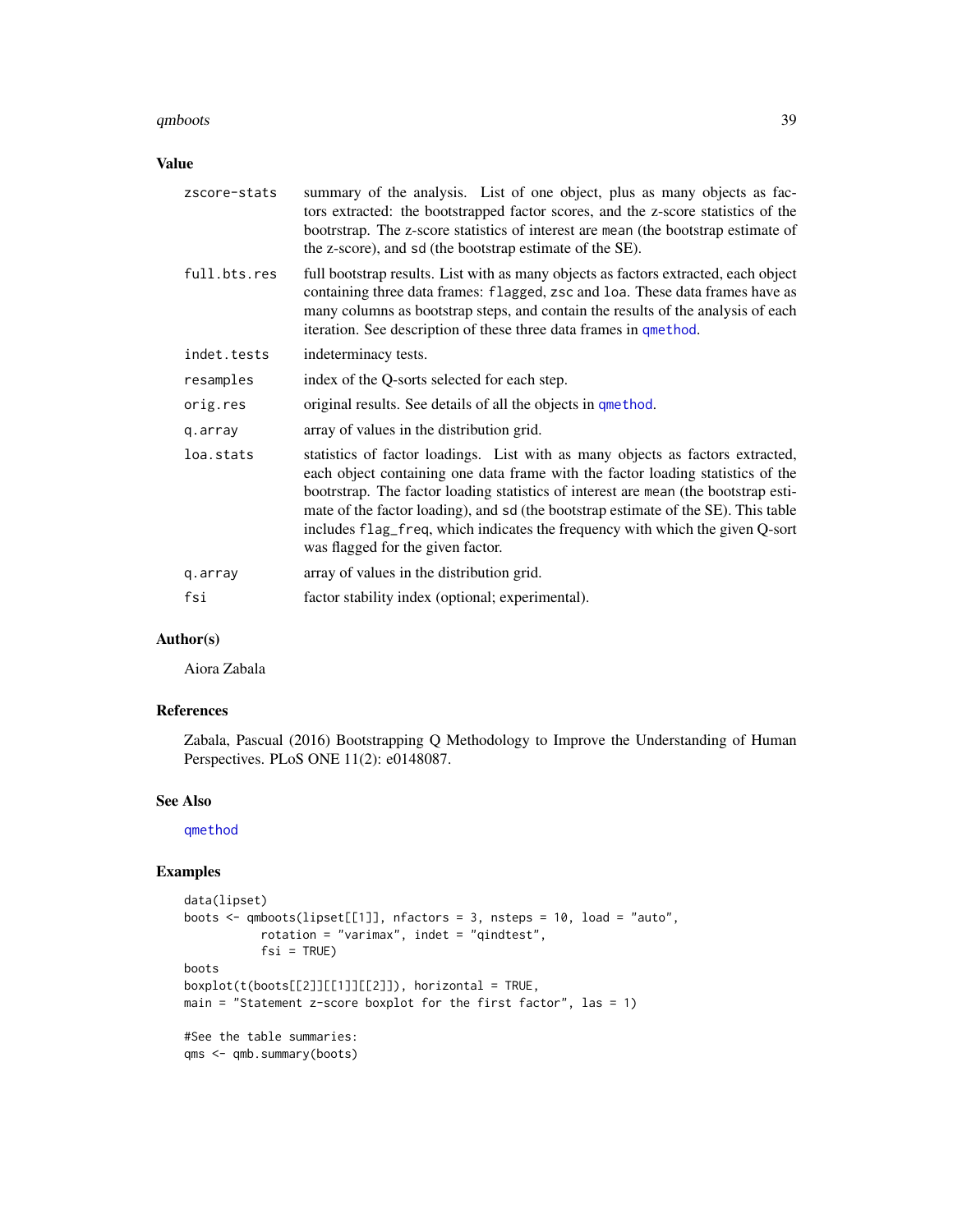#### 40 qmethod

```
round(qms$statements, digits=2) # statements
round(qms$qsorts, digits=2) # Q-sorts
# A more synthetic visualisation:
# z-scores:
qmb.plot(qms, nfactors=3, type="zsc", sort="difference")
# factor loadings:
qmb.plot(qms, nfactors=3, type="loa", sort="difference")
```
<span id="page-39-1"></span>qmethod *Q methodology analysis*

## Description

This function performs a full Q method analysis using principal components analysis (see Notes). The main results are factor characteristics, statement z-scores and factor scores, and distinguishing and consensus statements.

## Usage

```
qmethod(dataset, nfactors, rotation = "varimax", forced = TRUE,
       distribution = NULL, cor.method = "pearson",
       silent = FALSE, ...)
```
## Arguments

| dataset      | a matrix or a data frame containing original data, with statements as rows, Q-<br>sorts as columns, and the column scores in the distribution in each cell. The<br>matrix or data frame should not contain character strings. The results keep row<br>names and column names if set in the dataset (see 'Details').                                                                                                                                                                                      |
|--------------|----------------------------------------------------------------------------------------------------------------------------------------------------------------------------------------------------------------------------------------------------------------------------------------------------------------------------------------------------------------------------------------------------------------------------------------------------------------------------------------------------------|
| nfactors     | number of factors to extract.                                                                                                                                                                                                                                                                                                                                                                                                                                                                            |
| rotation     | rotation method, defaults to "varimax". Other possible rotations allowed in<br>principal function can be used: "none", "varimax", "quartimax", "promax",<br>"oblimin", "simplimax", and "cluster".                                                                                                                                                                                                                                                                                                       |
| forced       | logical; Is the ranking of the items forced to match the distributions? Set to TRUE<br>if all respondents ranked the items strictly following the distribution scores, in<br>which case the values of the distribution are calculated automatically. Set to<br>FALSE if respondents were able to rank the items without following the distri-<br>bution, and the values of the distribution have to be provided as an array in the<br>argument distribution. See more details below in 'Notes' number 2. |
| distribution | logical; when forced = FALSE, the distribution has to be provided as a vector of<br>numbers, such as $c(-2, -1, -1, 0, 1, 1, 2, 2)$ . See more details below in 'Notes'<br>number 2.                                                                                                                                                                                                                                                                                                                     |
| cor.method   | character string indicating which correlation coefficient is to be computed, to be<br>passed on to the function cor: "pearson" (default), "kendall", or "spearman".                                                                                                                                                                                                                                                                                                                                      |

<span id="page-39-0"></span>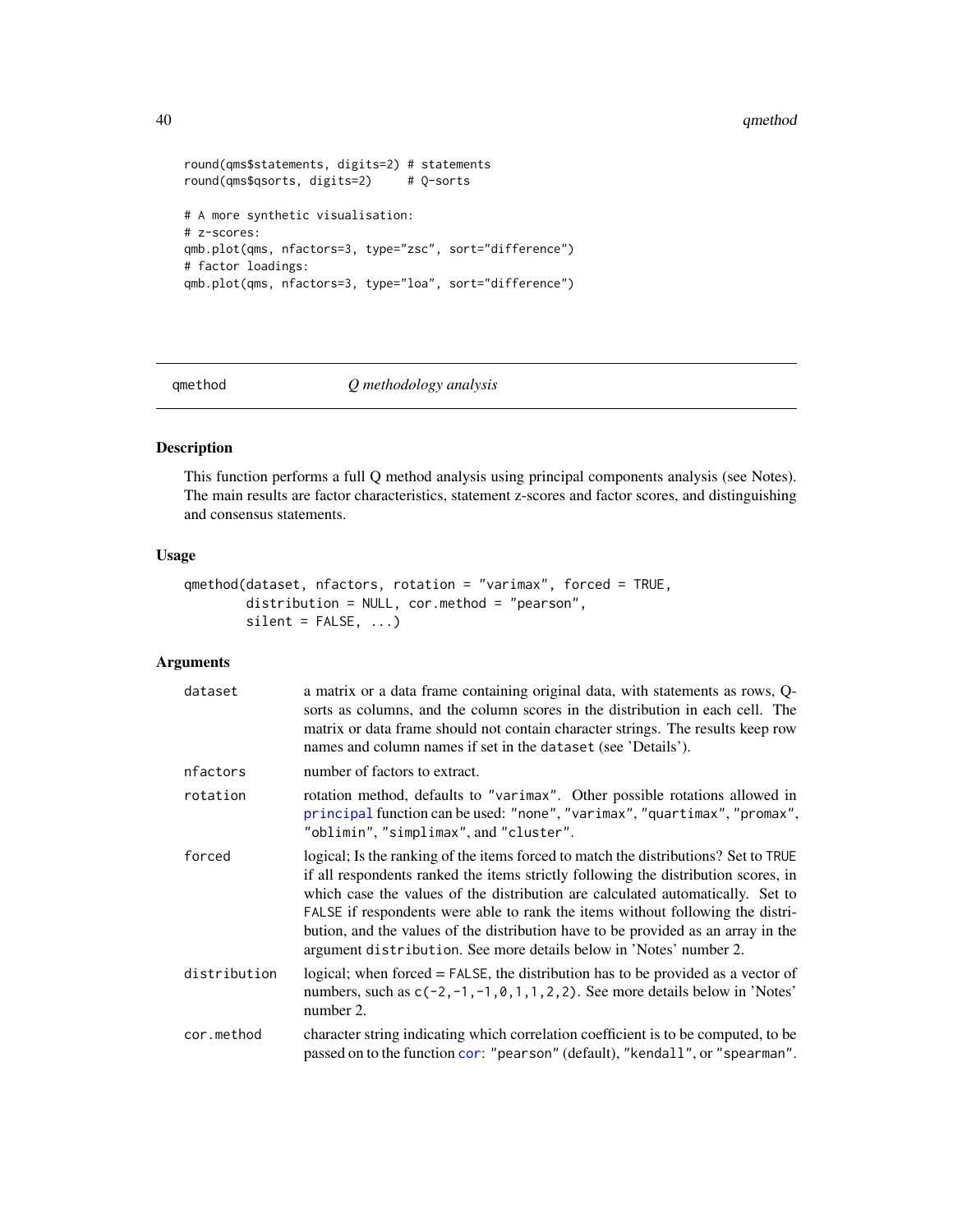#### <span id="page-40-0"></span>qmethod 41

| silent   | logical; when = TRUE, a summary message is printed.     |
|----------|---------------------------------------------------------|
| $\cdots$ | other parameters to pass to functions such as principal |

#### Details

This function wraps together all the steps required for a complete analysis: extracting component loadings ([principal](#page-0-0)); flagging Q-sorts ([qflag](#page-30-1)); calculating weights, z-scores, and rounded scores ([qzscores](#page-43-1)), calculating general characteristics ([qfcharact](#page-28-1)), and finding distinguishing and consensus statements ([qdc](#page-26-1)).

The default [qmethod](#page-39-1) performs automatic flagging and uses varimax rotation. Varimax rotation can be replaced by other methods for rotation allowed in [principal](#page-0-0) from psych package.

If the input data contains row names and variable names, these will be kept throughout the analysis. Input data is validated, and it will give an error if there are non numerical values or either if the number of statements and Q-sorts introduced does not match the input data. It also returns error if the argument forced is set to TRUE but Q-sorts contain differing distributions.

#### Value

Returns a list of class QmethodRes, with eight objects:

| brief      | a list with the basic values of the analysis: date ("date"), number of state-<br>ments ("nstat"), number of Q-sorts ("nqsort"), whether the distribution was<br>'forced' ("distro"), number of factors extracted ("nfactors"), type or rota-<br>tion ("rotation"), method for correlation in the PCA ("cor.method"), and a<br>summary of this information for display purposes ("info"). |
|------------|------------------------------------------------------------------------------------------------------------------------------------------------------------------------------------------------------------------------------------------------------------------------------------------------------------------------------------------------------------------------------------------|
| dataset    | original data.                                                                                                                                                                                                                                                                                                                                                                           |
| loa        | factor loadings for Q-sorts.                                                                                                                                                                                                                                                                                                                                                             |
| flagged    | logical dataframe of flagged Q-sorts.                                                                                                                                                                                                                                                                                                                                                    |
| <b>ZSC</b> | statements z-scores.                                                                                                                                                                                                                                                                                                                                                                     |
| $ZSC_n$    | statements factor scores, matched to the ordered array of values in the first row<br>of the dataset.                                                                                                                                                                                                                                                                                     |
| $f_{char}$ | factor characteristics (see qfcharact):                                                                                                                                                                                                                                                                                                                                                  |
|            | • "characteristics": data frame with the following values for each factor:<br>average reliability coefficient, number of loading Q-sorts, eigenvalues, per-<br>centage of explained variance, composite reliability, standard error of factor<br>scores.                                                                                                                                 |
|            | • "cor_zsc": matrix of correlation coefficients between factors z-scores.<br>• "sd_dif": matrix of standard errors of differences.                                                                                                                                                                                                                                                       |
| qdc        | distinguishing and consensus statements (see qdc).                                                                                                                                                                                                                                                                                                                                       |

#### Note

1. In Q methodology there are commonly two techniques to extract the factors: principal components analysis (PCA) and centroid factor analysis. This package uses PCA because this function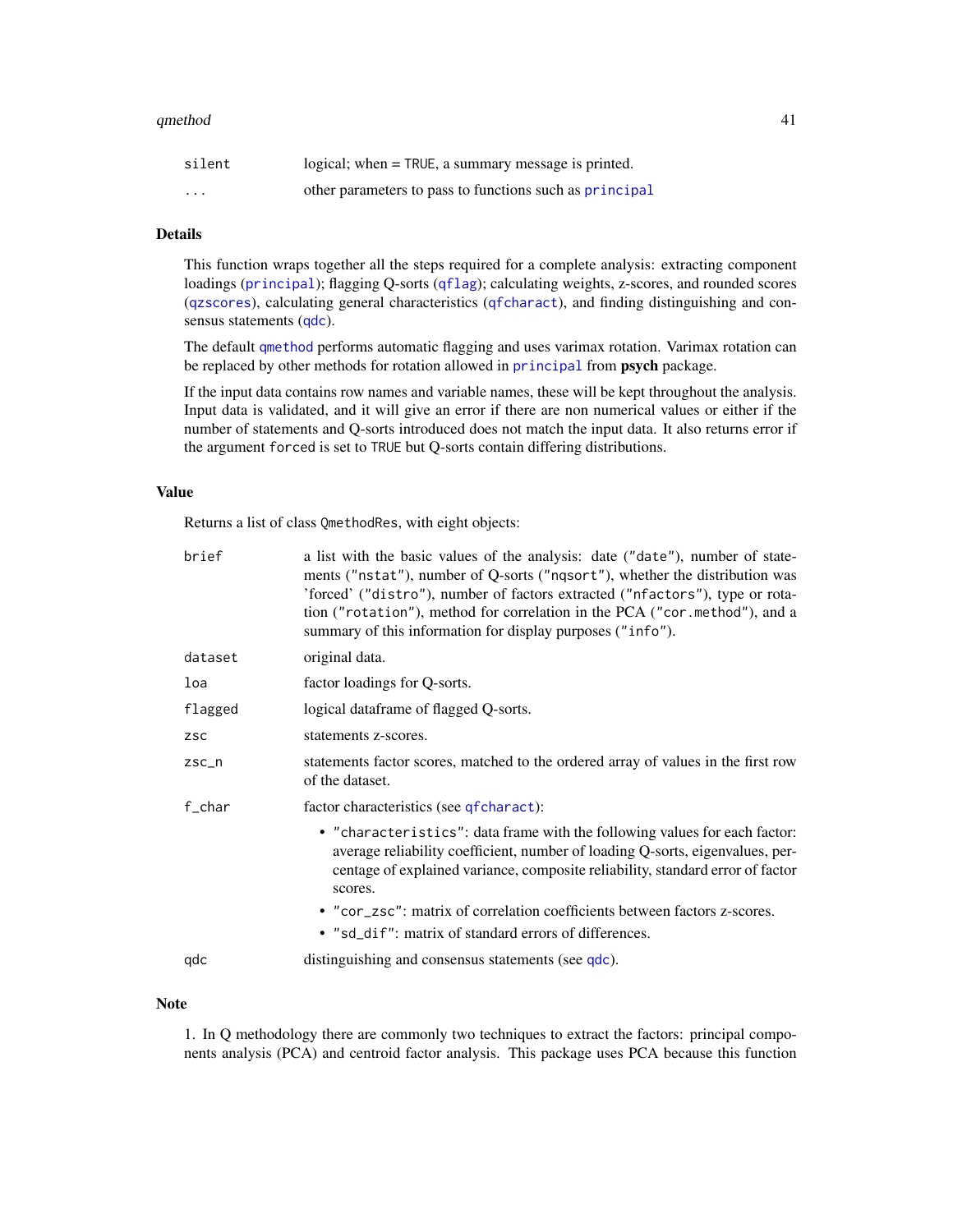is already implemented in R. If you find a function in R that suitably implements centroid factor analysis as used in Q method (See Brown, 1980), please report to the author of this package: <aiora.zabala@gmail.com>.

2. The forced/ non-forced distribution (argument forced) refers to whether respondents were able to sort the items freely or they had to fit them in the distribution (i.e. the pyramid). If the qmethod function returns the following error: "Q method input: The argument 'forced' is set as 'TRUE',but ..." and you are unsure of how to solve it, continue reading. First, ensure that the data are correctly introduced (typos in the numbers entered would make a forced distribution data appear as non-forced). Second, if you data are indeed non-forced, set the argument "forced = FALSE" and specify the argument "distribution = ...". For the argument "distribution", specify a numerical vector with as many elements as there are cells in your original distribution, and with the values of the columns. Repeat the values of the column as many times as there are cells in that column. For example, for the distribution shown in Figure 1 in this paper at *[The R Journal](https://journal.r-project.org/archive/2014-2/zabala.pdf)*, the argument distribution should be:  $c(-4, -4, -3, -3, -3, -3, -2, -2, -2, -2, -1, -1, -1, -1, -1, 0, 0, 0, 0, 0, 1, 1, 1, 1, 1, 2, 2, 2, 1)$ )

Or alternatively (a different way of getting the same vector):  $c$  (rep(-4, 2), rep(-3, 3), rep(-2, 4), rep(-1, 5), rep( 0,5),rep( 1,5),rep( 2,4),rep( 3,3),rep( 4,2))

IMPORTANT: The arguments forced and distribution are relevant only for the calculation of factor (normalised) scores. All other values in the results (e.g. z-scores) are unaffected by these specifications. If in doubt, best to interpret the z-scores instead of the factor scores.

#### Author(s)

Aiora Zabala

#### References

Zabala, A., 2014. qmethod: a package to analyse human perspectives using Q methodology. *The R Journal*, 6(2):163-173. Available from: [https://journal.r-project.org/archive/2014-2/](https://journal.r-project.org/archive/2014-2/zabala.pdf) [zabala.pdf](https://journal.r-project.org/archive/2014-2/zabala.pdf) (Open access).

Brown, S. R., 1980 *Political subjectivity: Applications of Q methodology in political science*, New Haven, CT: Yale University Press.

See further references on the methodology in [qmethod-package](#page-1-1).

#### See Also

[principal](#page-0-0) in package psych

```
data(lipset)
results <- qmethod(lipset[[1]], nfactors = 3, rotation = "varimax")
summary(results)
results #shows all results
```
<span id="page-41-0"></span>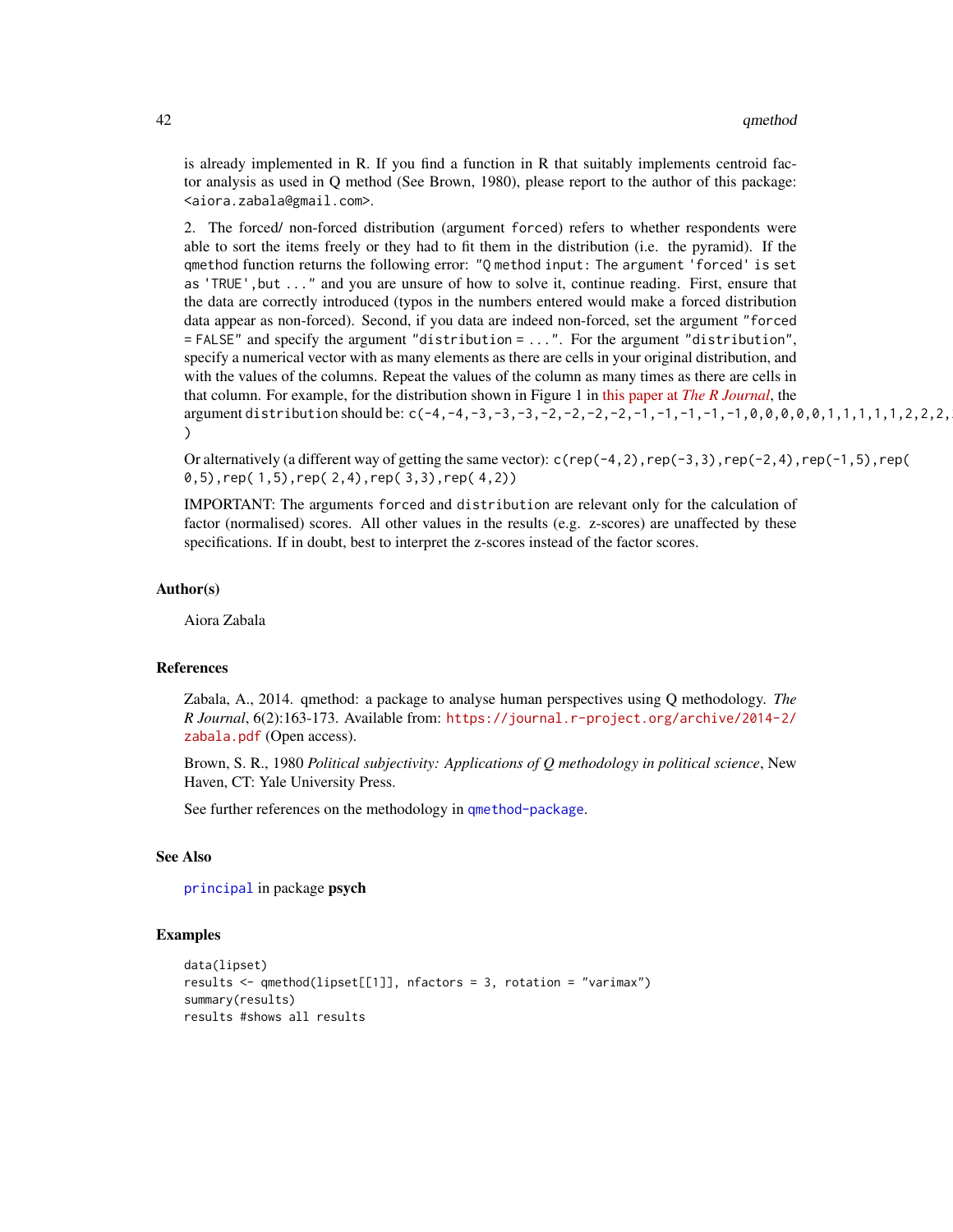<span id="page-42-1"></span><span id="page-42-0"></span>

This is a wrap of procrustes rotation from **GPArotation** for bootstrapping Q methodology in the function [qmboots](#page-37-1).

#### Usage

qpcrustes(loa, target, nfactors)

## Arguments

| loa      | factor loadings from the analysis of a resample.  |
|----------|---------------------------------------------------|
| target   | factor loadings from the analysis of a subsample. |
| nfactors | fumber of factors                                 |

#### Details

Returns the factor loadings for the subsample after applying Procrustes rotation to correct the indeterminacy issue. Use procrustes from GPArotation. Used within the function [qmboots](#page-37-1), not intended for independent use.

#### Note

this function is called within the function [qmboots](#page-37-1). Not intended to be used separately. The function calls procrustes from GPArotation, a package that requires the package graph. As from April 2016 the package has been moved to Bioconductor, and therefore it needs to be installed manually. If you get errors of missing packages when using this function or [qmboots](#page-37-1), install graph manually: source("https://bioconductor.org/biocLite.R") biocLite("graph")

## Author(s)

Aiora Zabala

## References

Zabala, Pascual (2016) Bootstrapping Q Methodology to Improve the Understanding of Human Perspectives. PLoS ONE 11(2): e0148087.

## See Also

Function procrustes from GPArotation package.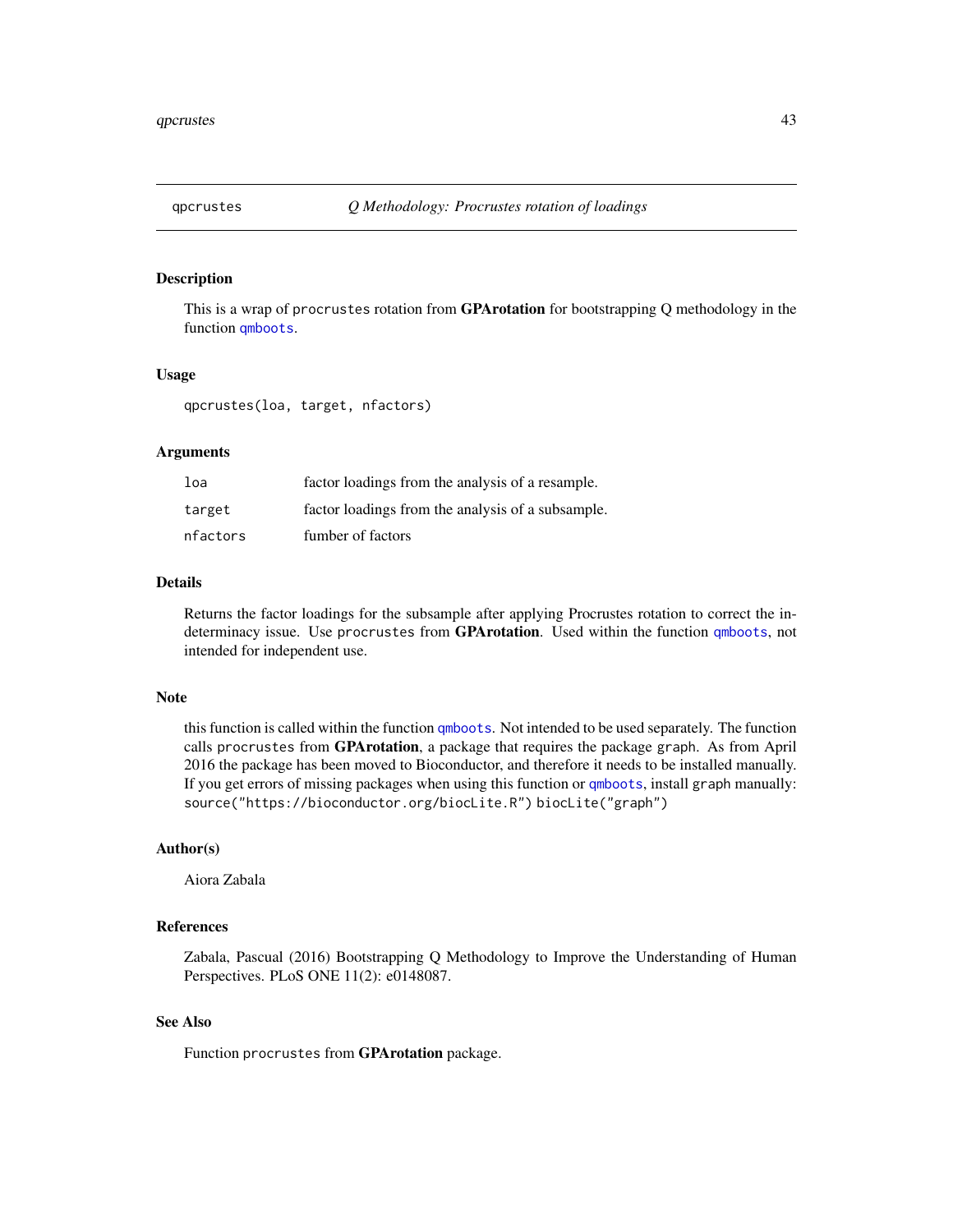#### Examples

```
# This example requires installing 'MCMCpack', check warning when running line 10 below:
data(lipset)
qm <- qmethod(lipset[[1]], nfactors=3, rotation="varimax")
qselim <- sample(1:3, 2, replace=FALSE) ##q sorts to eliminate
subdata <- lipset[[1]][ , -qselim]
library(psych)
loa <- as.data.frame(unclass(principal(subdata,
        nfactors=3, rotate="varimax")$loadings))
target <- as.matrix(as.data.frame(qm[3]))
colnames(target) <- paste("target_f", 1:3, sep="")
subtarget <- target[c(-qselim),]
# qindt <- qpcrustes(loa, subtarget, 3)
# qindt
```
<span id="page-43-1"></span>qzscores *Q methodology: z-scores from loadings*

## Description

Calculates factor characteristics, z-scores, and factor scores, provided a matrix of loadings and a matrix of (manually or automatically) flagged Q-sorts.

## Usage

```
qzscores(dataset, nfactors, loa, flagged, forced = TRUE,
        distribution = NULL)
```
#### Arguments

| dataset      | a matrix or a data frame containing raw data, with statements as rows, Q-sorts<br>as columns, and the column scores in the distribution in each cell.                                                                                                                                                                                                                                                                 |
|--------------|-----------------------------------------------------------------------------------------------------------------------------------------------------------------------------------------------------------------------------------------------------------------------------------------------------------------------------------------------------------------------------------------------------------------------|
| nfactors     | number of factors to extract.                                                                                                                                                                                                                                                                                                                                                                                         |
| loa          | matrix or data frame of nqsorts rows and nfactors columns, with values of<br>factor loadings for Q-sorts, calculated using, e.g., $principal()$ \$loadings.                                                                                                                                                                                                                                                           |
| flagged      | matrix or data frame of ngsorts rows and nfactors columns, with TRUE values<br>for the Q-sorts that are flagged. Automatic flagging can be aplied using qflag.<br>Manual flagging can be done by providing a logical matrix with ngsorts rows<br>and nfactors columns to the argument flagged.                                                                                                                        |
| forced       | logical; Is the distribution of items forced? Set to TRUE if all respondents ranked<br>the items following strictly the distribution scores, and the values of the distribu-<br>tion are calculated automatically. Set to FALSE if respondents were able to rank<br>the items without following the distribution, and the values of the distribution<br>have to be provided as an array in the argument distribution. |
| distribution | logical; when forced = FALSE, the distribution has to be provided as a vector of<br>numbers, such as $c(-2, -1, -1, 0, 1, 1, 2, 2)$ .                                                                                                                                                                                                                                                                                 |

<span id="page-43-0"></span>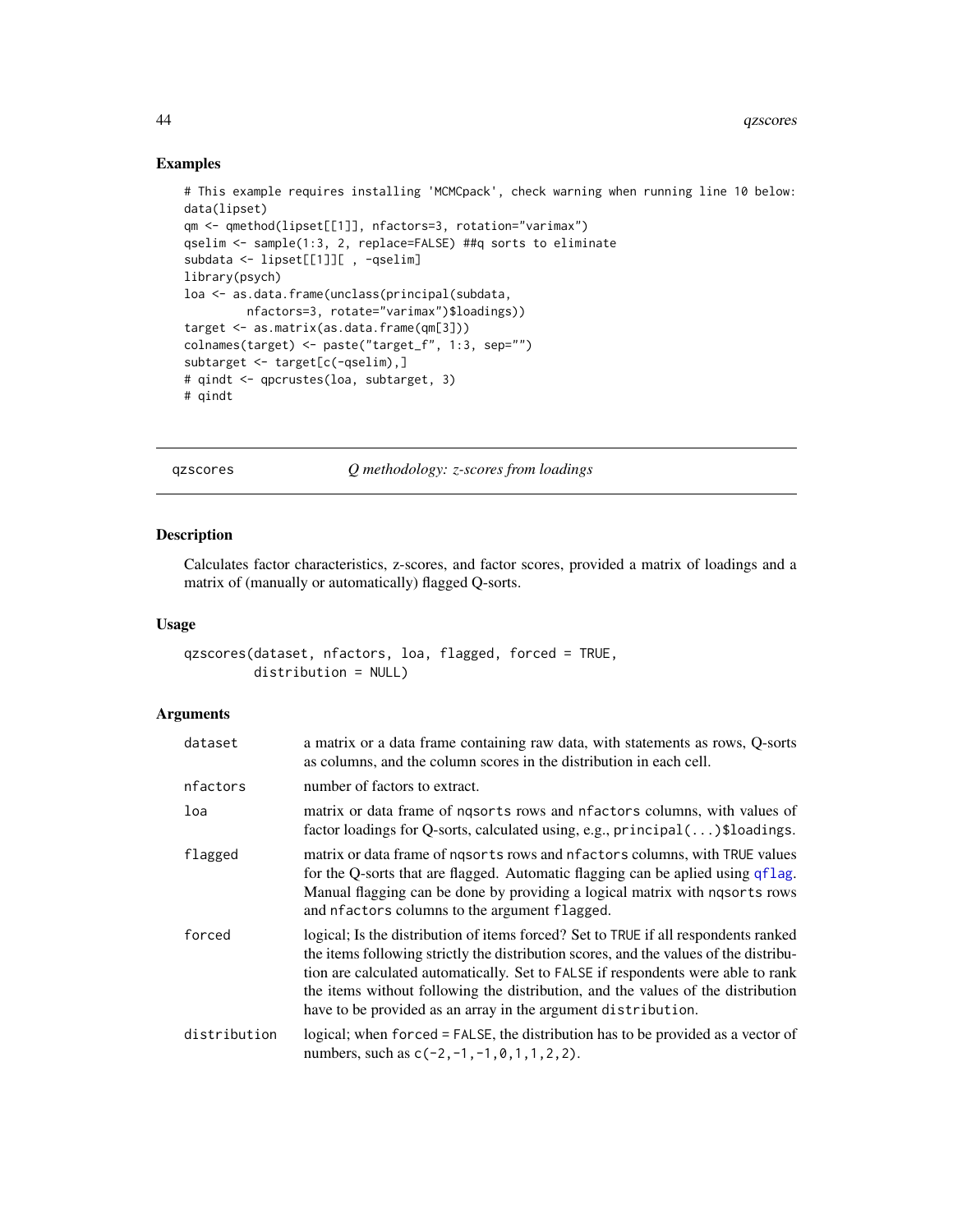#### <span id="page-44-0"></span>qzscores and the contract of the contract of the contract of the contract of the contract of the contract of the contract of the contract of the contract of the contract of the contract of the contract of the contract of t

#### Details

In order to implement manual flagging, use a manually created data frame for flagged. See an example of code to perform manual flagging or to manipulate the loadings in [https://github.](https://github.com/aiorazabala/qmethod/wiki/Advanced-analysis) [com/aiorazabala/qmethod/wiki/Advanced-analysis](https://github.com/aiorazabala/qmethod/wiki/Advanced-analysis).

The loadings from  $principal(...)$ \$loadings can be explored to decide upon flagging. The loa data frame should have Q-sorts as rows, and factors as columns, where TRUE are the flagged Q-sorts.

## Value

Returns a list of class QmethodRes, with seven objects:

| brief      | a list with the basic values of the analysis: date ("date"), number of state-<br>ments ("nstat"), number of Q-sorts ("ngsort"), whether the distribution was<br>'forced' ("distro"), number of factors extracted ("nfactors"), type or rota-<br>tion ("rotation"), method for correlation in the PCA ("cor.method"), and a<br>summary of this information for display purposes ("info"). |
|------------|------------------------------------------------------------------------------------------------------------------------------------------------------------------------------------------------------------------------------------------------------------------------------------------------------------------------------------------------------------------------------------------|
| dataset    | original data.                                                                                                                                                                                                                                                                                                                                                                           |
| loa        | factor loadings for Q-sorts.                                                                                                                                                                                                                                                                                                                                                             |
| flagged    | logical dataframe of flagged O-sorts.                                                                                                                                                                                                                                                                                                                                                    |
| <b>ZSC</b> | statements z-scores.                                                                                                                                                                                                                                                                                                                                                                     |
| $ZSC_n$    | statements rounded scores, rounded to the values in the first row of the original<br>dataset.                                                                                                                                                                                                                                                                                            |
| f char     | factor characteristics obtained from get charact.                                                                                                                                                                                                                                                                                                                                        |

## Note

This is a function used within [qmethod](#page-39-1). Rarely to be used independently.

#### Author(s)

Aiora Zabala

## References

Brown, S. R., 1980 *Political subjectivity: Applications of Q methodology in political science*, New Haven, CT: Yale University Press.

See further references on the methodology in [qmethod-package](#page-1-1).

```
data(lipset)
library(psych)
loa <- as.data.frame(unclass(principal(lipset[[1]],
                    nfactors = 3, rotate = "varimax")$loadings))
flagged \leq qflag(nstat = 33, loa = loa)
qmzsc <- qzscores(lipset[[1]], nfactors = 3, flagged = flagged, loa = loa)
qmzsc # Show results
```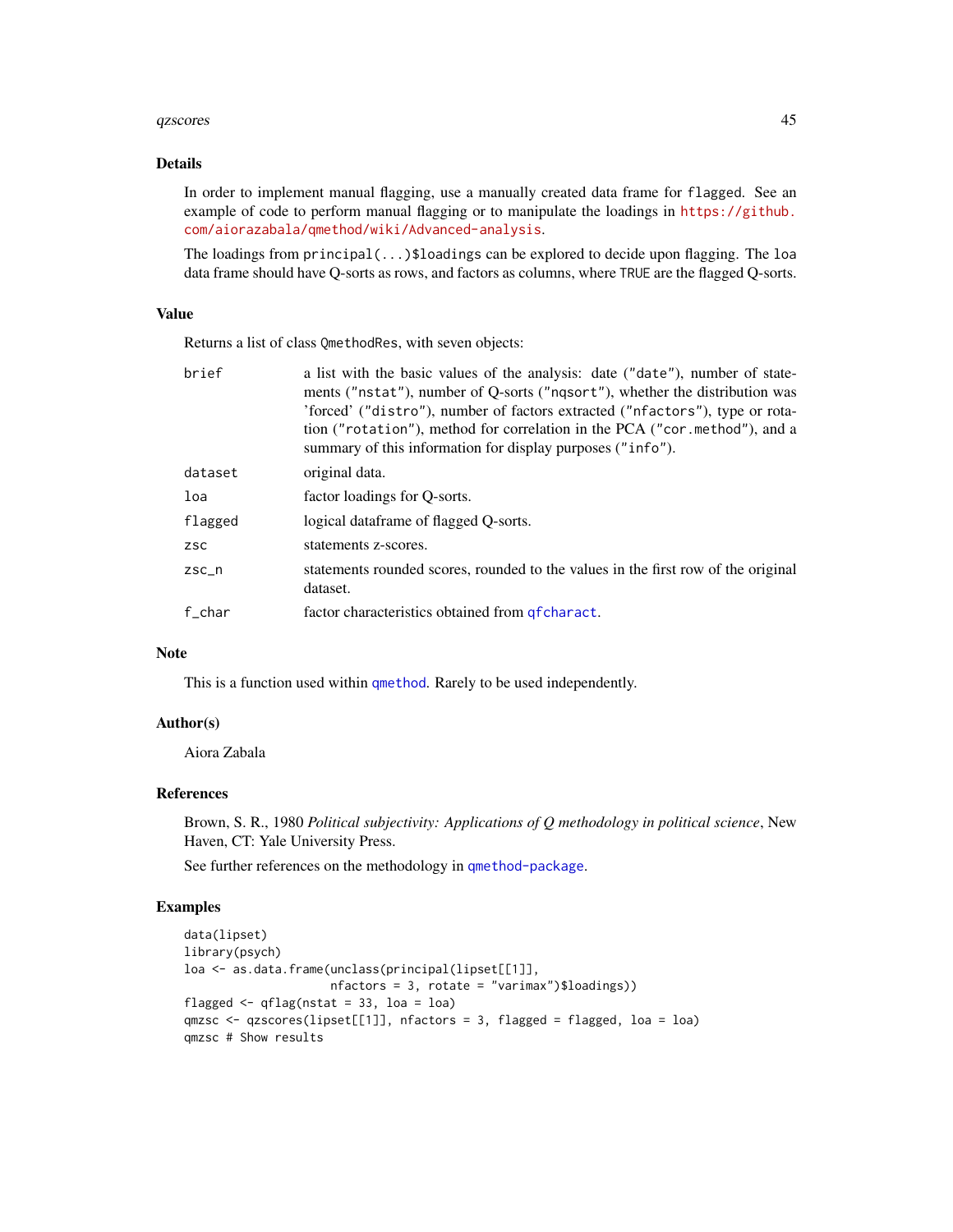<span id="page-45-0"></span>summary.QmethodRes *Q methodology: summary for class 'QmethodRes'*

#### Description

Shows a summary of the results of Q methodology from the [qmethod](#page-39-1) function: factor scores and factor characteristics.

#### Usage

## S3 method for class 'QmethodRes' summary(object, ...)

## Arguments

| object   | an object of class OmethodRes created after quethod function. |
|----------|---------------------------------------------------------------|
| $\cdots$ | any other argument for the summary function.                  |

## Value

Returns the summary of the analysis:

- Statements factor scores normalized to the values in the first row of the original dataset, and
- Factor characteristics: Average reliability coefficient, Number of loading Q-sorts, Eigenvalues, Percentage of explained variance, Composite reliability, Standard error of factor scores, Correlation coefficients between factors z-scores, Standard errors of differences

## Author(s)

Aiora Zabala

## References

Brown, S. R., 1980 *Political subjectivity: Applications of Q methodology in political science*, New Haven, CT: Yale University Press.

## See Also

[qmethod](#page-39-1) in this package

```
data(lipset)
results <- qmethod(lipset[[1]], nfactors = 3, rotation = "varimax")
summary(results)
```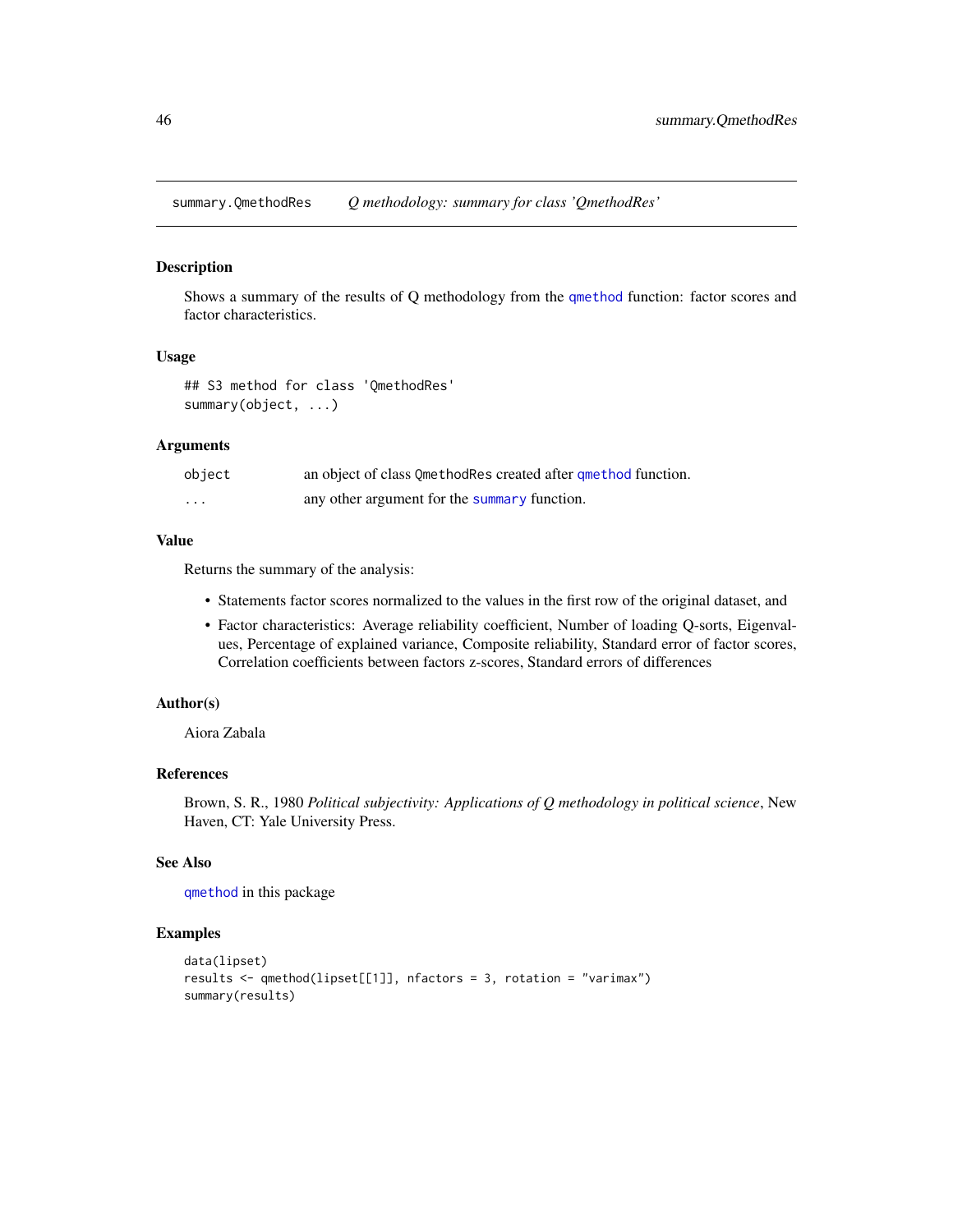# <span id="page-46-0"></span>Index

∗Topic PCA qbstep, [26](#page-25-0) qindtest, [33](#page-32-0) qmboots, [38](#page-37-0) ∗Topic Procrustes rotation qpcrustes, [43](#page-42-0) ∗Topic Q methodology qbstep, [26](#page-25-0) qfsi, [32](#page-31-0) qindtest, [33](#page-32-0) qmb.plot, [35](#page-34-0) qmb.summary, [36](#page-35-0) qmboots, [38](#page-37-0) qpcrustes, [43](#page-42-0) ∗Topic bootstrapping qbstep, [26](#page-25-0) qindtest, [33](#page-32-0) qmb.plot, [35](#page-34-0) qmb.summary, [36](#page-35-0) qmboots, [38](#page-37-0) ∗Topic datasets importexample, [17](#page-16-0) lipset, [18](#page-17-0) ∗Topic indeterminacy qindtest, [33](#page-32-0) ∗Topic multivariate qbstep, [26](#page-25-0) qmboots, [38](#page-37-0) qpcrustes, [43](#page-42-0) ∗Topic plot plot.QmethodRes, [22](#page-21-0) qmb.plot, [35](#page-34-0) ∗Topic print print.QmethodRes, [24](#page-23-0) ∗Topic summary qmb.summary, [36](#page-35-0) abline, *[36](#page-35-0)*

build.q.set, *[3](#page-2-0)[–5](#page-4-0)*, [6,](#page-5-0) *[12,](#page-11-0) [13](#page-12-0)*, *[15–](#page-14-0)[17](#page-16-0)*, *[19–](#page-18-0)[22](#page-21-0)*

cor, *[26](#page-25-0)*, *[38](#page-37-0)*, *[40](#page-39-0)* digest, *[4](#page-3-0)*, *[13](#page-12-0)*, *[15](#page-14-0)*, *[20](#page-19-0)* dotchart, *[24](#page-23-0)*, *[36](#page-35-0)* export.pqmethod, [7](#page-6-0) export.qm, *[3](#page-2-0)*, [8](#page-7-0) import.htmlq, *[3](#page-2-0)*, [9](#page-8-0) import.pqmethod, *[3](#page-2-0)*, [10](#page-9-0) import.q.concourse, *[3](#page-2-0)[–7](#page-6-0)*, [11,](#page-10-0) *[13](#page-12-0)*, *[15](#page-14-0)[–17](#page-16-0)*, *[20,](#page-19-0) [21](#page-20-0)* import.q.feedback, *[3](#page-2-0)[–5](#page-4-0)*, *[7](#page-6-0)*, *[12](#page-11-0)*, [12,](#page-11-0) *[15](#page-14-0)[–17](#page-16-0)*, *[20,](#page-19-0) [21](#page-20-0)* import.q.sorts, *[3](#page-2-0)[–5](#page-4-0)*, *[7](#page-6-0)*, *[12,](#page-11-0) [13](#page-12-0)*, [14,](#page-13-0) *[17](#page-16-0)*, *[20](#page-19-0)[–22](#page-21-0)* importexample, [17](#page-16-0) legend, *[35,](#page-34-0) [36](#page-35-0)* lipset, [18](#page-17-0) loa.and.flags, [18](#page-17-0) make.cards, *[3](#page-2-0)[–5](#page-4-0)*, *[7](#page-6-0)*, *[12](#page-11-0)[–17](#page-16-0)*, [19](#page-18-0) make.distribution, [21](#page-20-0) mtext, *[36](#page-35-0)* par, *[35](#page-34-0)* plot, *[23](#page-22-0)* plot.QmethodRes, *[3](#page-2-0)*, [22,](#page-21-0) *[29](#page-28-0)* points, *[24](#page-23-0)*, *[36](#page-35-0)* principal, *[3](#page-2-0)*, *[26](#page-25-0)*, *[31](#page-30-0)*, *[38](#page-37-0)*, *[40](#page-39-0)[–42](#page-41-0)* print.default, *[24](#page-23-0)* print.QmethodRes, *[3](#page-2-0)*, [24](#page-23-0) q.fnames, *[3](#page-2-0)*, *[23](#page-22-0)*, [25](#page-24-0) qbstep, *[4](#page-3-0)*, [26](#page-25-0) qdc, *[3](#page-2-0)*, [27,](#page-26-0) *[37](#page-36-0)*, *[41](#page-40-0)* qdc.zsc, [29](#page-28-0) qfcharact, *[3](#page-2-0)*, *[27,](#page-26-0) [28](#page-27-0)*, [29,](#page-28-0) *[41](#page-40-0)*, *[45](#page-44-0)* qflag, *[3](#page-2-0)*, *[18](#page-17-0)*, *[26](#page-25-0)*, *[30](#page-29-0)*, [31,](#page-30-0) *[41](#page-40-0)*, *[44](#page-43-0)* qfsi, [32](#page-31-0) qindtest, *[4](#page-3-0)*, *[27](#page-26-0)*, [33](#page-32-0)